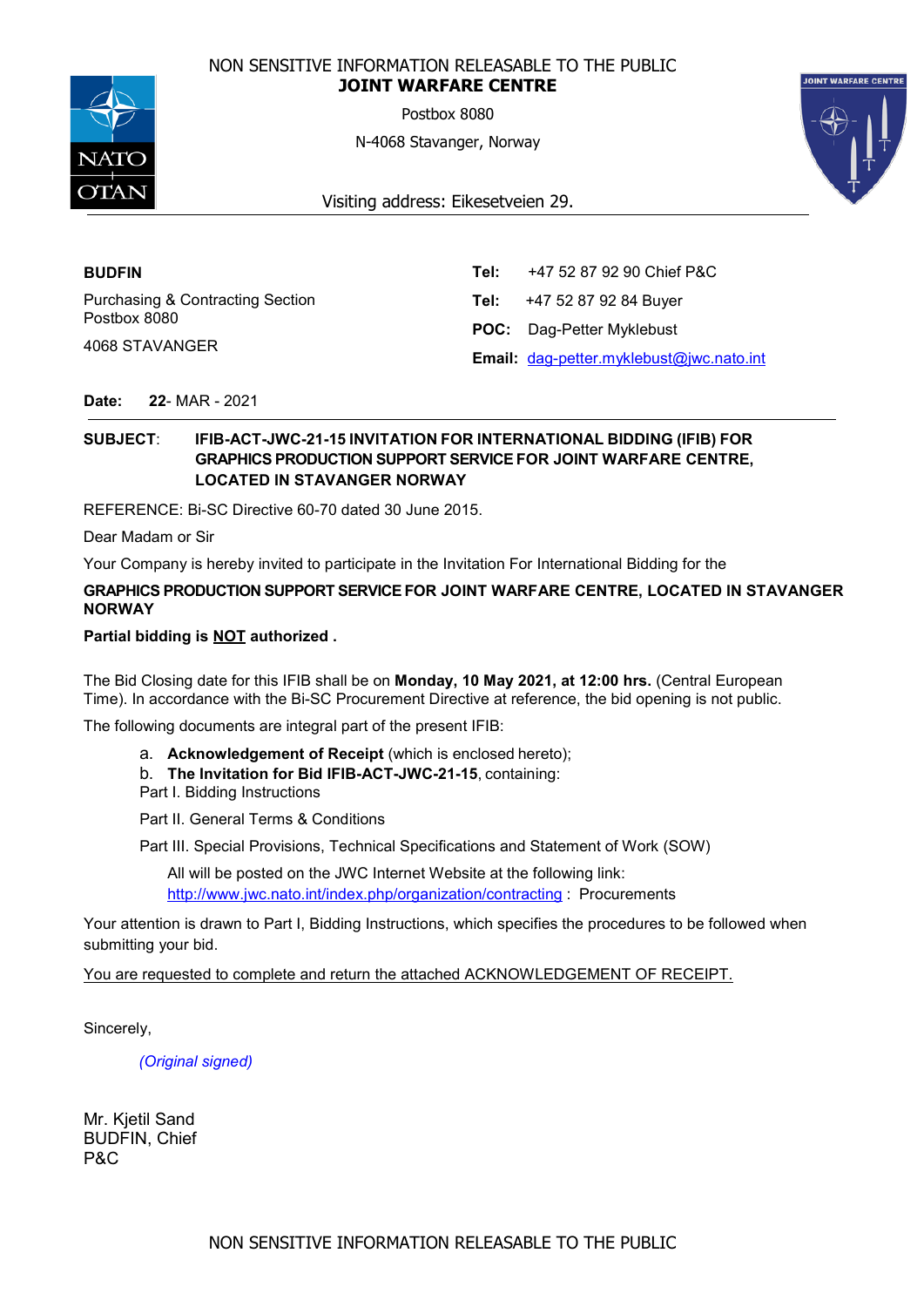NON SENSITIVE INFORMATION RELEASABLE TO THE PUBLIC

# **Acknowledgement of Receipt** JOINT WARFARE CENTRE (JWC) PO Box 8080 4068 STAVANGER NORWAY **EMAIL TO: [pcs@jwc.nato.int](mailto:pcs@jwc.nato.int) Attention: IFIB-ACT-JWC-21-15 Subject: Acknowledgement of Receipt of Request for Proposal**

We hereby advise that we have received Invitation for Bid **IFIB-ACT-JWC-21-15**

on ........................................, together with all enclosures listed in the cover letter.

#### **CHECK ONE**

|        | As of this date and without commitment on our part, we do intend to submit |
|--------|----------------------------------------------------------------------------|
| a bid. |                                                                            |

{ } **We do not** intend to submit a bid.

| <b>NOTE:</b> Only bidders indicating their intention to participate in the |  |  |  |
|----------------------------------------------------------------------------|--|--|--|
| bidding will continue to receive all further correspondence                |  |  |  |
| related to this IFIB. Unless specified differently, it will be e-          |  |  |  |
| mailed to the mentioned address.                                           |  |  |  |

| $\sim$<br>Siqi |  |
|----------------|--|
|                |  |

Title: ................................................................................

Company: ................................................................................

Address: ................................................................................

...............................................................................

Email Address: .......................................................................

Point of Contact:......................................................................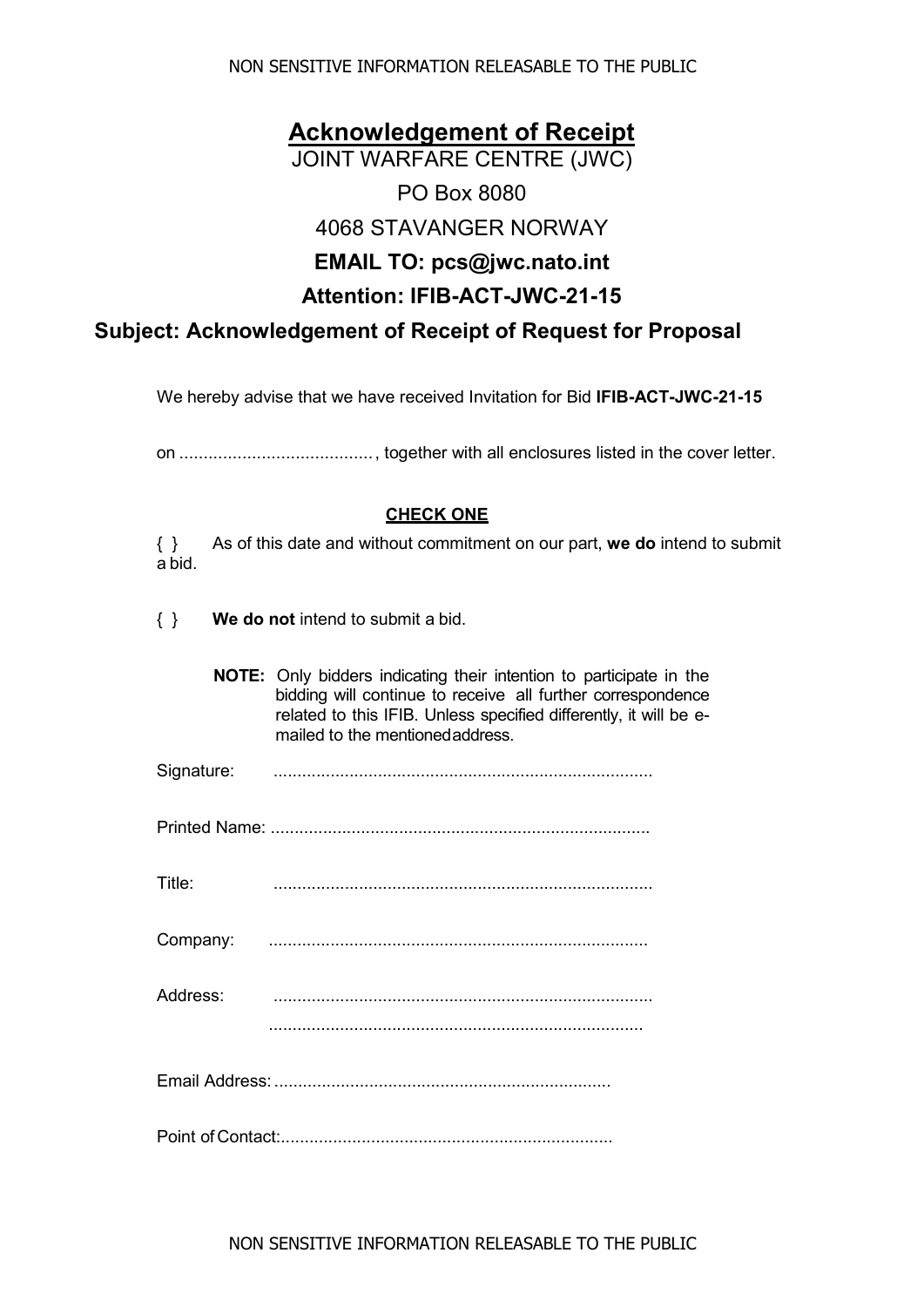

# **JOINT WARFARE CENTRE**

EIKESETVEIEN 29 – PB 8080 – 4068 STAVANGER – NORWAY



# IFIB-ACT-JWC-21-15

# GRAPHICS PRODUCTION SUPPORT SERVICE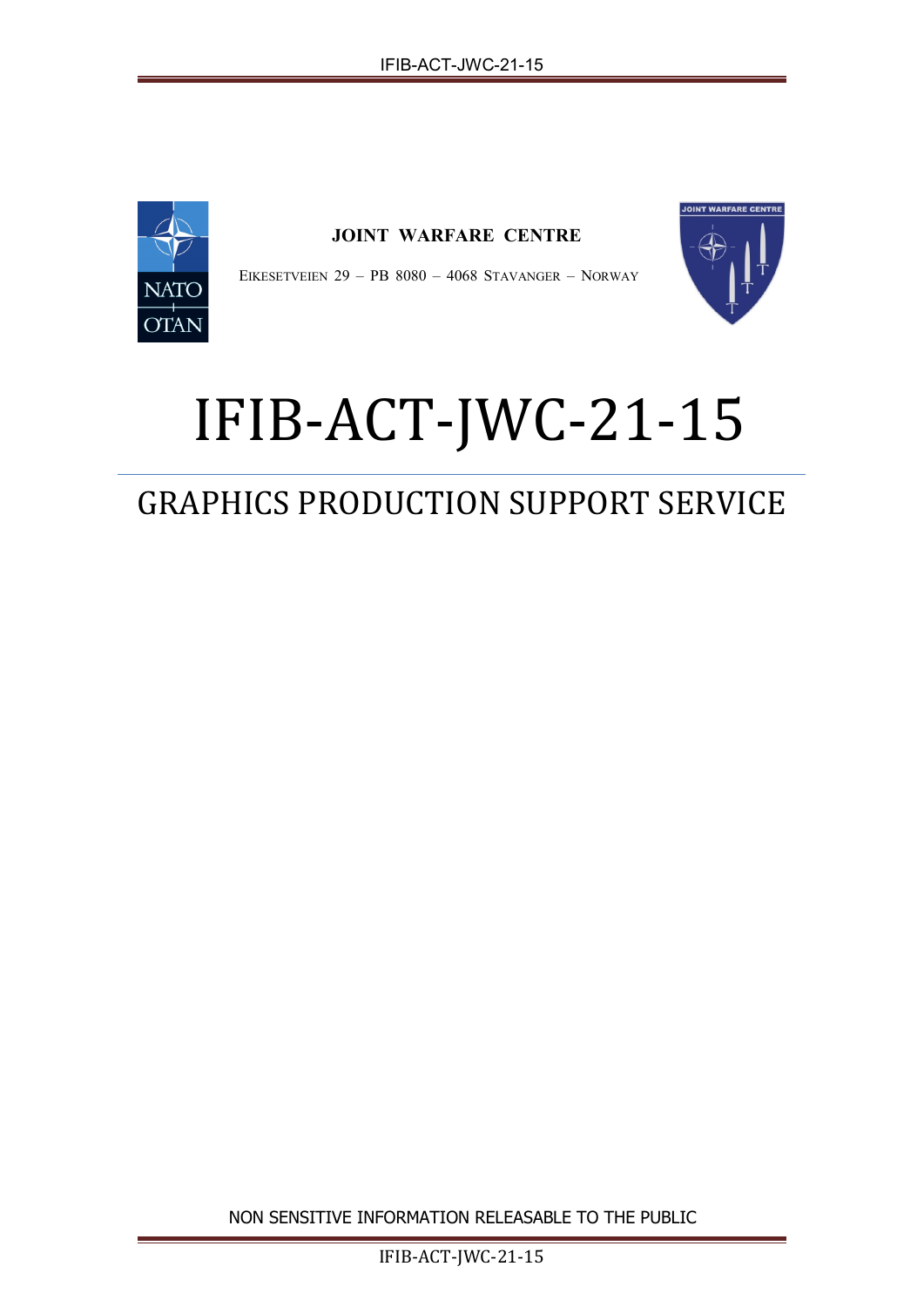# **TABLE OF CONTENTS**

# **IFIB-ACT-JWC-21-15**

# **GRAPHICS PRODUCTION SUPPORT SERVICE**

| PART II - SECTION A - GENERAL TERMS AND CONDITIONS   22 |  |
|---------------------------------------------------------|--|
| PART III - SECTION A - CONTRACT MANAGEMENT DATA 42      |  |
|                                                         |  |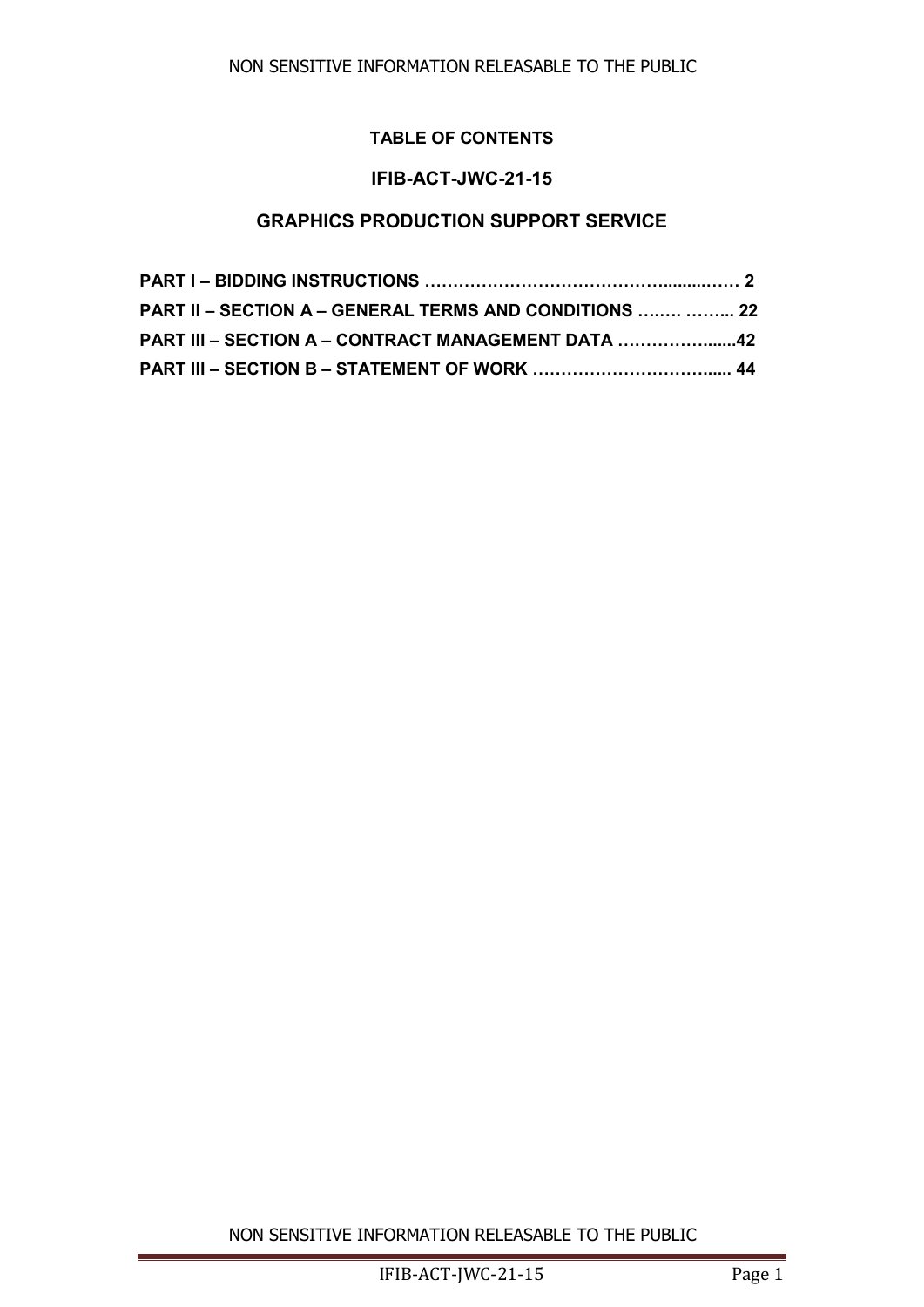# **PART I**

#### **BIDDING INSTRUCTIONS**

#### **IFIB-ACT-JWC-21-15**

# **1. PURPOSE**

The purpose of this Invitation for International Bidding (IFIB) is to award a contract for the Provision and Technical Support of a Professional Production Printer for the JWC Reproduction / Graphics Office in Stavanger, Norway.

The Bidding Instructions should enable the bidders to prepare and submit their quotations to meet administrative requirements of this IFIB ACT-JWC-21-15. If not, the appropriate Points of Contact are provided in paragraph 22.5.

# **2. GENERAL**

This is a Firm Fixed-Price (FFP) contract for the duration of the contract for JWC located in Stavanger Norway, in accordance with the technical specifications set out in Part III hereto (Statement of Work).

# **3. BACKGROUND**

JWC is a NATO Headquarters situated in Stavanger, Norway. It is the "Implementation Arm" of Allied Command Transformation (ACT). As directed by Allied Commander Transformation, it develops and implements joint experimentation, interoperability and doctrine, integrating efforts with other NATO and national organizations. Additionally it tests and validates new concepts and integrates them into the Operational Commanders' training programs, thus ensuring the effective and efficient delivery of education and training products. It currently holds a permanent establishment of 250 personnel in addition to providing the training capability for several hundred exercise participants.

# **4. ELIGIBILITY**

This IFIB is open to bids from firms that:

• originate and are chartered/incorporated within the NATO-member nations (30); <del>1 page 12</del>

• maintain a professionally active facility (i.e.: office/factory/laboratory, etc.) within NATO- member nations (30);

• work in the field of required services and are legally authorized to operate at the time of bidding;

#### **5. EXEMPTION FROM TAXES**

According to the agreements (Article VIII of the Paris Protocol dated 28 Aug 1952, Article 151 of the COUNCIL DIRECTIVE 2006/112/EC dated 28 November 2006), goods and services under the contract are exempt from taxes, duties and similar charges. Where notwithstanding, these are imposed by national regulations, bidders will enclose the list and the amounts of taxes, duties and similar charges which have been included in their bid, with a justification.

#### **6. DEFINITIONS AND ABBREVIATIONS**

a. "Bidder" means the bidding entity that has submitted a bid in response to this IFIB.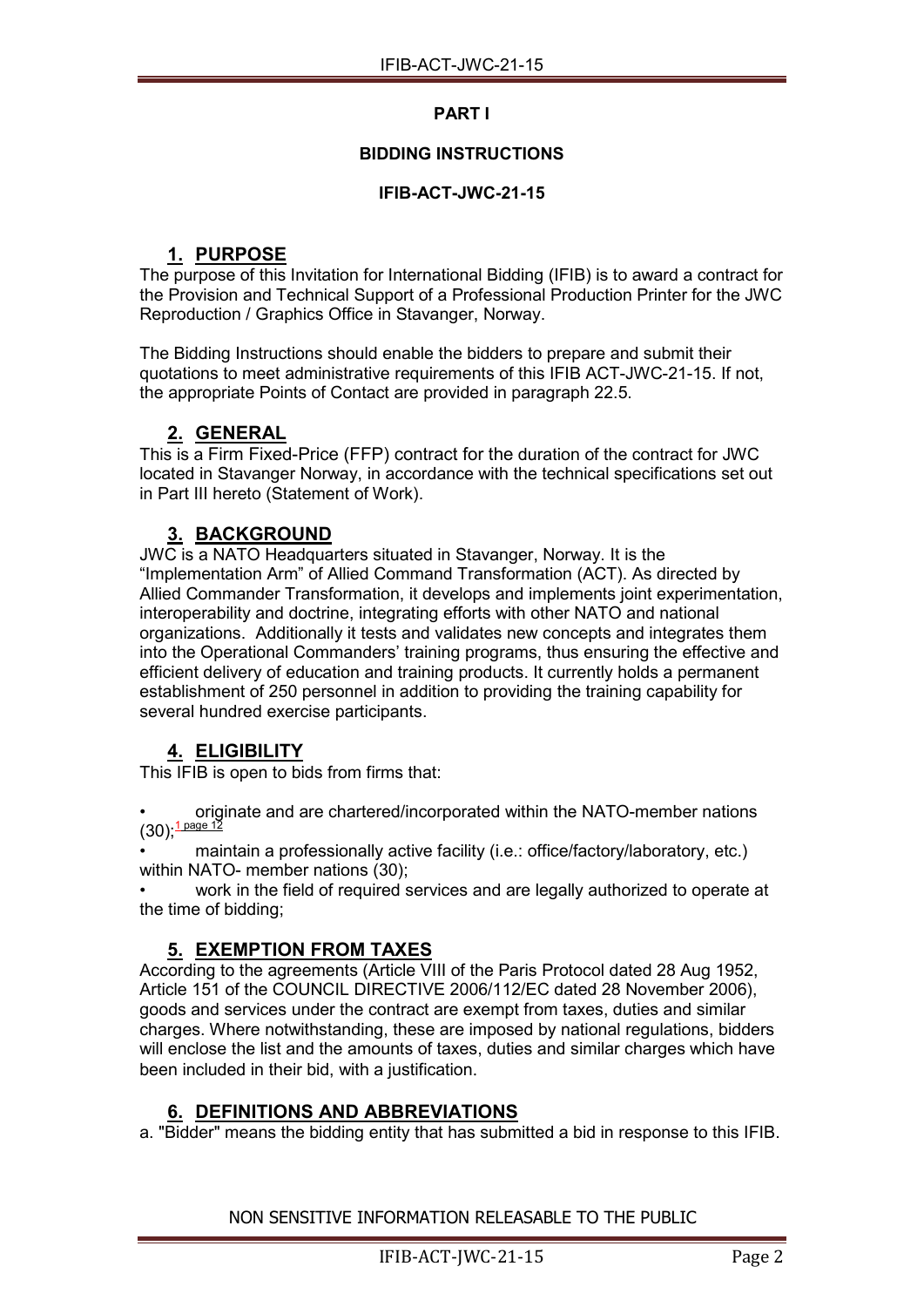b. "Contracting Officer" or the "Purchasing & Contracting Officer" or "P&C" means the person executing and managing this contract on behalf of JWC. Only duly designated Contracting Officers have the authority to obligate JWC.

c. "Contracting Officer Technical Representative" or "COTR" means a person appointed by the Contracting Officer for the purpose of determining compliance with the technical requirements of the contract.

d. "HQ SACT" means the Headquarters, Supreme Allied Commander Transformation, located at Norfolk, VA, United States of America.

e. "JWC" means the Joint Warfare Centre, located in Stavanger, Norway.

f. "North Atlantic Treaty Organisation" is hereafter referred to as "NATO".

g. "Supplier/Company/Service Provider" means a party that supplies goods or services.

h. "Bid" means a submission of completed documents in response to this IFIB with the intent of participating in the competition for a contract award. Bid is used interchangeable with the term "Proposal".

#### **7. USEFUL WEB SITES**

The following web sites contain information that may prove useful to the Bidders;

NATO ; [www.nato.int](http://www.nato.int/)

JWC; [www.jwc.nato.int](http://www.jwc.nato.int/) Norwegian Tax Authorities; [www.skatteetaten.no](http://www.skatteetaten.no/) Norwegian Work and Welfare Authorities; www.nav.no

#### **8. CLASSIFICATION**

This Invitation for International Bids (IFIB) is a NON SENSITIVE INFORMATION RELEASABLE TO THE PUBLIC document. However, it may make references to classified documents for which access and/or retention are subject to NATO and national security rules and procedures. JWC will not distribute these classified documents to prospective bidders nor will JWC consider any request for time extension to enable a prospective bidder to obtain these classified documents from national sources. For the performance of the contract, the Companies personnel will NOT be required to obtain, before contract start date, a NATO SECRET security clearance or equivalent national level.

#### **9. PARTIAL BIDDING**

Partial bidding is NOT AUTHORIZED.

#### **10.AMENDMENTS OR CANCELLATION OF THE IFIB**

JWC reserves the right to modify or delete any one or more of the terms, conditions, requirements or provisions of the IFIB prior to the date set for the bid closing. JWC reserves the right to cancel this IFIB, in its entirety, at any time. No legal liability on the part of JWC for payment of any sort shall arise and in no event will a cause of action lie with any bidders for the recovery of any costs incurred in connection with preparing or submitting a bid in response hereto. All efforts initiated or undertaken by the bidders shall be done considering and accepting this fact. JWC will inform the prospective bidders by email for any changes of this original document. If this IFIB is cancelled prior to the bid opening, the bids already received will be returned unopened to the senders.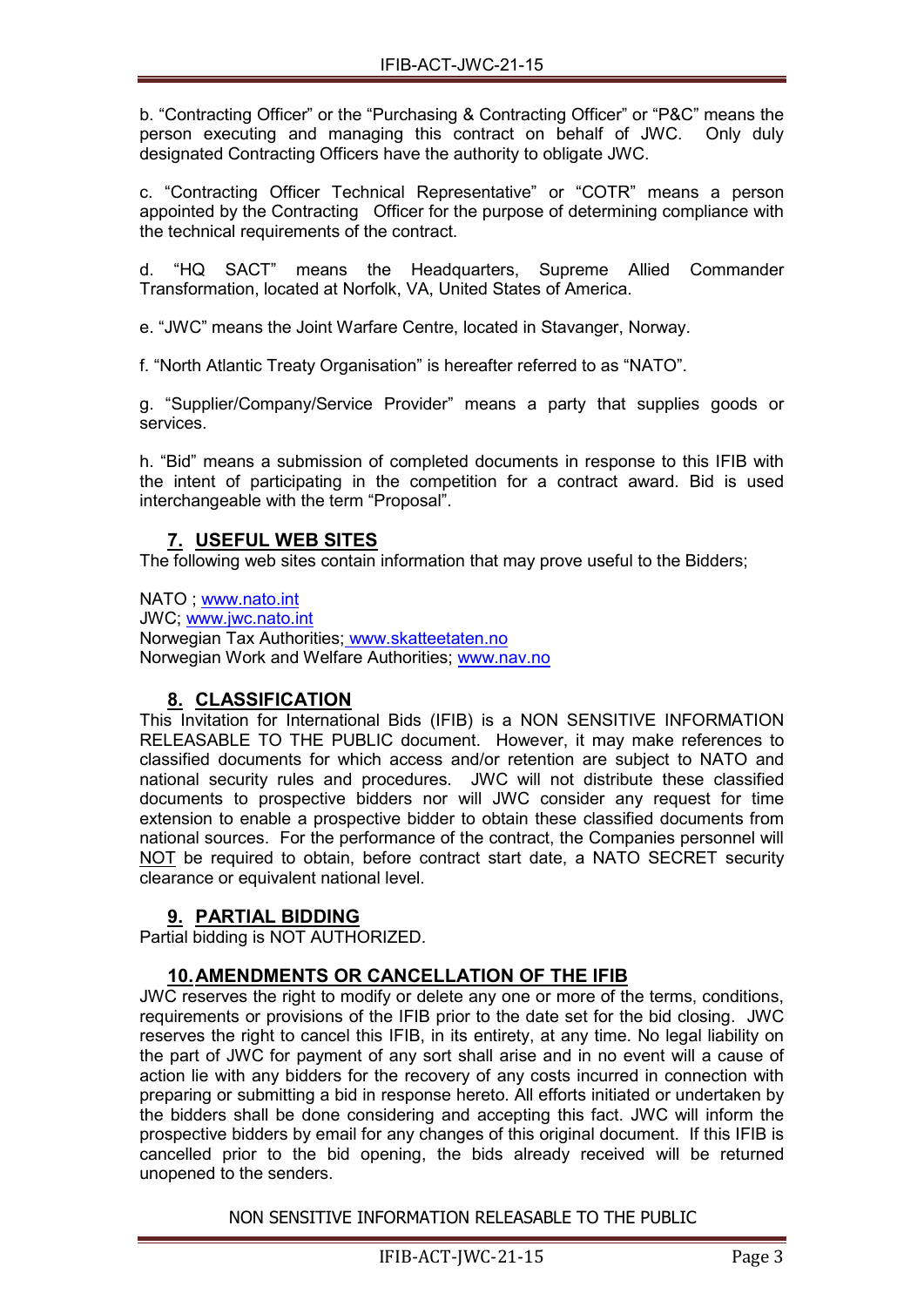# **11.COMPLIANCE**

Bidder's proposal must be based on a full compliance with the terms, conditions, and requirements of the IFIB and its future clarifications and/or amendments. The bidder may offer variations in specific implementation and functional details, provided that stated functional and performance requirements of the IFIB are fully satisfied.

Each bidder will include in his bid a compliance statement in accordance with Part I, Annex A-1. The bidder shall list thereon, when applicable, all deviations from the Bidding Instructions (Part I), JWC General Provisions (Part II) and the Statement of Work (Part III). Failure to submit a completed compliance sheet may result in disqualification of the bid. In case of conflict between the compliance statement and the detailed evidence or explanations/ comments furnished, the detailed evidence/comments shall take precedence for the actual determination of compliance.

# **12.CURRENCY**

Bidders may only quote in NOK. Bidders are also advised that all invoices and payments will be made in the currency agreed in the contract. Bank charges related to payments outside Norway will be charged to the supplier.

# **13.CONTENTS OF PROPOSAL**

#### **13.1 Number of Copies**

The bid will consist of three (3) bid packages: the Administrative documentation, the Technical Proposal and the Price Proposal. The Administrative documentation and Technical Proposal shall be submitted in one (1) original and one (1) copy. The Price Proposal shall only be submitted in one (1) original.

#### **13.2 Bid Packages**

The bid shall be: the Administrative documentation, the Technical Proposal and the Price Proposal.

**13.2.1 COVID-19 mitigation measure**, to allow for a distributed contract award committee (CAC), the proposal shall only consist of electronic copies, this applies to **1.** Administrative and **2.** Technical – **NOT 3**.Price

- 1) E-mailed as one single PDF file version for the Administrative Documentation.
- 2) E-mailed as one single PDF file version for the Technical proposal.

#### **PLEASE NOTE:**

#### **ADMINSITRATIVE DOCUMENTATION AND TECHNICAL PROPOSAL SHALL BE SENT IN TWO SEPARATE EMAILS.**

#### **PRICE PROPOSAL SHALL BE SENT IN THE MAIL AS A PHYSICAL ENVELOPE**

#### **EMAIL 1 – as one PDF**

a) **Administrative Documentation:** Each prospective bidder shall include administrative documentation to include as a minimum the following information: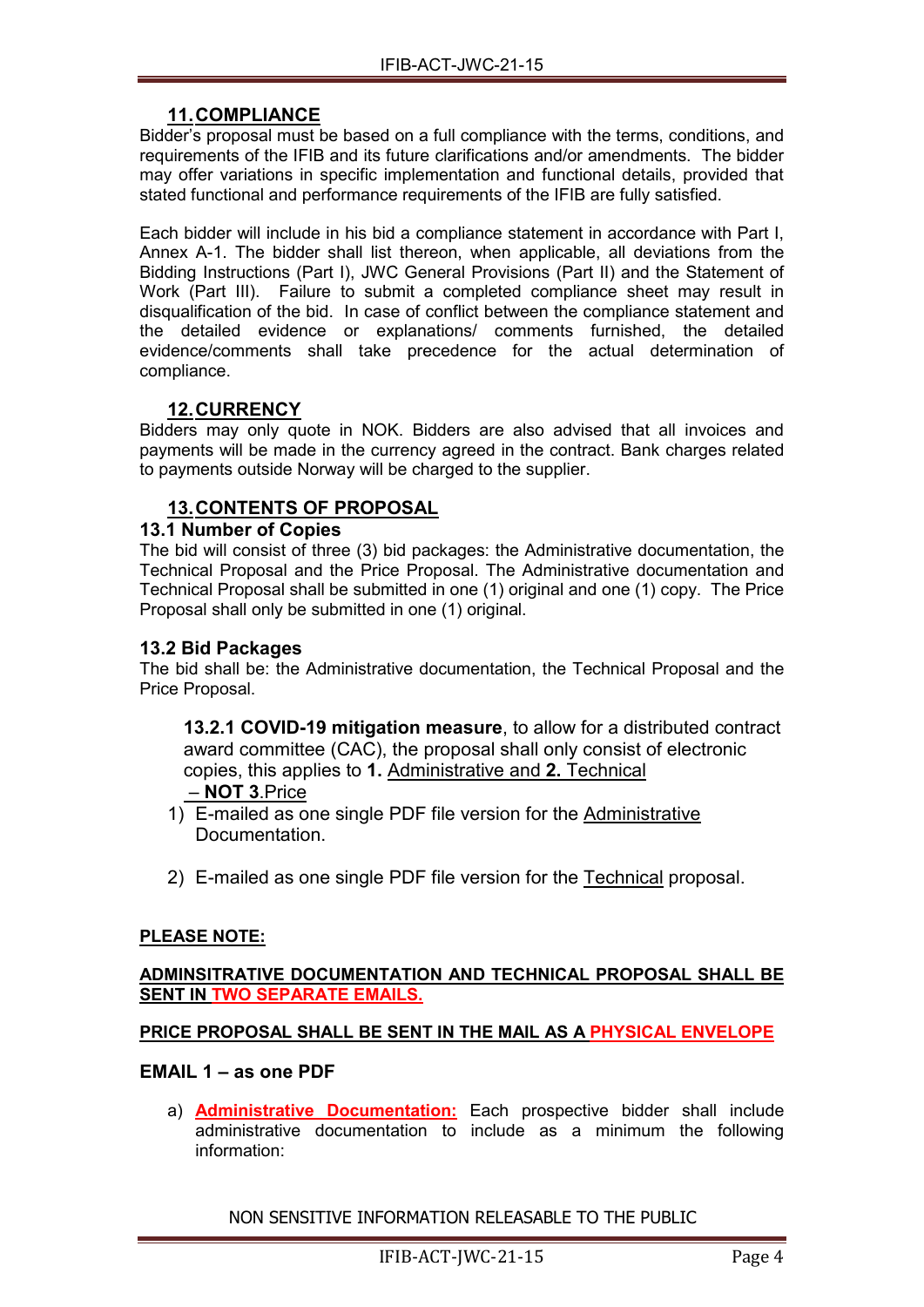- a.0 Proposal Checklist (Annex A-0)
- a.1 The Compliance Statement (Annex A-1)
- a.2 The Certificate of Legal Name of Bidder (Annex A-2)
- a.3 The Certificate of Independent Determination (Annex A-3)
- a.4 The Certificate of Bid Validity (Annex A-4)
- a.5 The Certificate of Exclusion of Taxes and Charges (Annex A-5)
- a.6 The Certificate of Authorization to Perform (Annex A-6)

#### **EMAIL 2 – as one PDF**

- b) **Technical Proposal:** Each prospective bidder shall include technical proposal to include as a minimum the following information:
- b.1 Past performance (Annex B-1) Bidder's must have 1 similar service in the last 3 years to be considered compliant.
- b.2 PART I Annex B-2 Technical proposal FORM (Fill in Annex B-2)
- b.3 A summary document of no more than five (5) pages describing a management plan and the proposed quality assurance plan for execution of this contract for the Bidder and JWC. (Supplier-created B-3)
- b.4 If applicable certificates for technical, and/or service quality programs. (E.g. ISO) (Supplier-provided)
- b.5 A summary of the service history of the proposed equipment, should it not be brand new. (Supplier Created)
- b.6 Informational booklet detailing the design and features of the equipment being proposed in Annex B-2. Drawing / Outline Included.

If awarded the contract, The SUPPLIER is required to provide a short presentation on how the Services will be executed. The supplier is encouraged to use an innovative approach while at the same time recognizing the framework under which this contract will be executed.

#### **PHYSICAL ENVELOPE**

- c) **Price Proposal:** The Price Proposals shall be made in accordance with the attached Bid Forms (see Bidding Instructions, Annex C-1)
- c.1 The Bid Form (Annex C-1) must be dated and signed by Bidder's authorized personnel.
- c.2 Prices shall be on a firm-fixed basis. All Delivery prices must be included in the itemized price breakdown, as stated in Part III Statement of Work.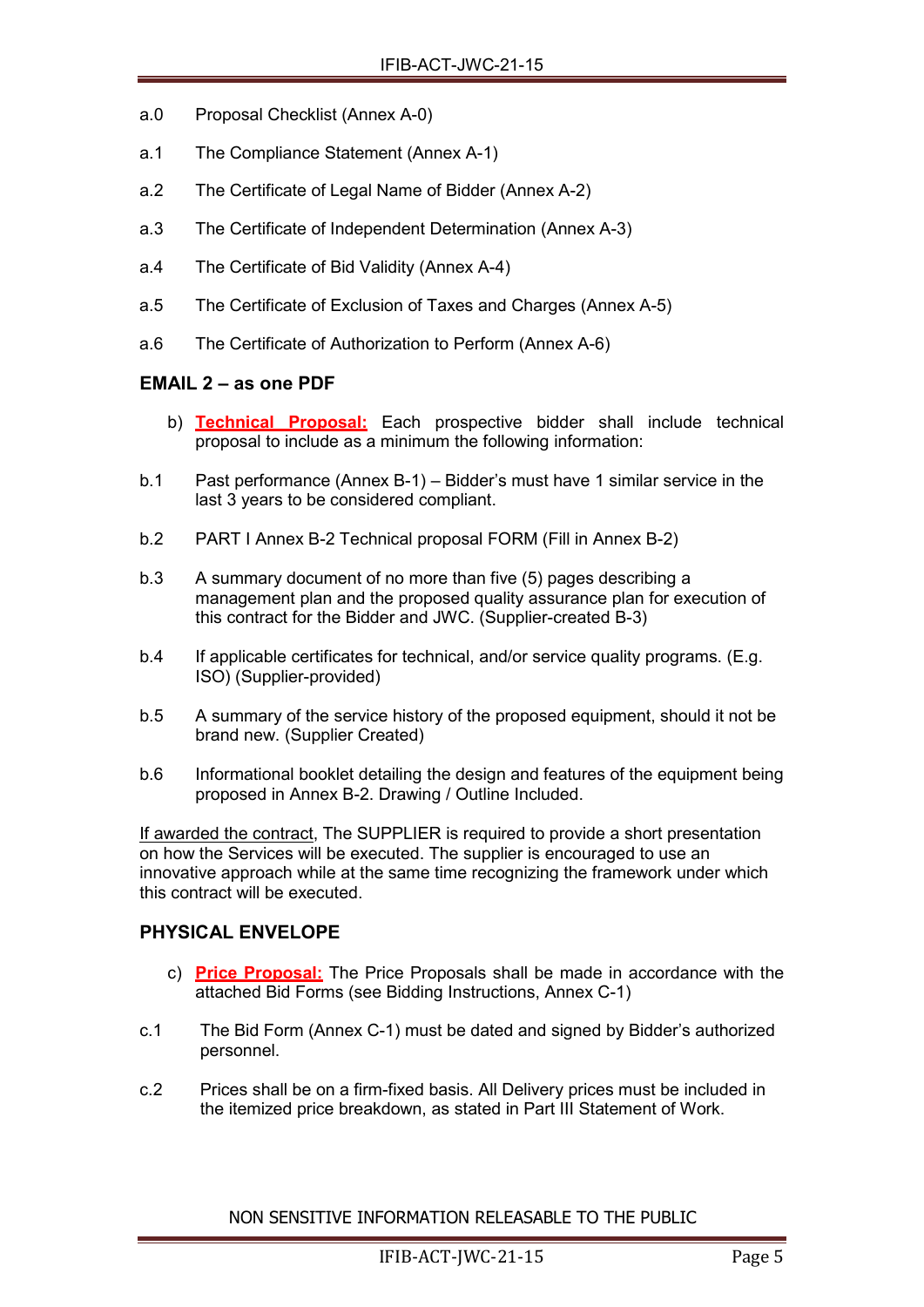# **14.BID SUBMISSION**

#### **14.1 Language**

Proposals shall be submitted in the English language.

#### **14.2 Bid Mailing**

The proposal will be placed in a package, which will be marked "Bid for IFIB-ACT-JWC-21-15" The package containing the **PRICE** proposal will be placed in another envelope, also prominently marked with the IFIB reference (IFIB-ACT-JWC-21-15) and addressed to:

**"Sealed bid to IFIB-ACT-JWC-21-15".**

**Mailing address:**

**Joint Warfare Centre BUDFIN – Purchasing and Contracting Branch P.O. Box 8080 N-4068 Stavanger, Norway**

#### **15.COVID 19 MITIGATION**

As a COVID 19 measure the submission of ENVELOPE 1 and ENVELOPE 2 must only be sent electronically as described in **13.2.** These must only be sent to the contract administrator in the Purchase & Contracting office: SPEC.1.CL Dag-Petter Myklebust, E-mail address: [dag-petter.myklebust@jwc.nato.int](mailto:dag-petter.myklebust@jwc.nato.int)

#### **16.LATE PROPOSALS**

The bidder must make every effort to ensure that the proposal reaches JWC before or on the exact date and time set for the bid closing. Proposals received after the established closing date/time will be considered late. Late proposals shall be considered only if arrived before the contract has been awarded and on condition that their failure to arrive on time can be attributed to the following circumstances:

a. A bidder will not be held responsible for service delays, so long as a proposal was sent (Registered Mail or by Certified Mail) through commercial channels at least five (5) days before the bid closing. An official Post Office date stamp or service receipt will be required in order to substantiate reason for delay.

b. Mishandling by JWC personnel upon or after receipt.

Other late proposals cannot be considered for award. These proposals will be treated as non-responsive and will be returned unopened to the bidder, at his expense.

#### **17.BID WITHDRAWAL**

A bidder may withdraw his proposal up to the date and time specified for the bid closing, by written or facsimile notice to JWC Contracting Officer. The proposal will be returned unopened to the bidder, at his expense.

#### **18.BID CLOSING DATE**

Proposals must be received at JWC **not later than 12:00 hours (local time), 10-May-2021**. At that time and date, bidding will be closed.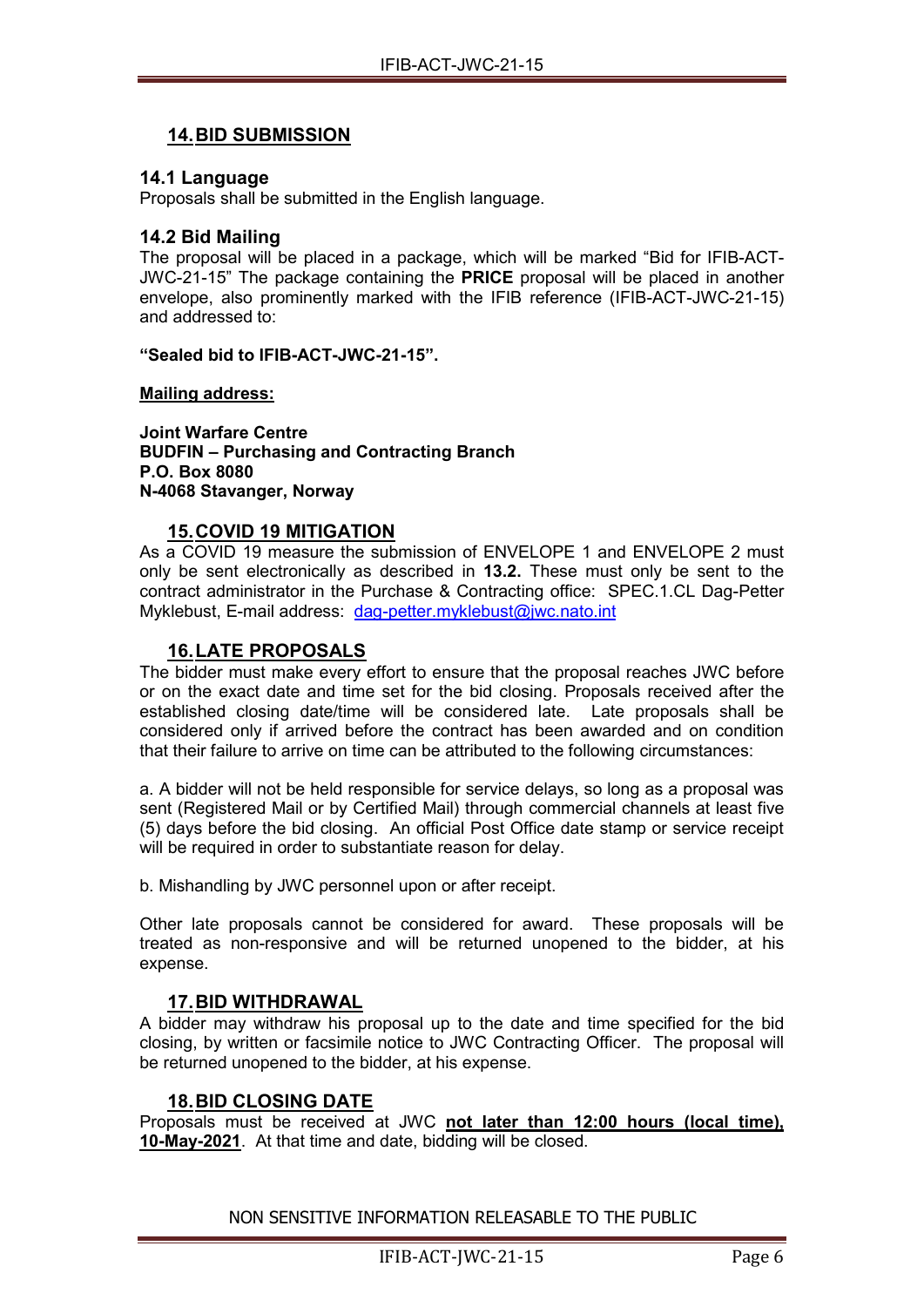# **19.BID VALIDITY**

Proposals submitted shall remain valid until 31 December 2021. JWC reserves the right to request an extension of validity if a decision cannot be made within this time. Bidders will be entitled to either grant or deny this extension of validity. JWC will interpret a denial as a withdrawal of the proposal.

#### **20.DURATION OF THE CONTRACT**

The contract awarded through this IFIB will be for an initial period effective from the date of last signature, with the option to extend the contract at the minimum one (1) year at a time. Notice of execution of the optional year(s) will be provided in writing by the Contracting Officer no later than 60 days prior to current contract expiration date.

#### **21.BID EVALUATION**

#### **21.1 Responsibility**

The evaluation of Proposals and the determination as to the responsiveness and technical adequacy of the services offered will be the responsibility of JWC Contract Award Committee (CAC) and shall be based on information provided by the bidders. JWC is not responsible for seeking any information that is not easily identified and available in the proposal package.

#### **21.2 Price Comparison**

For the purpose of price comparison, all quoted prices will be in NOK.

#### **21.3 Evaluation Process**

JWC CAC will thoroughly evaluate the financial and technical proposal submissions. It is imperative that prospective bidders provide enough information for the CAC to properly evaluate the supplier's competence, qualifications, and resources.

a. The Administrative evaluation of proposals shall be based on Pass/Fail criteria in the following areas:

- 1. The Bid was received by the Bid Closing Date.
- 2. The Bid is in accordance with instructions
- 3. The bidder has submitted originally signed and copies of the required documents (Technical and Admin)
- 4. The administrative proposal has been submitted and completed (Annex A0 to A6)
- 5. Were there any exceptions in Annex A-1 that disqualifies the bid?

#### b. The Technical evaluation of proposals shall be based on Pass/Fail criteria in the following areas:

- 1. In-depth recent experience with provision and technical support of large scale professional production printer solutions (Annex B-1)
- 2. Overall met the minimum requirements as described in Annex B-2 JWC Minimum Requirements (P/F columns in Annex B-2)
- 3. Included a summary document of no more than five (5) pages describing the proposed management plan and quality assurance plan for the Bidder and JWC (Supplier-created B-3)
- 4. Included a summary of the service history of the proposed equipment, should it not be brand new. (Supplier-created B-5)
- 5. Included information booklet detailing the design and features of the equipment being proposed in Annex B-2 (Drawing/Outline).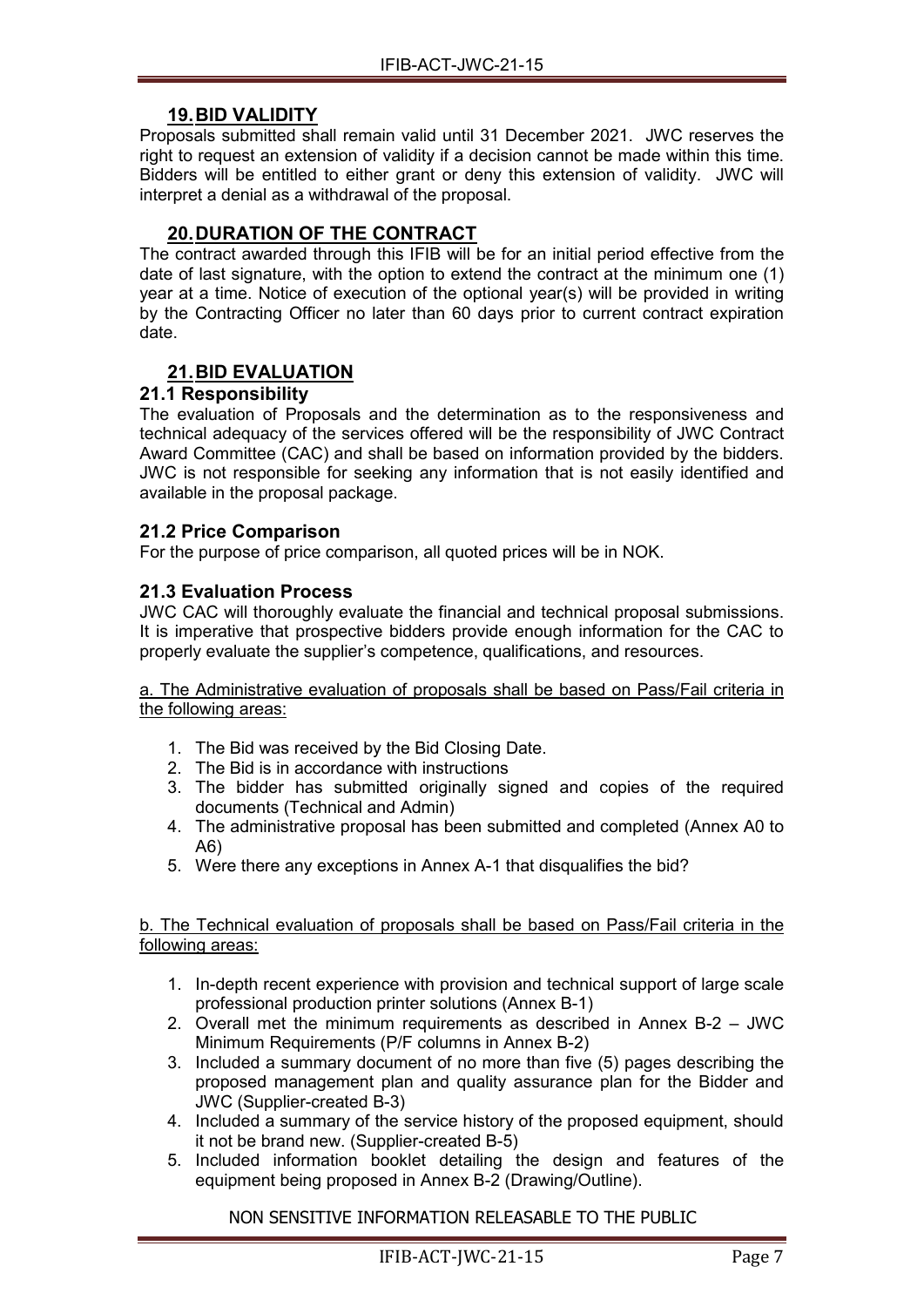c. The Financial evaluation of proposals shall be based on the criteria in the following areas:

- 1. Price proposals of the technically compliant bidders will be reviewed to determine the Lowest Price Technically Compliant by comparing the Bidders' Total Evaluated Price for Award purpose see last line in C-1 document.
- 2. The normal basis of source selection is competition in which the vendor who submits the lowest priced, technically compliant bid (i.e., by 'sealed bid') is awarded the contract. Compliancy is determined by comparing the bid proposal with Annex B-2 and submission of all mandatory technical documents (as listed above in section B – Technical evaluation).
- 3. The financial proposal should be presented in the format provided in Annex C-1. This form should not be altered by the bidder.
- 4. Prices must be quoted in NOK.
- 5. Prices must be free of all duties, taxes (VAT) and other charges.
- 6. Costs incurred in preparing and submitting tenders are borne by the bidder and shall not be reimbursed.
- 7. All offers must be determined reasonable by the Contracting Officer.
- 8. The quantity as stated in Annex C-1 are based on the anticipated number procured annually of the particular item, however this is just an estimation and does not obligate JWC to any specific quantity of ordering.

d. The following information should assist the bidder in filling out the C-1 and B-2 forms with specific information pertaining to these documents: (Excerpt from Annex C-)

|               |                                              | ו אסווות אווופג ט־ון (ווען   |
|---------------|----------------------------------------------|------------------------------|
| SOW ref       | <b>Description</b>                           | <b>Total Cost in NOK Per</b> |
| Annex B1      |                                              | <b>Month</b>                 |
| Ref.(serial)  |                                              |                              |
|               | PRODUCTION PRINTER AS PER (1.10-3.16)        |                              |
| 3.16          | (price per calendar month)                   | <b>NOK</b>                   |
| <b>SOW 13</b> | CLICK price per month for 13.000 B/W A4      |                              |
|               | prints                                       | <b>NOK</b>                   |
| <b>SOW 13</b> | CLICK price per month for 52.000 C A4 prints |                              |
|               |                                              | <b>NOK</b>                   |
| <b>SOW 13</b> | CLICK price per month for 100 C A3 prints    |                              |
|               |                                              | <b>NOK</b>                   |
| SOW 3.1.2     | ON-SITE course for dedicated staff members   |                              |
|               | as part of contract start up.                |                              |
|               |                                              | <b>NOK</b>                   |
|               | Serial 1.10 to                               |                              |

| Line<br>item | <b>Description</b>                                                                                                                                                                     | Total Cost in NOK |
|--------------|----------------------------------------------------------------------------------------------------------------------------------------------------------------------------------------|-------------------|
| 03           | Total accumulated BID price for 5 years (60 months) Multiply<br>line 01, 01a, 01b, 01c by 60 and add line 02.<br>(Line01X60)+(Line01aX60)+(Line01bX60)+ (Line01cX60)+Line<br>$02 = XX$ | <b>NOK</b>        |

(Excerpt from Annex C-1)

Line Item 01 here you are to give a **monthly price** for the Production Printer as per serial number 1.10 through 3.16 in Annex B-2.

Line Item 01a here you are to give a CLICK price per month for 13.000 B/W A4 prints Line Item 01b here you are to give a CLICK price per month for 52.000 Colour A4 prints

Line Item 01c here you are to give a CLICK price per month for 100 Colour A3 prints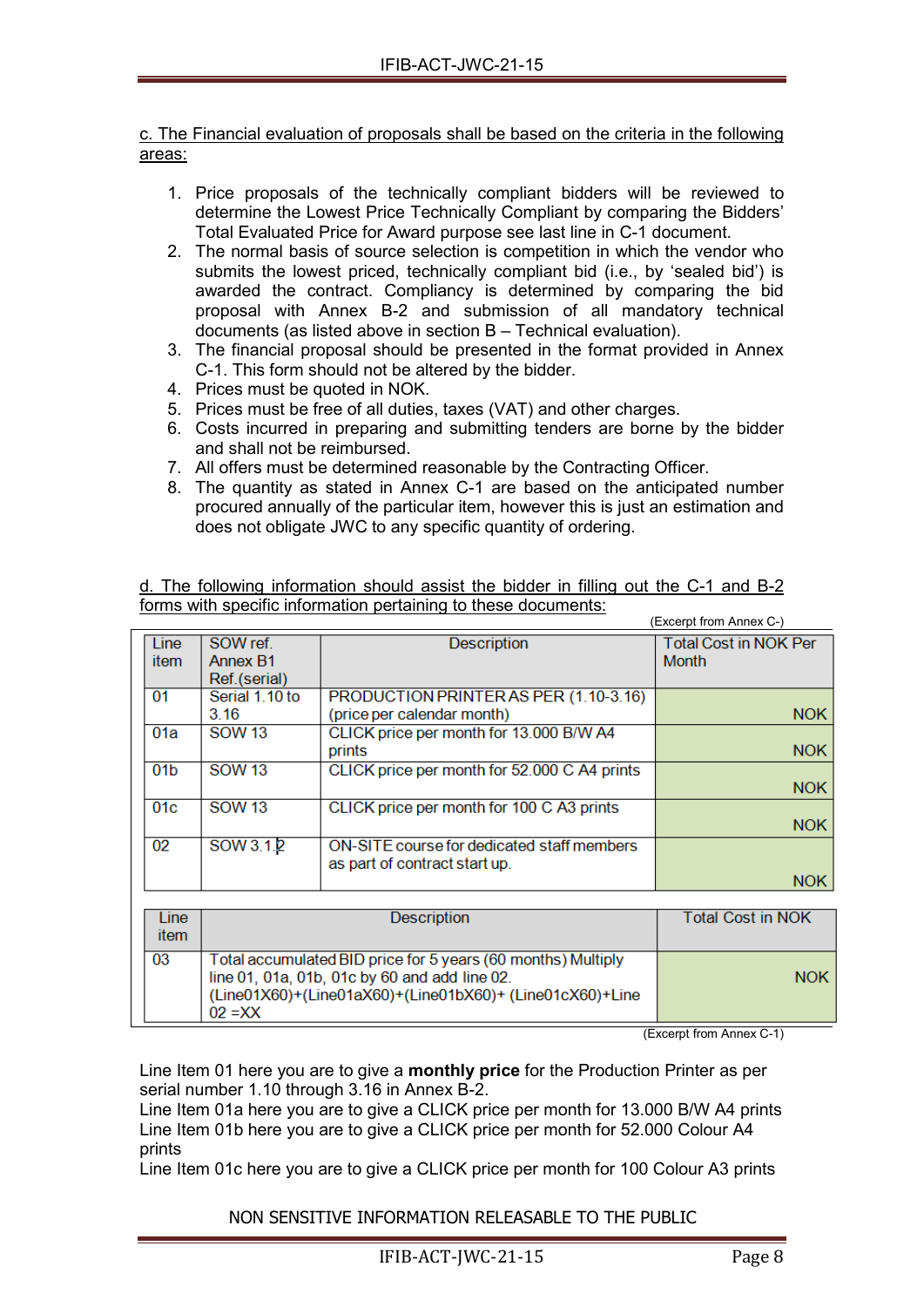Line item 02 here you are to give a price for the contract start up course. Line item 03 here you are to give a total accumulated BID price for 5 years (60 months) multiply line 01, 01a, 01b, 01c by 60 and add line 02. (Line01X60)+ (Line01aX60) + (Line01bX60) + (Line01cX60) +Line 02 =XX

| Line Item | SOW ref<br>Annex B <sub>1</sub><br>Ref.(serial) | <b>Additional Ordering Price List</b>                                                                                        | Quantity<br>Each | Total<br>Cost in NOK |
|-----------|-------------------------------------------------|------------------------------------------------------------------------------------------------------------------------------|------------------|----------------------|
| 04        | Serial 5.11<br>/ SOW<br>236                     | Delivery of a shift arrangement 24/7 during<br>events - Response service time outside<br>working hours Price per hour ONCALL |                  | <b>NOK</b>           |
| 05        | <b>SOW 8.2</b>                                  | ON-SITE course for dedicated staff members<br>(price per course)                                                             |                  | <b>NOK</b>           |
| 06        | <b>SOW 11</b>                                   | <b>Staple Cassette</b>                                                                                                       |                  | <b>NOK</b>           |

(Excerpt from Annex C-1)

Line Item 04-06 here you are to give a single NOK amount for each line item including any applicable delivery costs. The items may be ordered as needed for the duration of the contractual period.

The following calculation is used for Bid Evaluation:

| Pricing from Line 03 x1 (quantity)         | NOK I |
|--------------------------------------------|-------|
| Pricing Line Item 04 x 12 (quantity)       | NOK   |
| Pricing Line Item 05 x 6 (quantity)        | NOK.  |
| <b>Total Evaluated Price for IFIB ACT-</b> |       |
| JWC-21-15:                                 |       |

(Excerpt from Annex C-1)

In the section shown in the excerpt above you are to multiply the Pricing Line Item with the quantity listed. Then, add together these lines to establish your "Total Evaluated Price for IFIB ACT-JWC-21-15".

Please note we have removed Line 08 "staples" from the evaluation, but we want to have bid price for staples.

#### **B.2 PART I Annex B-2 Technical proposal form (Fill in Annex B-2)**

| Supplier information | Please fill out |
|----------------------|-----------------|
| Producer             |                 |
| Type                 |                 |
|                      |                 |
| Model number         |                 |

(Excerpt from Annex B-2)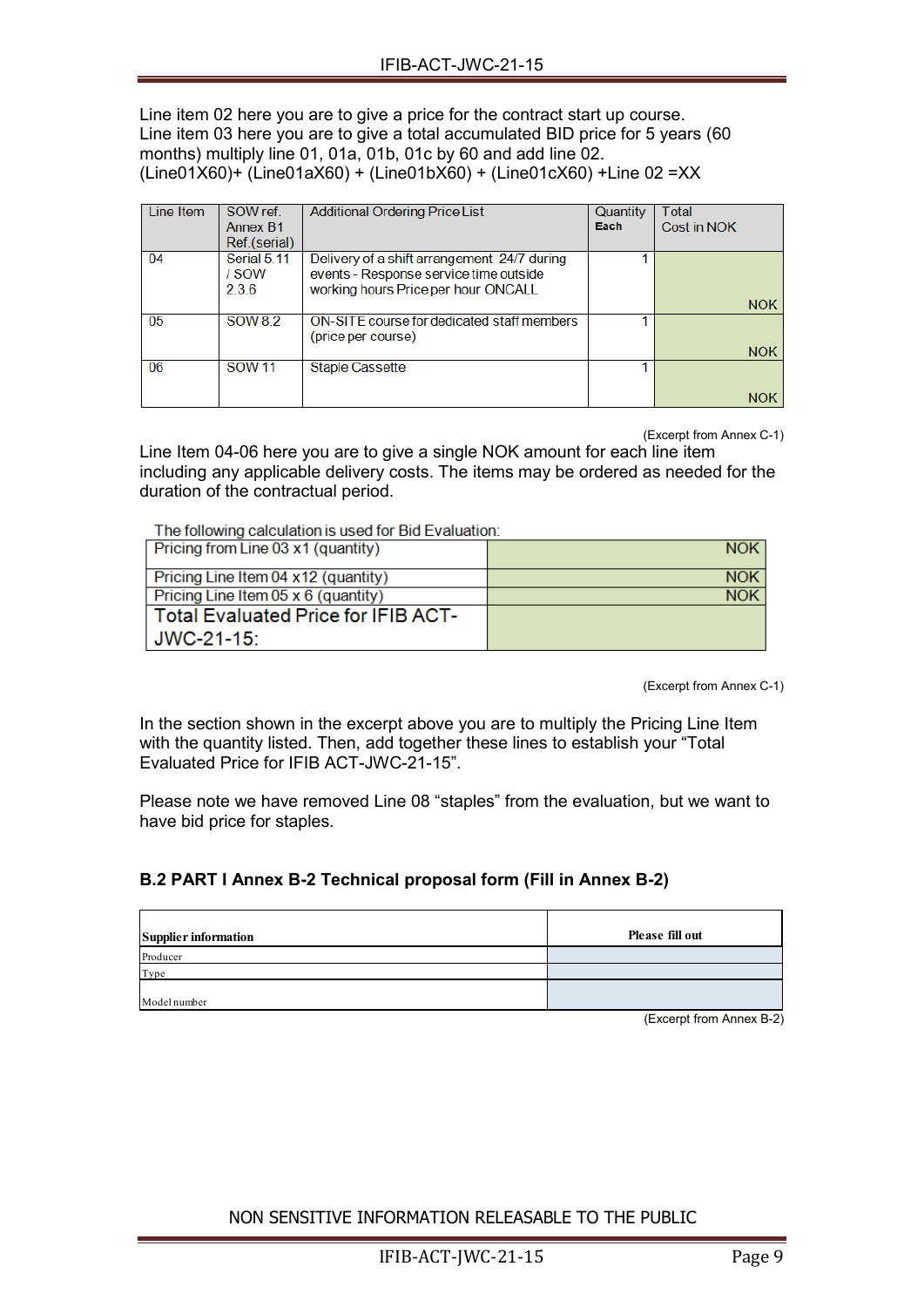Please fill out all fields that are marked in light blue colour.

| Here you will self certify that<br>you have met the minimum<br>requirements with a "P" or<br>"F" |             |      |
|--------------------------------------------------------------------------------------------------|-------------|------|
| <b>Serial</b>                                                                                    | <b>PASS</b> | FAIL |
| 1.10                                                                                             |             |      |

(Excerpt from Annex B-2)

If you are not able to write in the field provided. Please make reference to a document where you have described the field more thoroughly and use the Serial numbers as reference.

#### **21.4 Clarification of Proposals and Discussions**

During the proposal evaluation process, JWC reserves the right to discuss any proposal with the bidders in order to clarify what is being offered (technical capabilities, financial information, investment plan, etc.) and to resolve any potential areas of non-compliance. However, no change to the content of the proposal (technical, financial, etc.) shall be permitted.

# **22.COMMUNICATIONS AND CONTACTS FOR CLARIFICATION**

#### **22.1 Communications in General**

Any communications related to this IFIB, between a prospective bidder and JWC shall only be through the JWC Contracting Officer and/or JWC Contracting Specialist; only such persons may, during the solicitation and evaluation period, answer inquiries regarding this IFIB. There shall be no contact with regards to this IFIB with other JWC or NATO personnel. This is to maintain all bidders on an equal and competitive footing. Bidders not following this rule will be disqualified.

#### **22.2 Bidders Request for Clarification**

Bidders should seek clarification as soon as possible. Any explanation desired by a bidder regarding the meaning or interpretation of this IFIB, specifications etc., must be requested in writing (facsimile or email) to the Contracting Officer and/or Contracting Specialist. The Contracting Officer must receive clarification requests at least 28 days before bid closing. It is the Contracting Officer's exclusive right to deny or grant an extension of the closing date.

Information given to a bidder will be furnished to all prospective bidders, by way of a clarification to the IFIB. Oral explanations or instructions will not be binding unless confirmed in writing by the Contracting Officer and/or Contracting Specialist.

Last date for clarification: **Tuesday, 13 April 2021, at 13:00 hrs**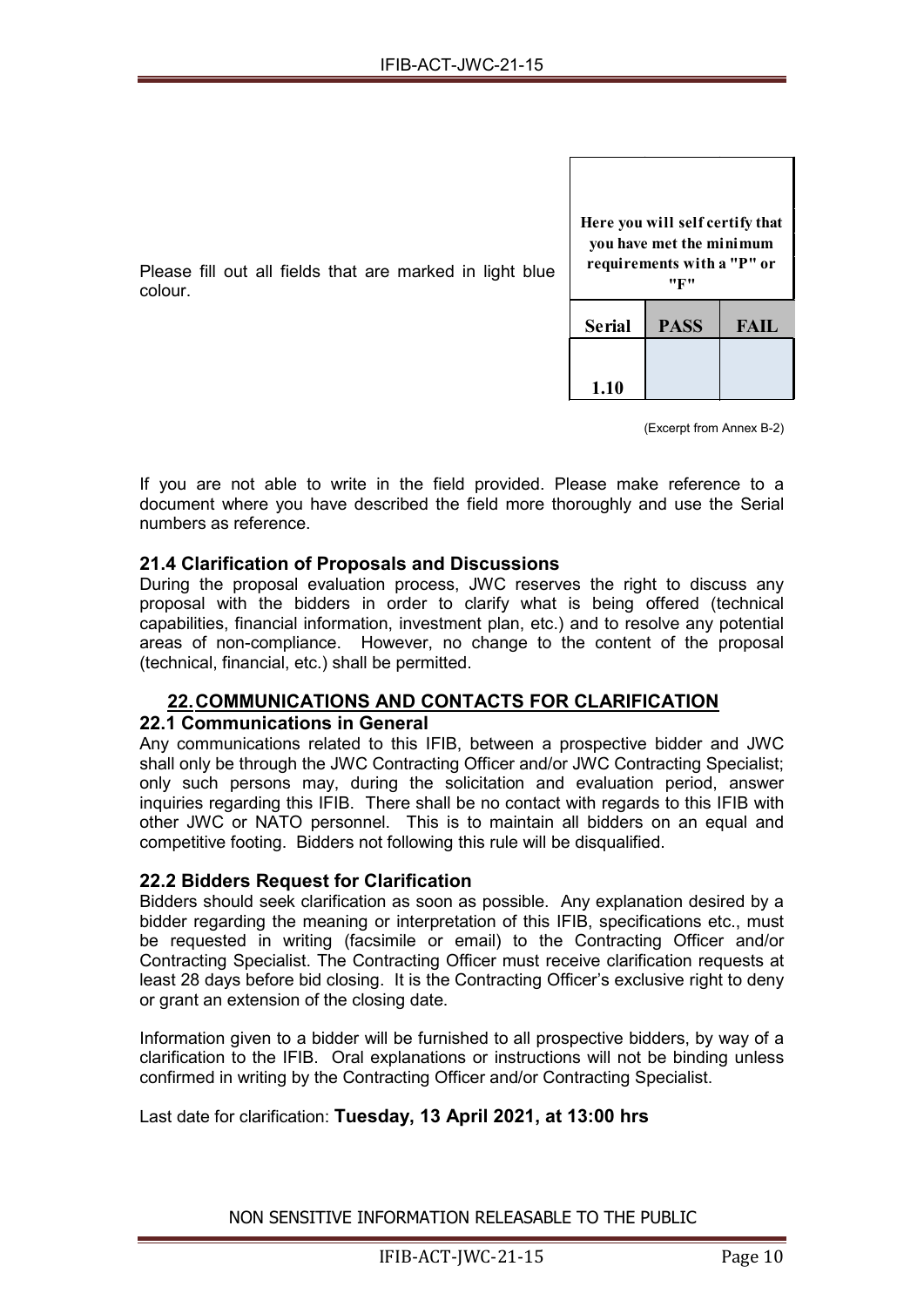#### **22.3 QUESTION AND ANSWER FORM**

Please use the QUESTION AND ANSWER FORM (IFIB ACT-JWC-21-15 Q and A form) that is located at: <http://www.jwc.nato.int/organization/contracting> **Procurements** 

#### **22.4 Site survey**

If outside factors i.e. COVID situation permits JWC will arrange a site survey on the 12 of April or on a date that suits both the supplier and JWC. The site survey is deemed necessary because of the size and layout of the printing facility.

#### **22.5 Point of Contact**

SPEC.1.CL Dag-Petter Myklebust, Contracting Specialist Tel: +47 52 87 92 84 E-mail address: [dag-petter.myklebust@jwc.nato.int](mailto:dag-petter.myklebust@jwc.nato.int) All correspondence is to be forwarded to group email box: **[pcs@jwc.nato.int](mailto:pcs@jwc.nato.int)**

Mr Kjetil Sand, Contracting Officer Tel: +47 52 87 92 90 E-mail address: [kjetil.sand@jwc.nato.int](mailto:kjetil.sand@jwc.nato.int)

Joint Warfare Centre BUDFIN – Purchasing and Contracting Branch ATTN: Kjetil Sand/Dag-Petter Myklebust P.O. Box 8080 Gamle Eikesetveien 29 N-4068 Stavanger Norway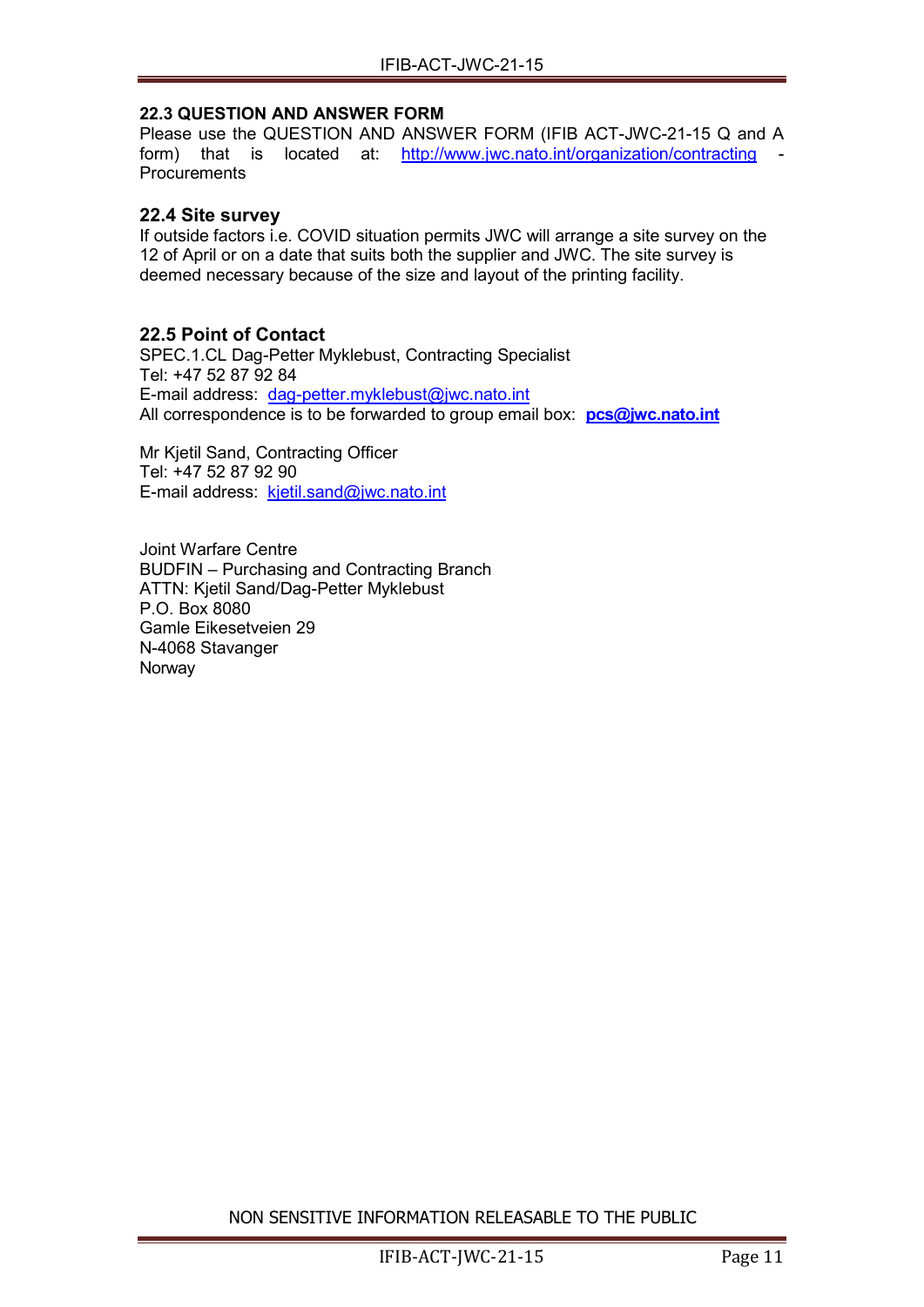#### **ANNEXES:**

Administrative Documentation – EMAIL 1

PART I Annex A-0 Proposal Checklist IFIB-ACT-JWC-21-15

PART I Annex A-1 Compliance Statement IFIB-ACT-JWC-21-15

PART I Annex A-2 Certificate of Legal Name of Bidder IFIB-ACT-JWC-21-15

PART I Annex A-3 Certificate of Independent Determination IFIB-ACT-JWC-21-15

PART I Annex A-4 Certificate of Bid Validity IFIB-ACT-JWC-21-15

PART I Annex A-5 Certificate of Exclusion of Taxes and Charges IFIB-ACT-JWC-21-15

PART I Annex A-6 Certificate of Authorization to Perform IFIB-ACT-JWC-21-15

Technical Proposal – EMAIL 2

PART I Annex B-1 Past performance IFIB-ACT-JWC-21-15 PART I Annex B-2 Technical proposal IFIB-ACT-JWC-21-15

Price Proposal - PHYSICAL ENVELOPE

PART I Annex C-1 Bid Form IFIB-JWC-21-15

1 The eligible countries are: Albania, Belgium, Bulgaria, Canada, Croatia, Czech Rep, Denmark, Estonia, France, Germany, Greece, Hungary, Iceland, Italy, Latvia, Lithuania, Luxembourg, Montenegro, The Netherlands, North Macedonia, Norway, Poland, Portugal, Romania, Slovakia, Slovenia, Spain, Turkey, United Kingdom and United States of America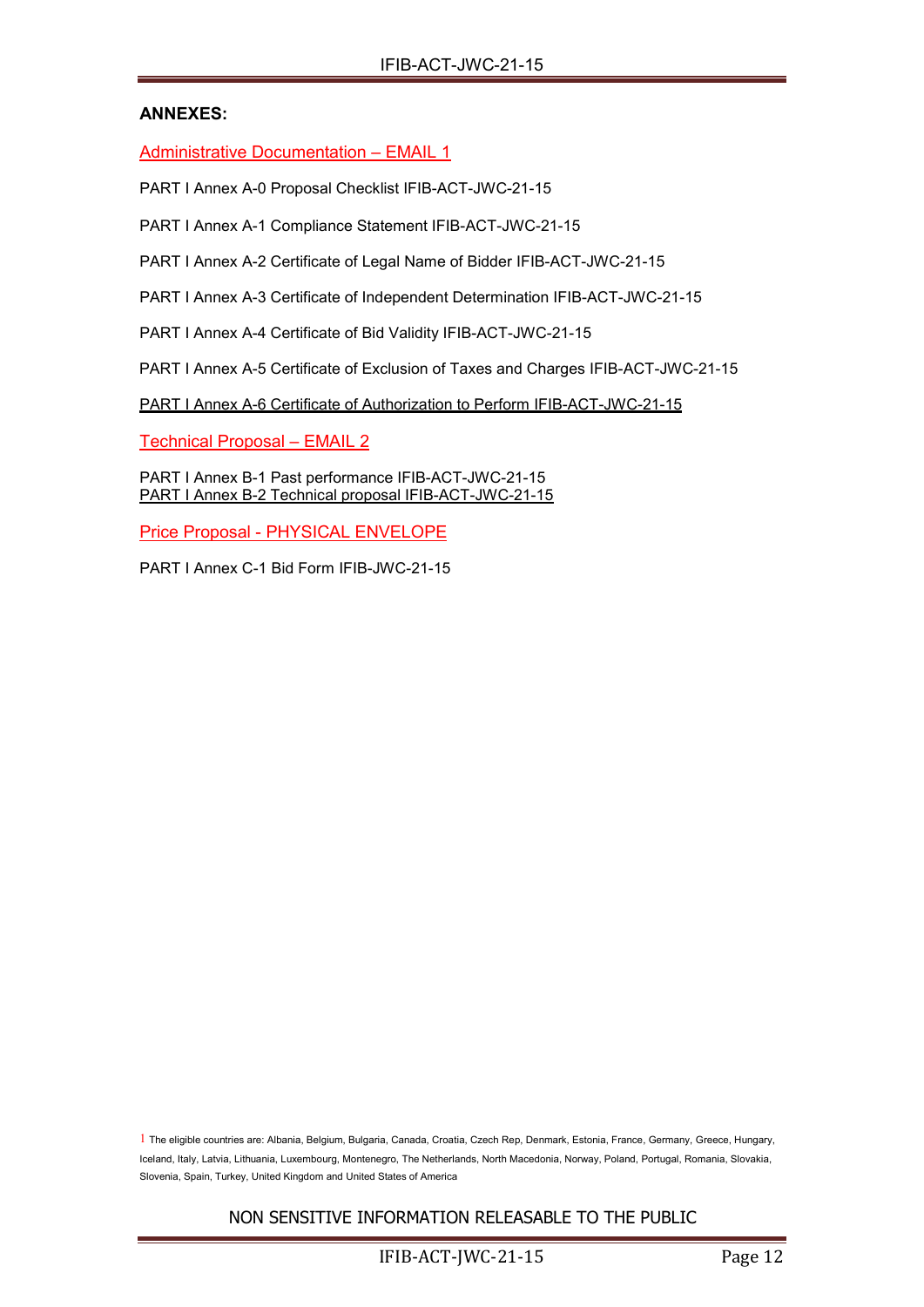# **A - 0 PROPOSAL CHECKLIST**

#### **ADMINISTRATIVE**

| The Compliance Statement (Annex A-1)                          |
|---------------------------------------------------------------|
| The Certificate of Legal Name of Bidder (Annex A-2)           |
| The Certificate of Independent Determination (Annex A-3)      |
| The Certificate of Bid Validity (Annex A-4)                   |
| The Certificate of Exclusion of Taxes and Charges (Annex A-5) |
| The Certificate of Authorization to Perform (Annex A-6)       |

#### **TECHNICAL proposal, including:**



Past performance (Annex B-1)



Technical Proposal (Annex B-2).



A summary document of no more than five (5) pages describing the proposed management plan and quality assurance plan for the Bidder and JWC (Supplier Created B-3)



Certificates for technical, and/or service quality programs, if applicable (B-4)



A summary of the service history of the proposed equipment, should it not be brand new, if applicable. (Supplier Created)

Informational booklet detailing the design, and features of the equipment being proposed in Annex B-2. Drawing / Outline Included. (B-5)

#### **PRICE**



Bid Form (Annex C-1).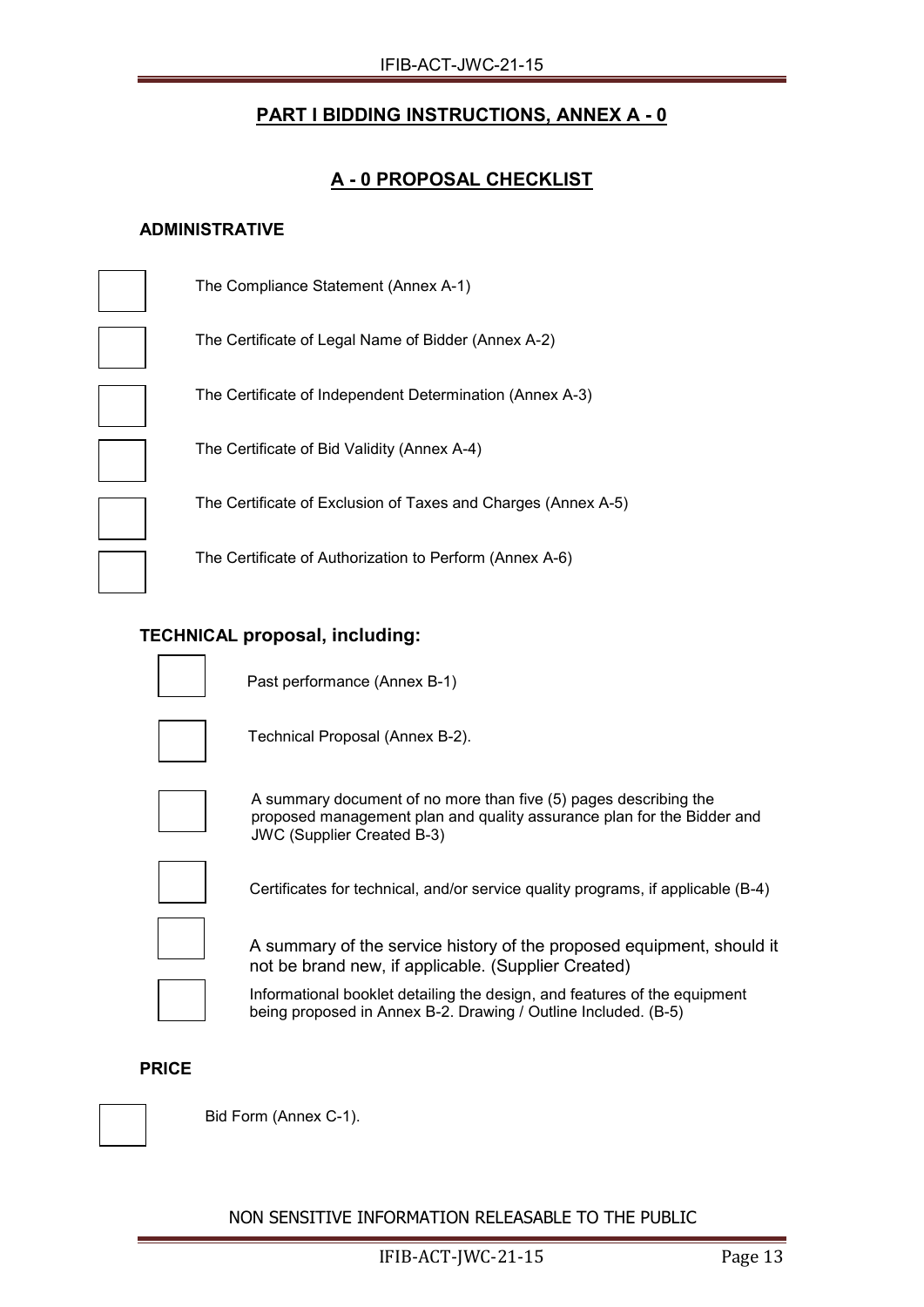# **A-1 COMPLIANCE STATEMENT**

It is hereby stated that our bid to IFIB-ACT-JWC-21-15 is fully compliant with the Bidding Instructions, General Provisions and Statement of Work as contained in Part I, II and III of this document, with:

No exceptions

Or

 $\Box$ 

The following exception(s):

| Part | Paragraph | <b>Description of Deviation</b> |
|------|-----------|---------------------------------|
|      |           |                                 |
|      |           |                                 |
|      |           |                                 |
|      |           |                                 |
|      |           |                                 |
|      |           |                                 |
|      |           |                                 |
|      |           |                                 |
|      |           |                                 |
|      |           |                                 |
|      |           |                                 |
|      |           |                                 |
|      |           |                                 |
|      |           |                                 |

| Date: |  |
|-------|--|
|       |  |

Company: \_\_\_\_\_\_\_\_\_\_\_\_\_\_\_\_\_\_\_\_\_\_\_\_\_\_\_\_\_\_\_\_\_\_

Signature: \_\_\_\_\_\_\_\_\_\_\_\_\_\_\_\_\_\_\_\_\_\_\_\_\_\_\_\_\_\_\_\_\_\_

| Name & Title: |  |
|---------------|--|
|               |  |

Bid Reference: IFIB-ACT-JWC-21-15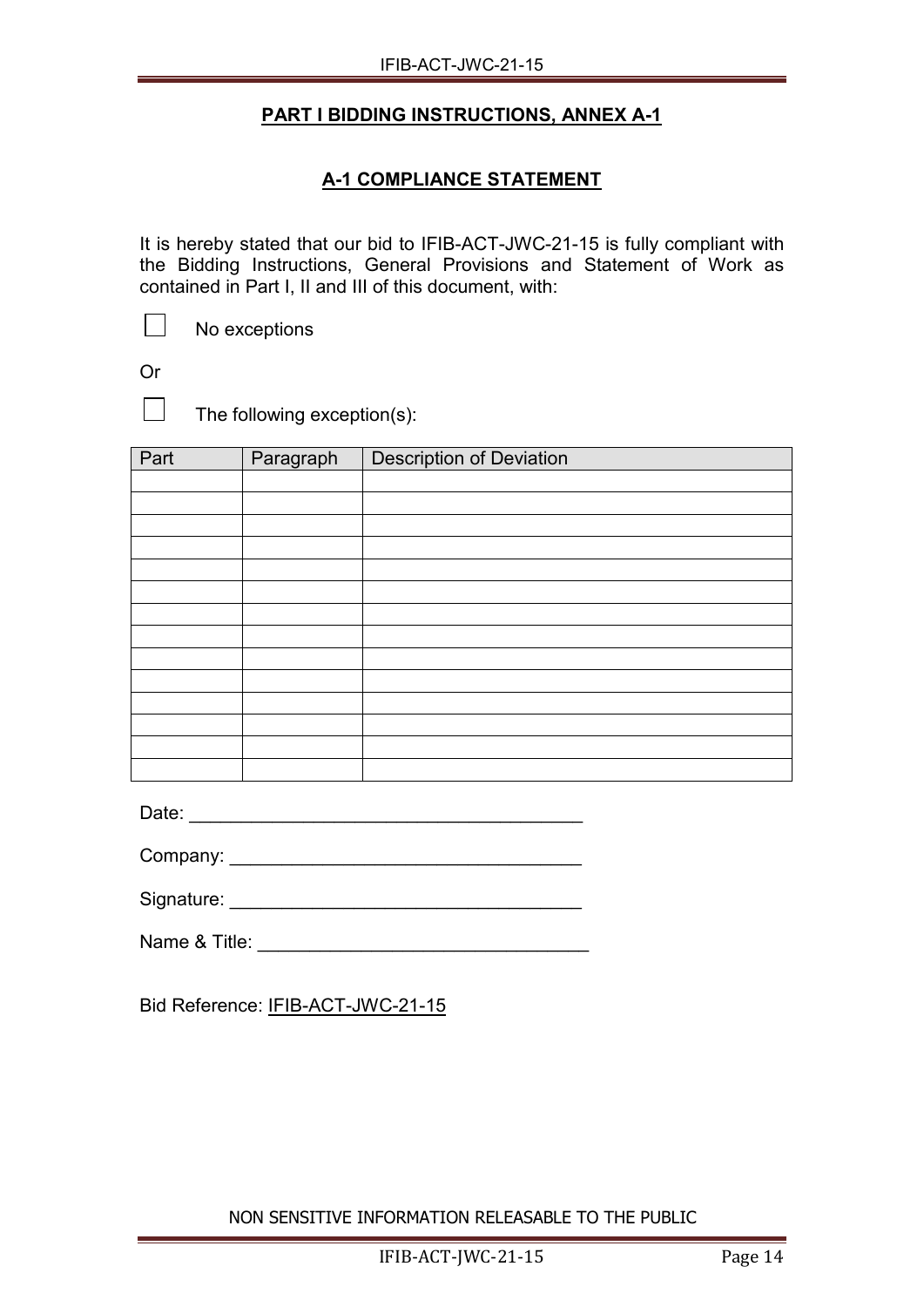# **A-2 CERTIFICATE OF LEGAL NAME OF BIDDER**

This Bid is prepared and submitted on behalf of the legal corporate entity specified below:

| FULL NAME OF CORPORATION:<br>DIVISION (IF APPLICABLE):<br>SUB DIVISION (IF APPLICABLE):<br><b>OFFICIAL MAILING ADDRESS:</b> |                                           |
|-----------------------------------------------------------------------------------------------------------------------------|-------------------------------------------|
|                                                                                                                             |                                           |
| <b>E-MAIL ADDRESS:</b>                                                                                                      |                                           |
| <b>TELEFAX NO:</b>                                                                                                          |                                           |
| POINT OF CONTACT REGARDING                                                                                                  |                                           |
| THIS BID:                                                                                                                   |                                           |
| NAME:                                                                                                                       |                                           |
| POSITION:                                                                                                                   |                                           |
| TELEPHONE:                                                                                                                  |                                           |
| ALTERNATIVE POINT OF CONTACT:                                                                                               |                                           |
| NAME:                                                                                                                       |                                           |
| POSITION:                                                                                                                   |                                           |
| TELEPHONE:                                                                                                                  |                                           |
|                                                                                                                             |                                           |
| Date                                                                                                                        | Signature of Authorized<br>Representative |
|                                                                                                                             | <b>Title</b>                              |
|                                                                                                                             | Company                                   |
|                                                                                                                             |                                           |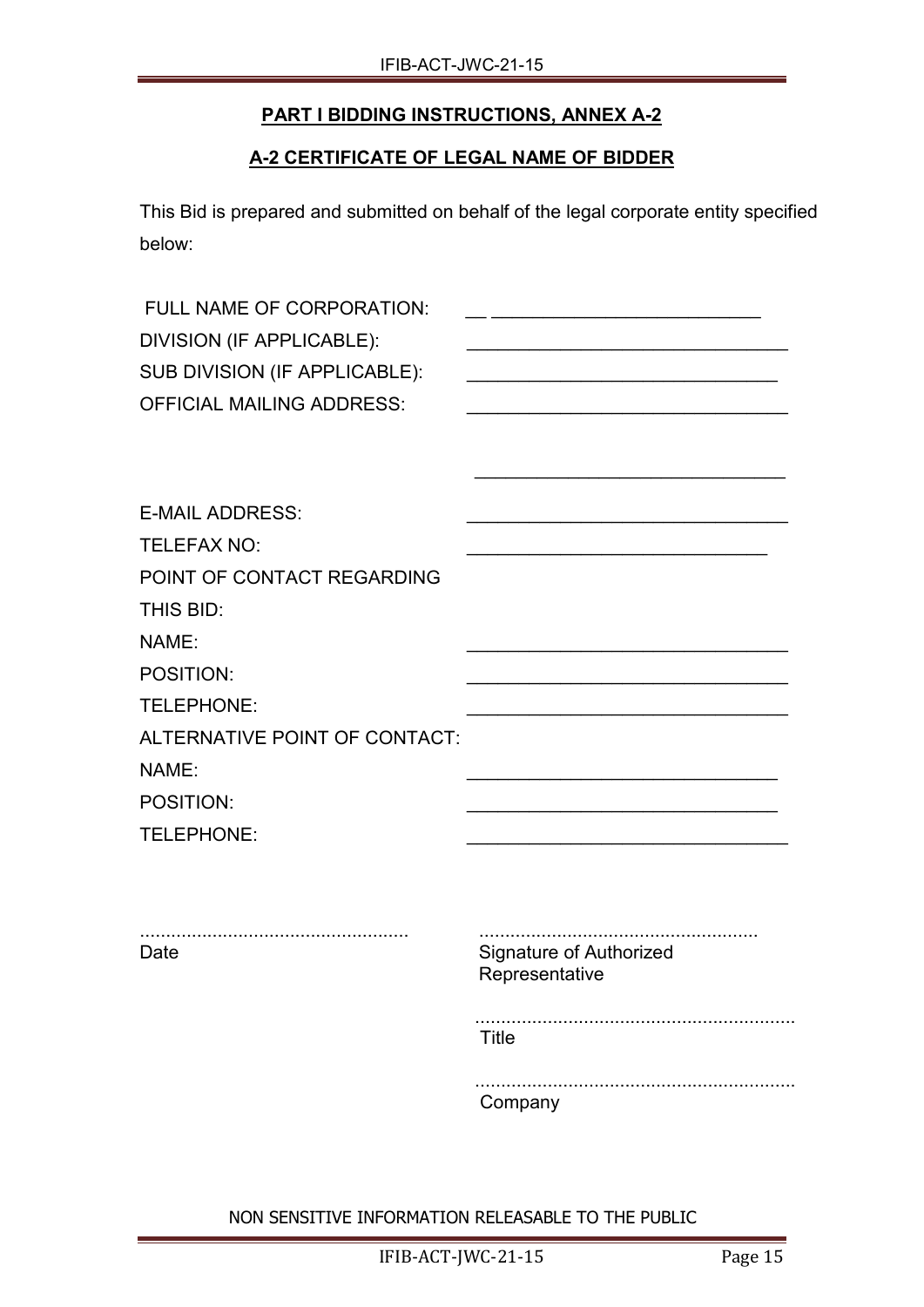# **A-3 CERTIFICATE OF INDEPENDENT DETERMINATION**

- 1. Each Bidder shall certify that in connection with this procurement:
	- a. This Bid has been arrived at independently, without consultation, communication or agreement, for the purpose of restricting competition, with any other Bidder or with any competitor;
	- b. The contents of this bid have not been knowingly disclosed by the Bidder and will not knowingly be disclosed by the Bidder prior to award, directly or indirectly to any other Bidder or to any competitor, and
	- c. No attempt has been made, or will be made by the Bidder to induce any other person or firm to submit, or not to submit, a Bid for the purpose of restricting competition.

2. Each person signing this Bid shall also certify that he/she is the person in the Bidder's organization responsible within that organization for the decision as to the bid and that he has not participated and will not participate in any action contrary to 1(a) through 1(c) above, or

a. They are not the person in the Bidder's organization responsible within that organization for the bid but that they have been authorized in writing to act as agent for the persons responsible for such a decision in certifying that such persons have not participated, and will not participate in any action contrary to 1(a) through 1(c) above, and as their agent does hereby so certify, and

b. They have not participated and will not participate in any action contrary to 1(a) through 1(c) above.

.................................................... Date

.............................................................. Signature of Authorized Representative

.............................................................. Title

..............................................................

Company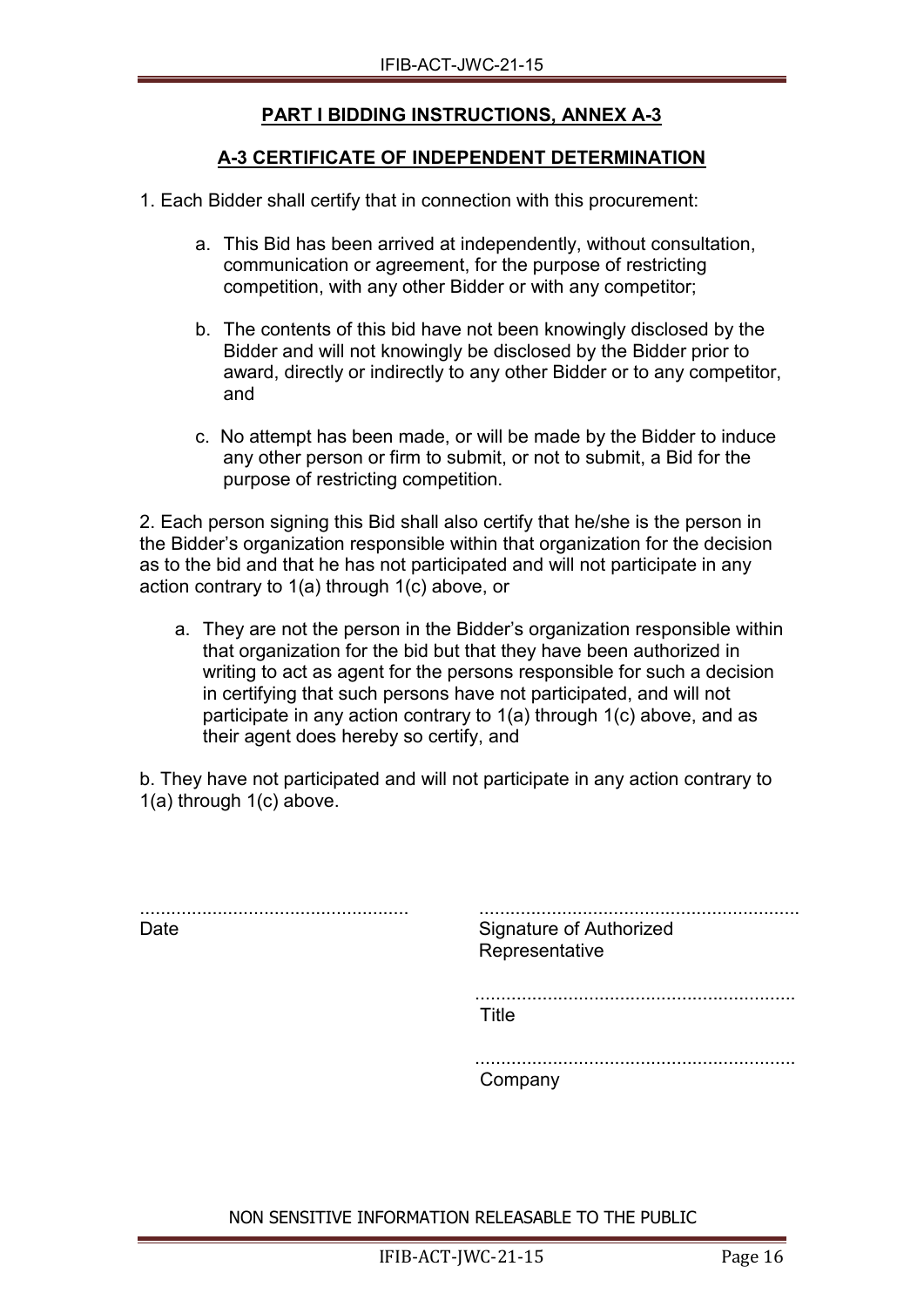# **A-4 CERTIFICATE OF BID VALIDITY**

I, the undersigned, as an authorized representative of the firm submitting this bid, do hereby certify that the pricing and all other aspects of our offer will remain valid until 31 DECEMBER 2021.

| Date | Signature of Authorized<br>Representative |
|------|-------------------------------------------|
|      | Title                                     |
|      | .<br>.                                    |

**Company**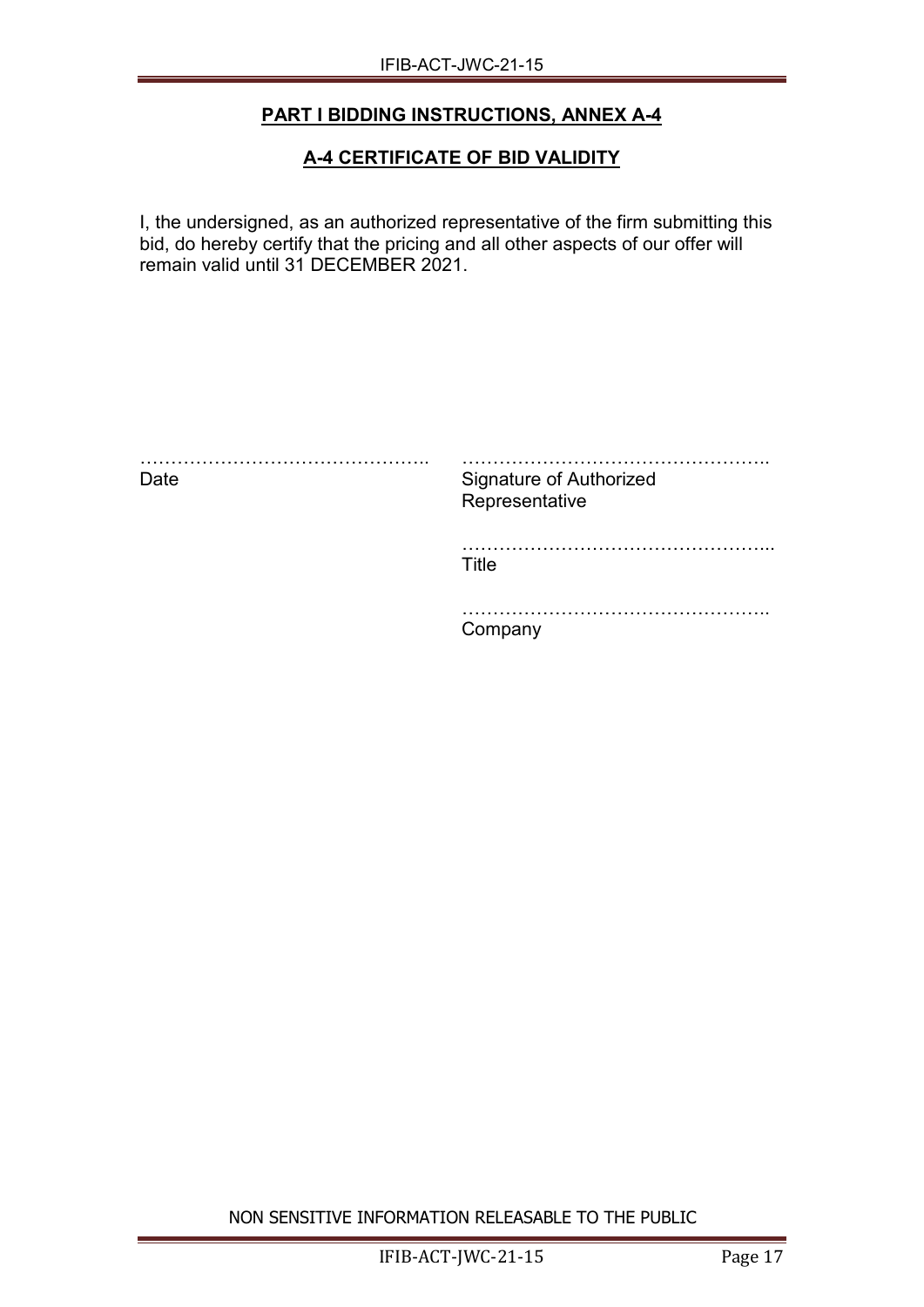# **A-5 CERTIFICATE OF EXCLUSION OF TAXES AND CHARGES**

I hereby certify that the prices offered in the price proposal of this bid will exclude all taxes, duties and customs charges from which the Contracting Officer has been exempted by international agreement.

| Date | Signature of Authorized<br>Representative |  |
|------|-------------------------------------------|--|
|      | Title                                     |  |
|      | Company                                   |  |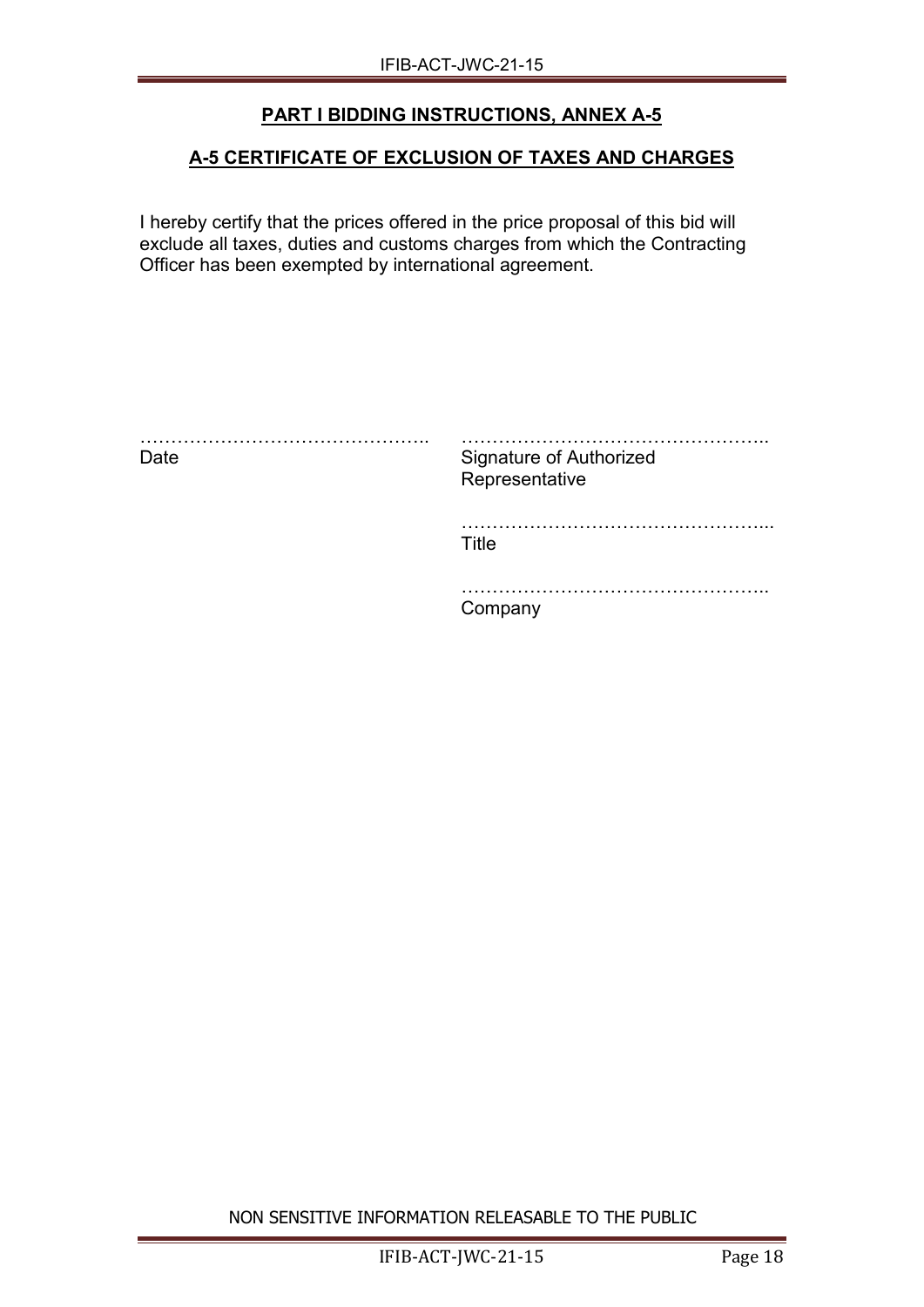# **PART I, ANNEX A-6 CERTIFICATE OF AUTHORIZATION TO PERFORM**

The SUPPLIER warrants that:

- 1. The SUPPLIER and sub-contractors, if any, have been duly authorized to operate and do business in Norway; SUPPLIER and subcontractors, if any, have obtained all necessary licenses and permits required in connection with the contract; that SUPPLIER and subcontractors, if any, will fully comply with all the laws, decrees, labour standards and regulations of Norway during performance of this contract; and that no claim for additional moneys with respect to any authorizations to perform will be made upon JWC.
- 2. The Supplier has adequate financial resources, or the ability to obtain them, to perform activities before approved milestones and subsequent financial settlements as specified in the Production Plan.
- 3. All effort by the Supplier and sub-contractors, if any, related to this SOW, will be performed on NATO Member Nation territory by NATO Nationals with the required clearances.
- 4. The Supplier, involved Supplier personnel and sub-contractors, if any, have not been suspended or debarred from contract work at any NATO body.

| Date | Signature of Authorized<br>Representative |
|------|-------------------------------------------|
|      | Title                                     |
|      | Company                                   |
|      |                                           |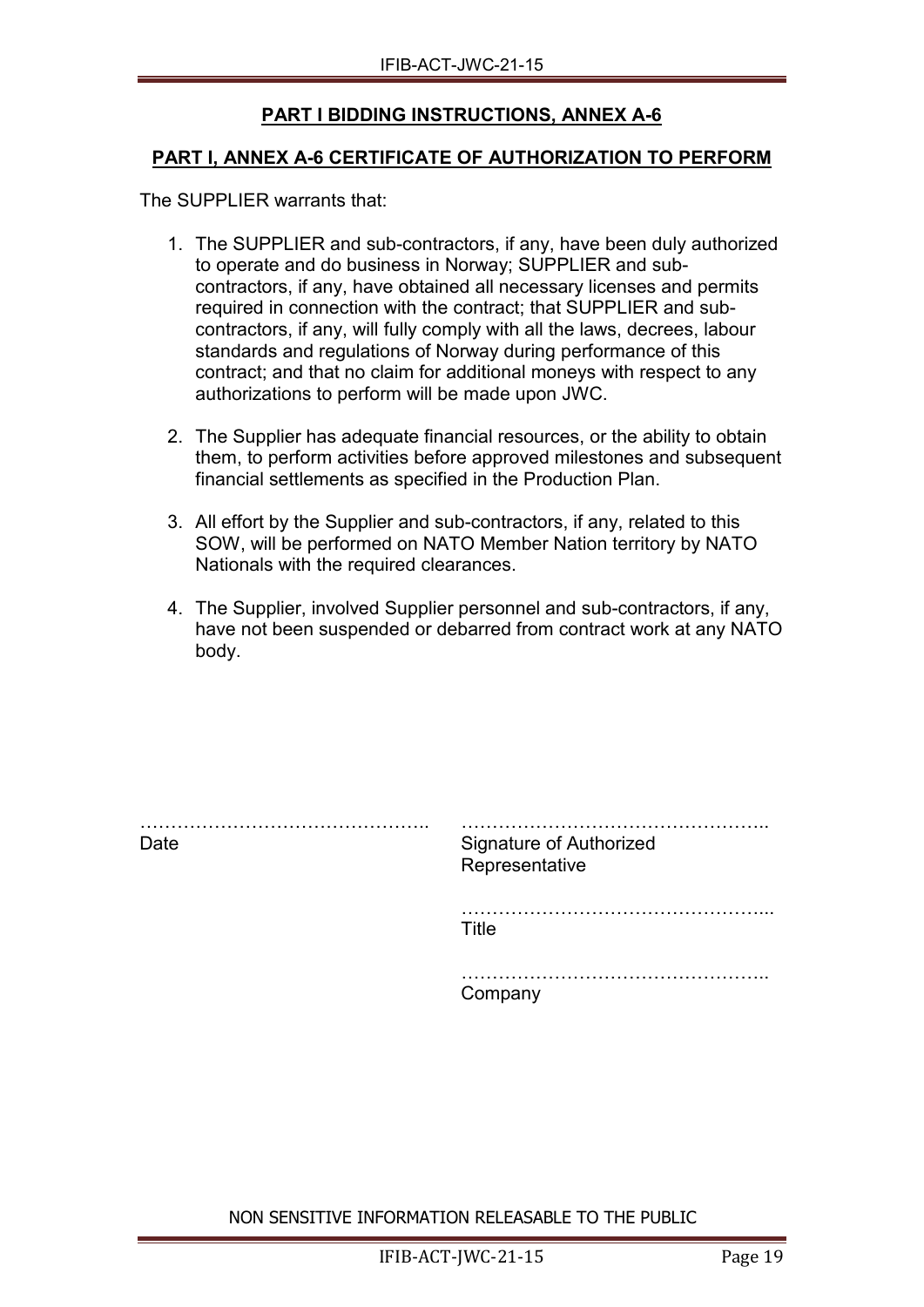NON SENSITIVE INFORMATION RELEASABLE TO THE PUBLIC

# **PART I BIDDING INSTRUCTIONS, ANNEX B-1**

# **B-1 PAST PERFORMANCE**

Service contracts or substantially similar work completed within the last 3 years or ongoing. Bidder must have 1 similar service in the last 3 years to be considered technically compliant for past performance.

| <b>Type of Contract</b> | Name of<br><b>Company/ Agency</b> | <b>Period of</b><br>Performance | <b>Contact</b> | <b>E-mail address</b> | <b>Phone</b> | <b>Comments</b> |
|-------------------------|-----------------------------------|---------------------------------|----------------|-----------------------|--------------|-----------------|
|                         |                                   |                                 |                |                       |              |                 |
|                         |                                   |                                 |                |                       |              |                 |
|                         |                                   |                                 |                |                       |              |                 |
|                         |                                   |                                 |                |                       |              |                 |
|                         |                                   |                                 |                |                       |              |                 |
|                         |                                   |                                 |                |                       |              |                 |

Date:\_\_\_\_\_\_\_\_\_\_\_\_\_\_\_\_\_\_\_\_\_\_\_\_\_\_\_\_\_

Signature:

| Name & Title: |  |
|---------------|--|
|               |  |

Company:\_\_\_\_\_\_\_\_\_\_\_\_\_\_\_\_\_\_\_\_\_\_\_\_\_

|--|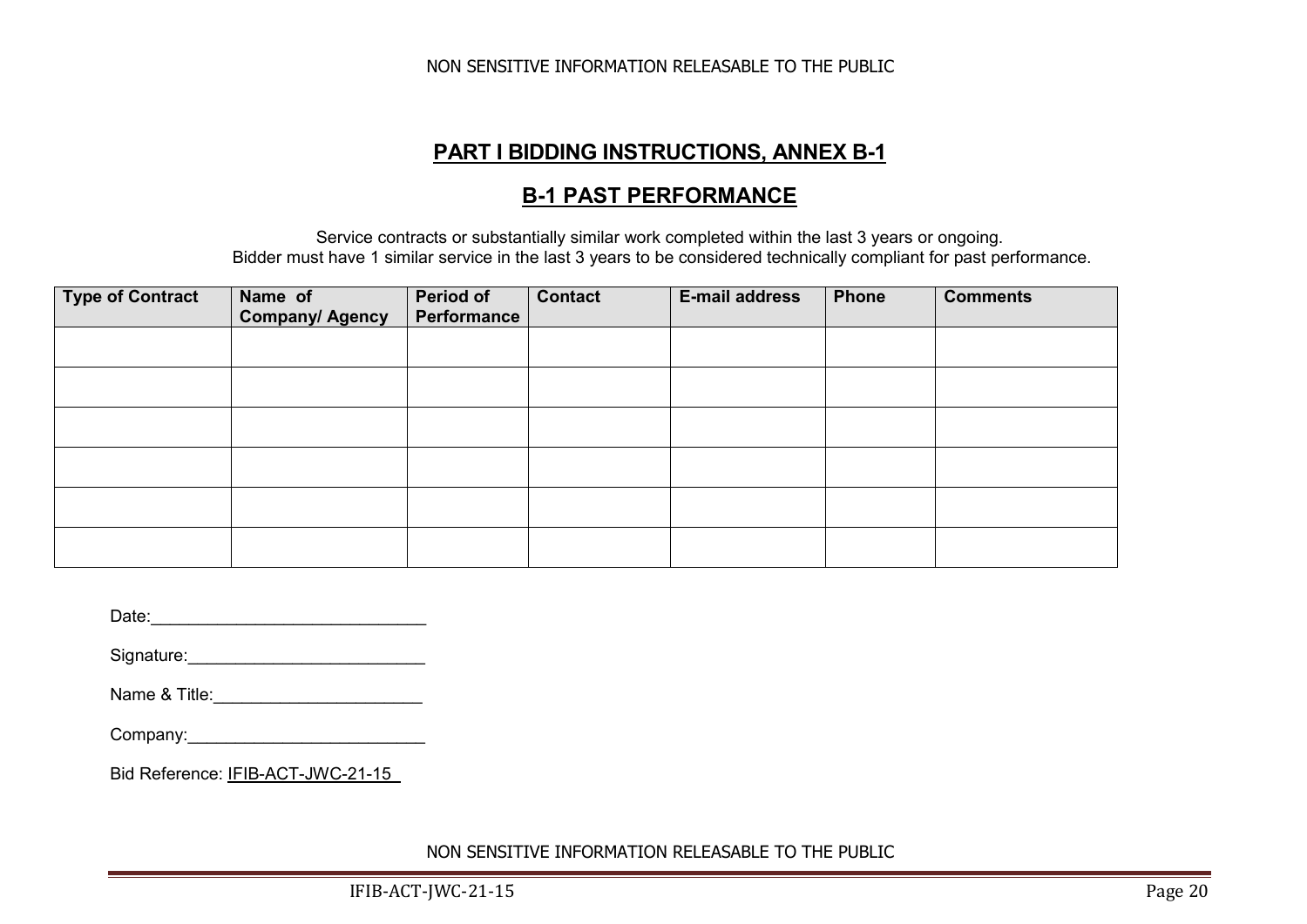**This page is intentionally left blank**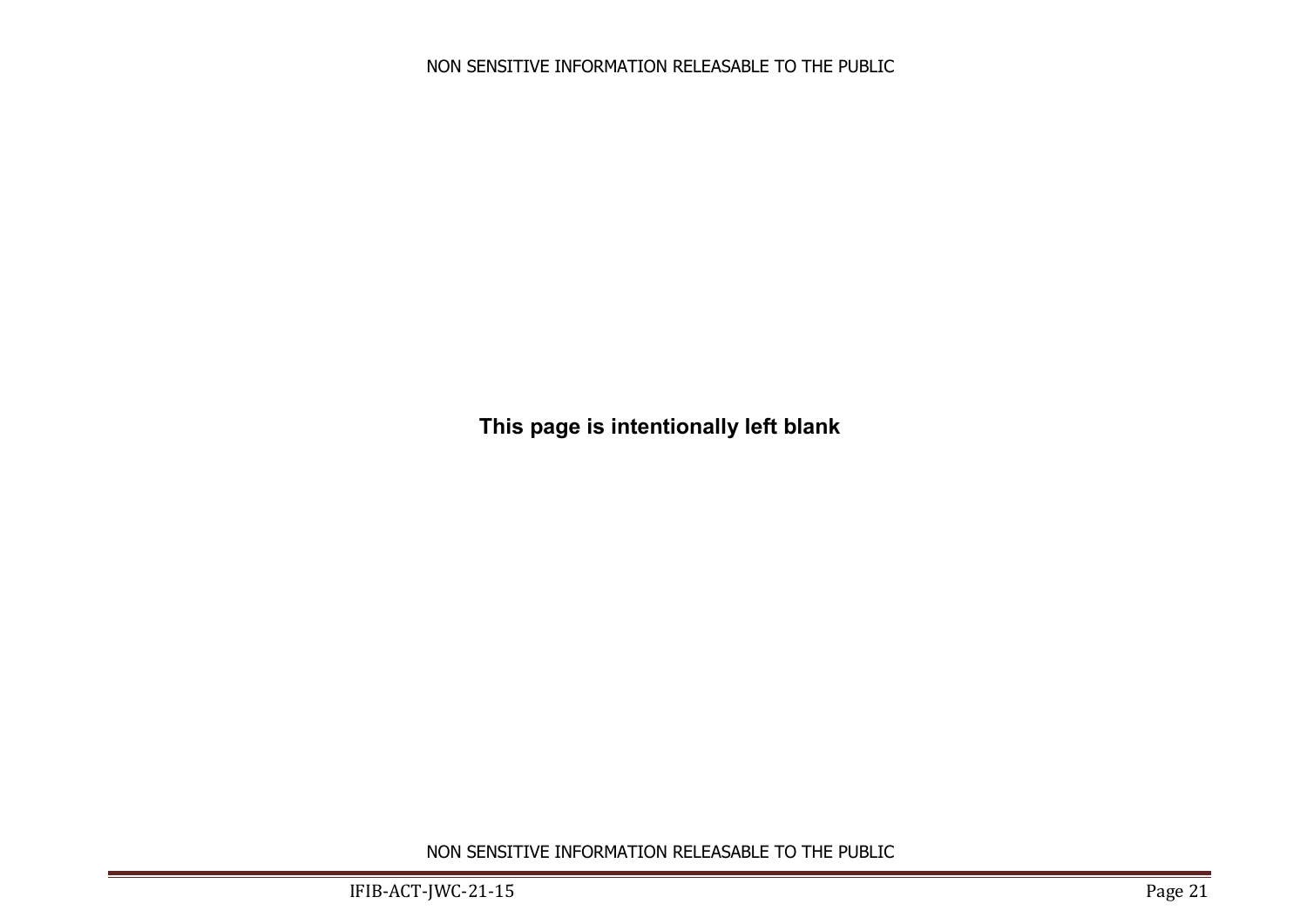NON SENSITIVE INFORMATION RELEASABLE TO THE PUBLIC

# **PART II**

# **SECTION A - GENERAL TERMS AND CONDITIONS**

# **IFB-ACT-JWC-21-15**

# **(CONTRACT NO.: ACT-JWC-21-C-004)**

# **GRAPHICS PRODUCTION SUPPORT SERVICE**

# **TABLE OF CONTENTS**

| 1. PART II SECTION A - General Terms and Conditions22 |  |
|-------------------------------------------------------|--|
| 2. PART III - SECTION A - Contract Management Data42  |  |
|                                                       |  |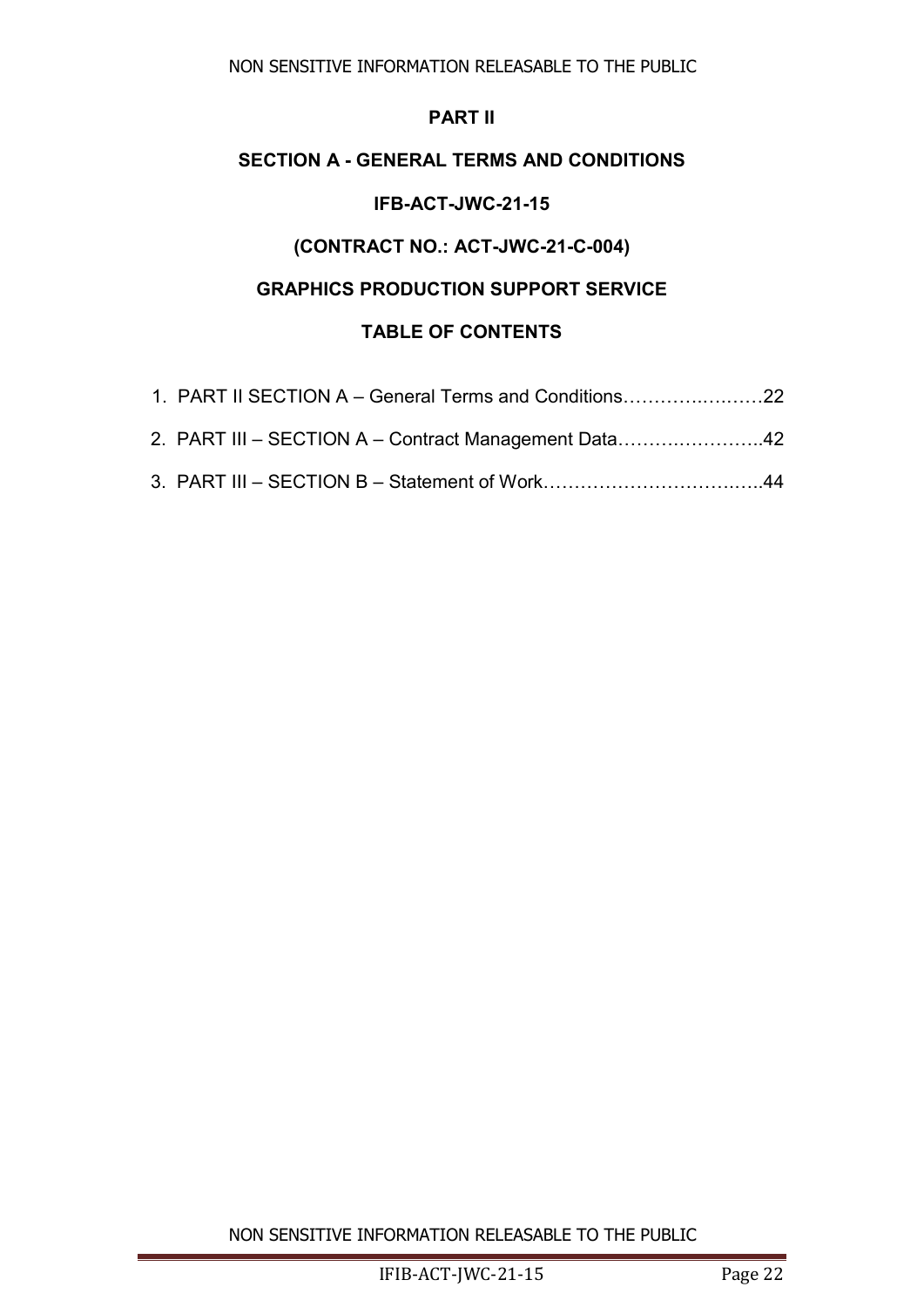# **PART II GENERAL PROVISIONS**

# **1. ORDER OF PRECEDENCE**

In the event of any inconsistency in this contract, unless otherwise provided herein, the inconsistency shall be resolved giving precedence in the following descending order:

- 1st Purchase Order Terms<br>2<sup>nd</sup> Special Terms and Con
- $2<sup>nd</sup>$  Special Terms and Conditions<br> $3<sup>rd</sup>$  These General Provisions (Bo)
- $3^{\text{rd}}$  These General Provisions (Part II)<br> $4^{\text{th}}$  The Statement of Work (Part III)
- $4<sup>th</sup>$  The Statement of Work (Part III)<br> $5<sup>th</sup>$  The formal Bid or Proposal accel
- The formal Bid or Proposal accepted by JWC

#### **2. DEFINITIONS**

As used throughout this Contract, the following terms shall have the meanings as set forth below;

- a. "Acceptance" means the action by which the JWC acknowledges that the Supplier has fully demonstrated that the Supplies delivered are complete and operational.
- b. "JWC" means the Joint Warfare Centre. Joint Warfare Centre (JWC) is set up by the North Atlantic Council under Article 14 of the Protocol on the Status of International Military Headquarters, 1952), (Paris Protocol).
- c. "Contracting Officer" means the person executing and managing this contract on behalf of JWC.
- d. "Contract" means the contractual instrument (purchase order or written agreement) to which these General Rules and Conditions apply.
- e. "Delivery" means, as applicable, the exact or latest possible date(s) by which the Supplier shall deliver Supply (Goods or provide the Services) to the JWC under the Contract.
- f. "NATO" means the North Atlantic Treaty Organisation.
- g. "Supplier" means a party that supplies Goods or Services.
- h. "Day" means any calendar day.
- i. "COR/COTR" means the Contracting Officer's Representative.
- j. "Force Majeure" means an event or effect that can be neither anticipated nor controlled, provided that such event or effect is not attributable to the fault or negligence of the Supplier and cannot be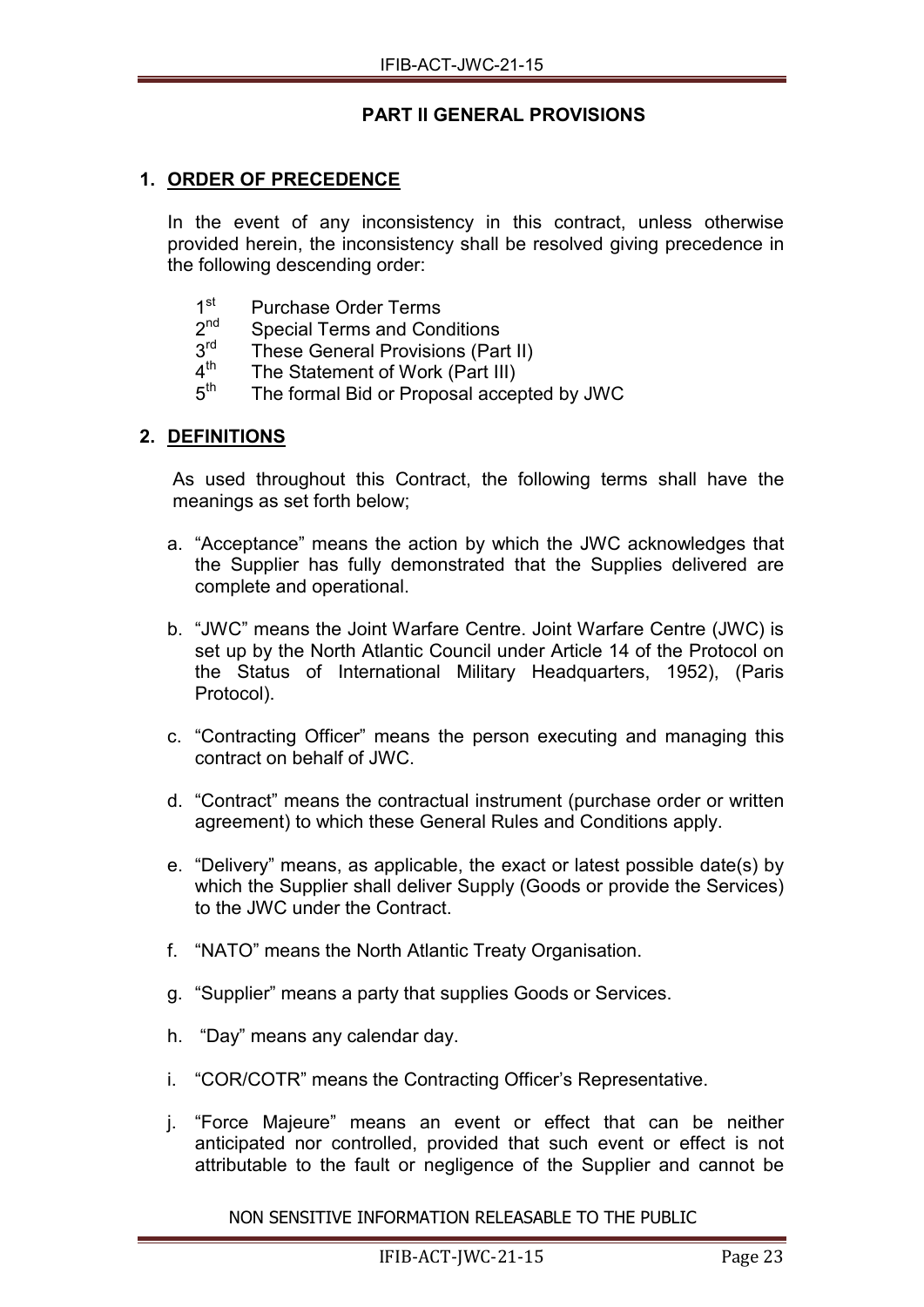prevented by it. The term includes both acts of nature (e.g., floods and hurricanes) and acts of people (e.g. riots and wars). Neither strike nor labour stoppages by the Supplier's workforce nor civil unrest shall constitute Force Majeure.

- k. "Goods" means any and all of the products to be supplied by the Supplier to the JWC under the Contract, including any replacement parts furnished pursuant to a warranty or otherwise, regardless of whether the price(s) for such Good(s) is or are separately indicated.
- l. "Sub-Contractor" means a Third Party who has entered into an agreement with the Supplier for the provision of Supply under this **Contract.**
- m. "Subcontract" means, except as otherwise provided in this Contract, any agreement or contract made by the Supplier with any other party in fulfilment of any part of this Contract, and any agreement, contract or subcontract hereunder.
- n. "Work" means all work which the Supplier shall perform or cause to be performed under this Contract.
- o. "Supplies" means the Services and the Goods identified in the Contract.
- p. "Services" means any and all services to be provided by the Supplier to the JWC under the Contract, including but not limited to applicable consultancy, report, design work, creation or licensing of intellectual property, training, installation, maintenance, repair or other after-sales service.

#### **3. AUTHORIZATION TO PERFORM**

- a. The Supplier warrants that:
	- (1) it and its Sub-Contractors, if any, have been duly authorized to provide the required services and to do business in Norway;
	- (2) it and its Sub-Contractors, if any, have obtained or will obtain all necessary licenses and permits required in connection with the Contract;
	- (3) it and its Sub-Contractors, if any, will fully comply with all the laws, decrees, labor standards and regulations of Norway during the performance of the Contract; and
	- (4) attainment of any license, permit or authorization that is required for provision of the Supplies shall be sole obligation of the Supplier.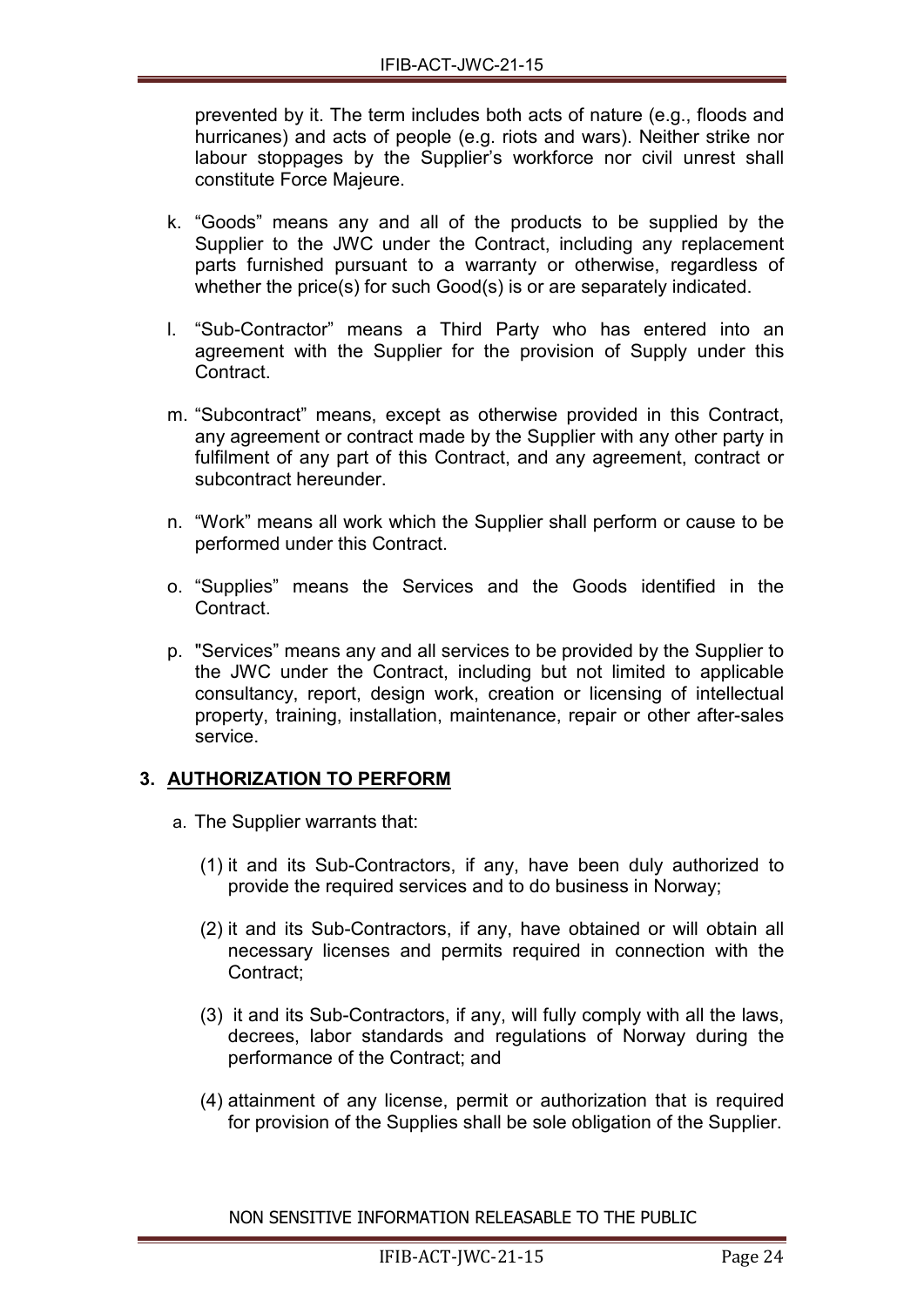(5) In line with these contractual terms and conditions, the Supplier must provide the details/paperwork of your corporate registration in Norway. The required documentation must be provided at your earliest opportunity but not later than **25-MAY-2021**.

# **4. SUPPLIER'S STATUS AND AUTHORIZATIONS**

- a. The Supplier, its personnel and Sub-Contractors, if any, shall not be considered in any respect as being employees, organs or agents of the JWC or NATO. Nothing in this Contract shall be construed as creating a partnership or joint venture of any kind. Neither Party shall be authorized to bind the other Party legally, financially or otherwise except as explicitly indicated in the Contract.
- b. No NATO privileges or immunities will be granted to Suppliers or its personnel. The SUPPLIER's personnel cannot become members of NATO MWA funded activities, e.g. Jatta Community Club, JWC Friendship Club, or the Sports Clubs.
- c. The NATO SOFA or Paris Protocol does not apply to the Supplier or sub-contractor, or to their respective personnel. Work permits and residency permissions must be obtained in accordance with Norwegian law where applicable.

# **5. ASSIGNMENT AND SUB-CONTRACTING**

- a. The Supplier shall not assign, transfer, pledge, subcontract or make other disposition of the Contract either in whole or in part except with the express written consent of the JWC and in accordance with the following reservations:
	- a. any modifications, including changes, additions or deletions and instructions under this Contract shall not be binding unless agreed in writing by the Contracting Officer.
	- b. Sub-Contractors' personnel shall be nationals of NATO member States, unless specifically authorized by the Contracting Officer.
	- c. the Supplier shall determine that any Sub-Contractor proposed by him for the furnishing of Supplies which shall involve access to classified information in the Supplier's custody has been granted an appropriate security clearance by the Sub-Contractor's national authorities, which is still in effect, prior to being given access to such classified information.
	- d. the Supplier shall be fully responsible for its Sub-Contractors and in any Subcontract shall bind the Sub-Contractor by the same terms and conditions by which the Supplier is bound under the Contract.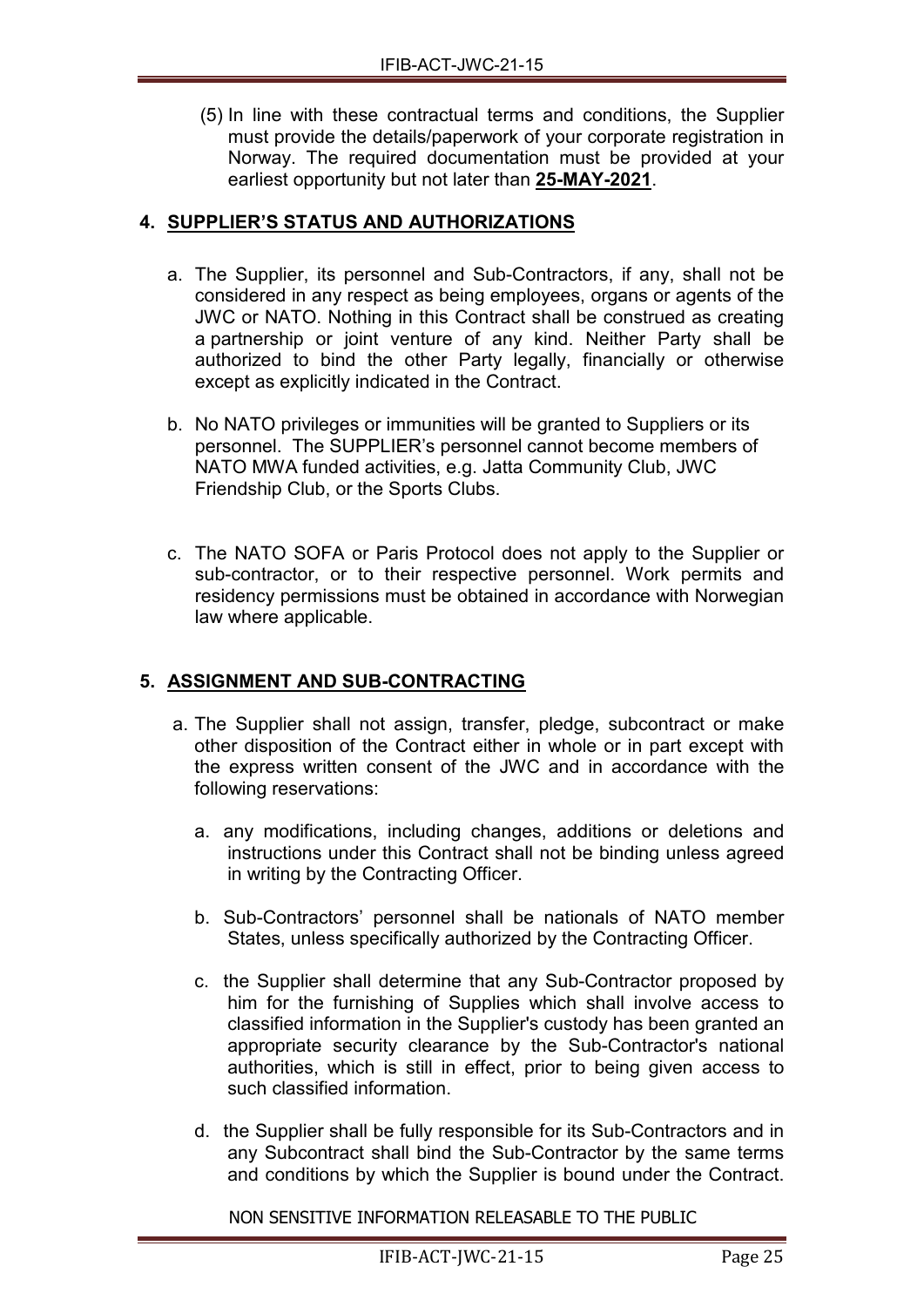Any subcontracting shall not relieve the Supplier from any liability or obligation under the Contract.

# **6. GUARANTEES OF THE SUPPLIER**

- a. The Supplier declares that the Supplies:
	- (1) are of the quality(ies), quantity(ies) and description(s) required by, and conform to the terms or reference or technical specification of the Contract;
	- (2) fully comply with applicable laws, directives, rules and regulations; and
	- (3) are free from any right or claim of a third party, including rights based on industrial or intellectual property.
- b. The Supplier further declares that:
	- (1) it is competent to perform the Services; and
	- (2) it has necessary associated capacities and qualifications, including knowledge, certifications, skills and personnel.

# **7. SERVICE AND PARTS AVAILABILITY**

Unless as specified otherwise in the Technical Specifications, the Supplier and his Sub-Contractors will maintain and furnish a source of an adequate supply of services, components, spare parts and sub-assemblies to properly maintain the supplies for a period of minimum five (5) years from Contract Effective Date.

# **8. NOTICE OF SHIPMENT**

- a. At the time of delivery of any Supplies to a carrier for transportation, the Supplier shall give notice of shipment to the Contracting Officer and to such other persons or installations as are designated by the Contracting Officer. If such instructions have not been received by the Supplier at least one (1) working day prior to such delivery to a carrier, the Supplier shall request instructions from the Contracting Officer concerning notice of shipment to be given.
- b. The following information shall be included in such notification:
	- (1) Contract number;
	- (2) Shipping address;
	- (3) From: (Name and complete address of consignor) To: (Name and complete address of consignee);
	- (4) Listing of supplies by Contract Items(s);
	- (5) Number of and marking on packages(s);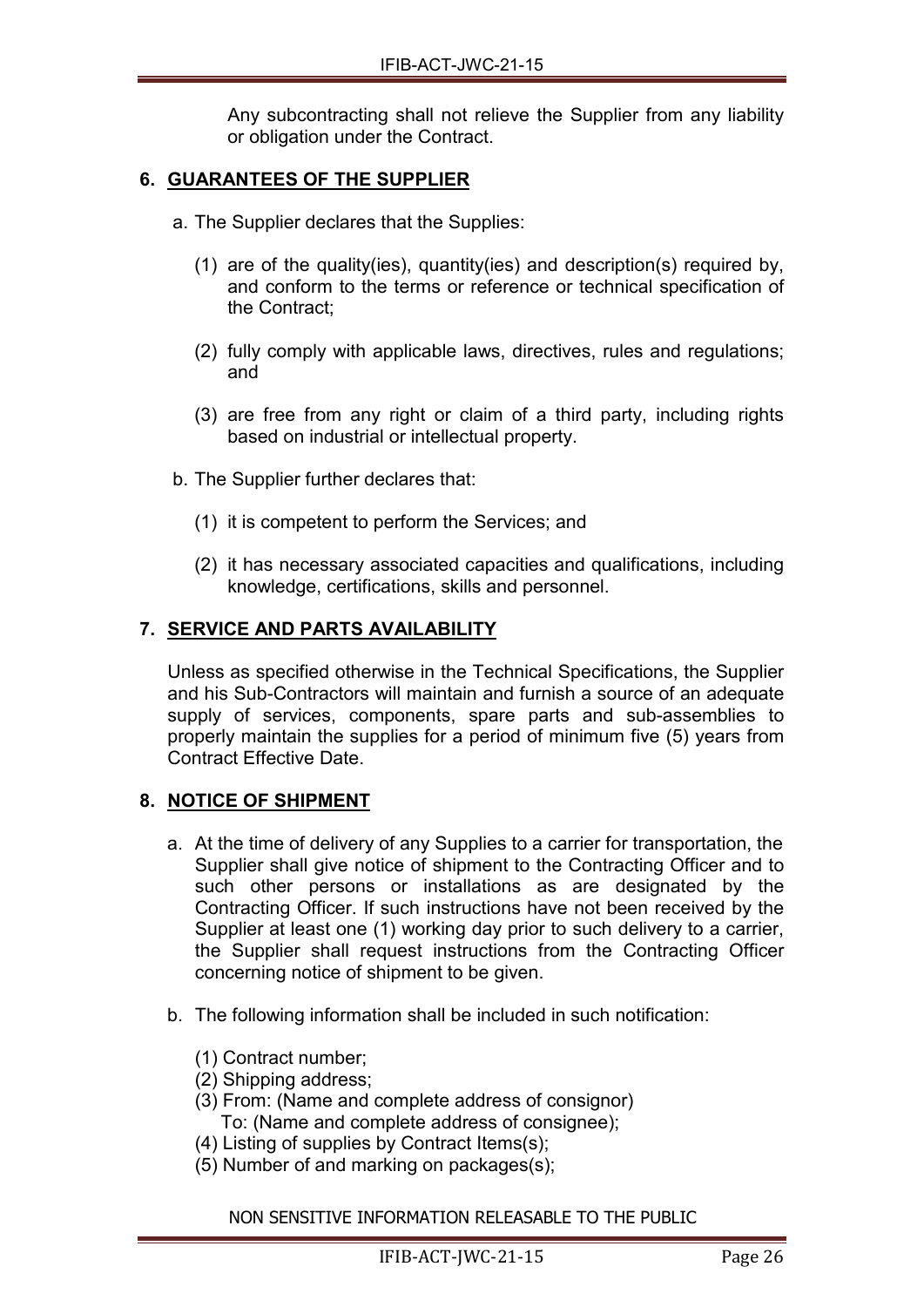(6) Weight and dimensions of packages(s);

(7) Name and address of Carrier, mode and date of shipment with waybill

- Number;
- (8) Customs documents required by the Supplier (if applicable).

# **9. SECURITY**

- a. The Supplier shall comply with all security requirements prescribed by the JWC and the National Security Authority or designated security agency of each NATO country in which the Contract is performed.
- b. The Supplier shall be responsible for the safeguarding of NATO classified information, material and equipment entrusted to him or generated by him in connection with the performance of the Contract.
- c. Any known or suspected breaches of security or other matters of security significance is a violation of the professional confidentiality between the Parties, and may constitute a criminal offence under Norwegian law. Violations are to be reported immediately to the other Party by the Party, who becomes aware of the violation, and to the appropriate authorities in order to institute investigations.
- d. If security violations occur, the Party being exposed to the violation is entitled to immediately declare the Contract void, and to claim penalties and compensation as set out in Article 22 below.

# **10.ACCEPTANCE**

- a. Acceptance or rejection of the Supplies shall be made as promptly as practicable after delivery, except as otherwise provided in this Contract.
- b. Acceptance shall be conclusive, except for latent defects, fraud, gross negligence amounting to fraud, or otherwise stated in the Contract. The formal Acceptance will take place when the following requirements have been met:
	- (1) availability at final destination of all Supplies;
	- (2) successful completion of acceptance testing;
	- (3) verification of the inventory;
	- (4) satisfactory completion of all training or other services, if any, required by that date; and
	- (5) agreement between the JWC and the Supplier on a discrepancy list (if necessary) and corresponding clearance dates.
- c. When discrepancies exist and if these do not prevent satisfactory use or operation of the Supplies, the JWC may declare the acceptance provisional. In this case the JWC is authorized to withhold from payment an amount commensurate with the importance of the discrepancies but in any case not less than ten (10) percent of the total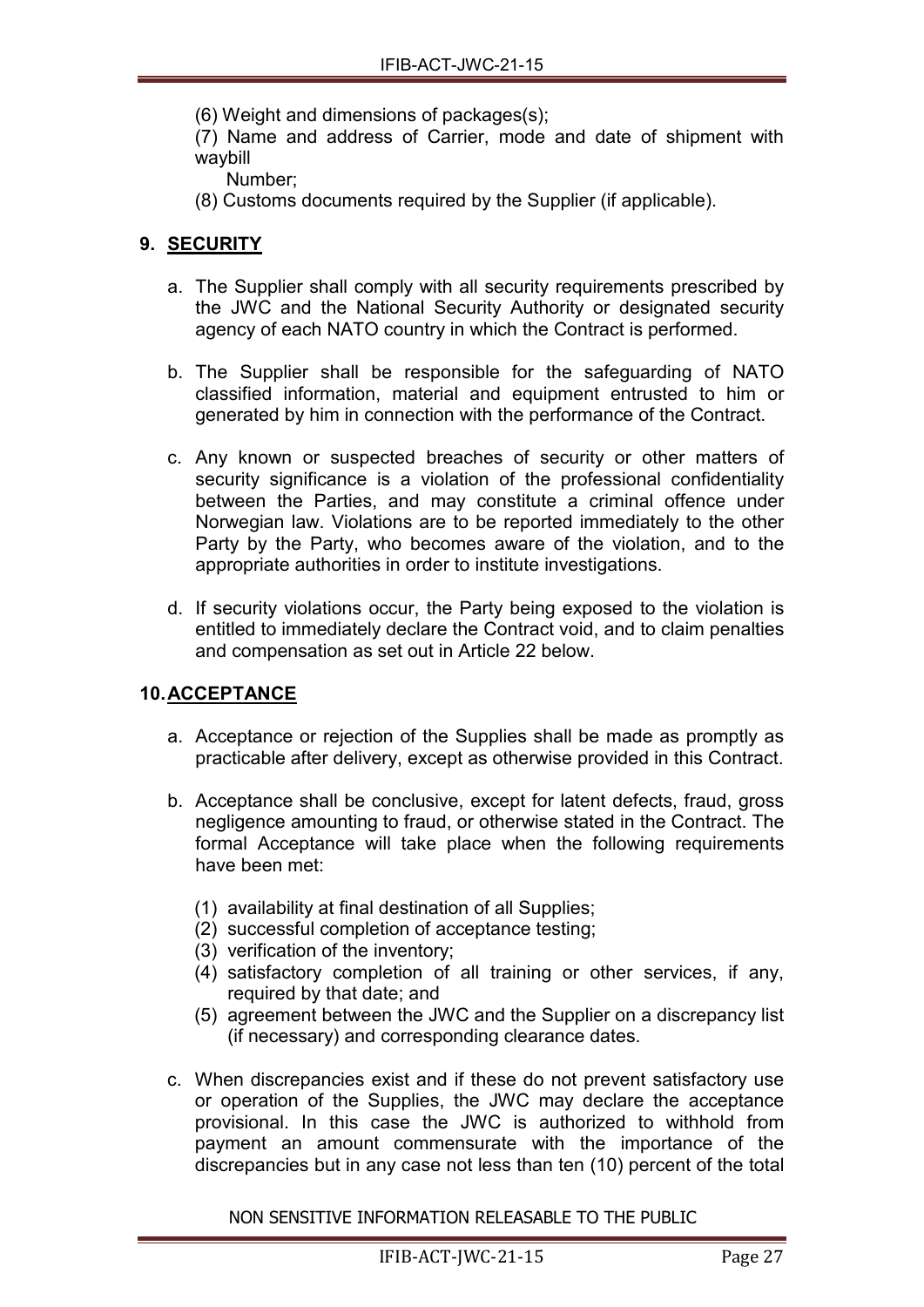contract value and this until all discrepancies have been cleared; at that time the Acceptance becomes final.

#### **11.OWNERSHIP**

Unless specified elsewhere in this Contract, title to Supplies furnished under this Contract shall pass to the JWC upon Acceptance, regardless of when or where the JWC takes physical possession.

#### **12.WARRANTY**

- a. The Supplier issues a warranty on the product for a period of 24 (twenty-four) months (warranty period), from the date of Delivery and Acceptance, certifying that the product fulfils the agreed standards. Under the warranty the Supplier is obliged to repair or put into working order any fault or defect at Supplier's own expense, no matter when JWC – within the warranty period notifies Supplier of the fault or defect.
- b. The provisions of this Article are equally applicable to any item replaced or repaired under warranty.
- c. The Supplier is liable for any and all faults or defects depreciating value or affecting the usability of the Supplies and depreciating or compromising the standards as defined in the Contract, or by Norwegian Law.
- d. The warranty applies to all faults or defects as described in this paragraph, and reported by the JWC before the expiration of the warranty period. The procedure shall be as follows:
	- (1) JWC is obliged to notify the Supplier in writing, of any fault or defect no later than 7 (seven) days after the JWC has identified or discovered the fault or defect.
	- (2) In case the Supplier is unable to replace or repair faults or defects occurring within the warranty period, the JWC is entitled to:
		- reduce the payment corresponding to the loss of functionality and technical value, provided that the fault or defect is only partly and does not affect the general usability of the Supplies;
		- If the fault or defect affects the general usability of the Supplies, set aside and declare the Contract void and subject to compensation, or request another Supplier to do the remaining and necessary works at Supplier's expense.
	- (3) Repairing of the defect should be reported in a protocol.
	- (4) In case of a provisional acceptance the warranty period starts at the date of provisional acceptance and ends twelve (12) months after the date of provisional acceptance.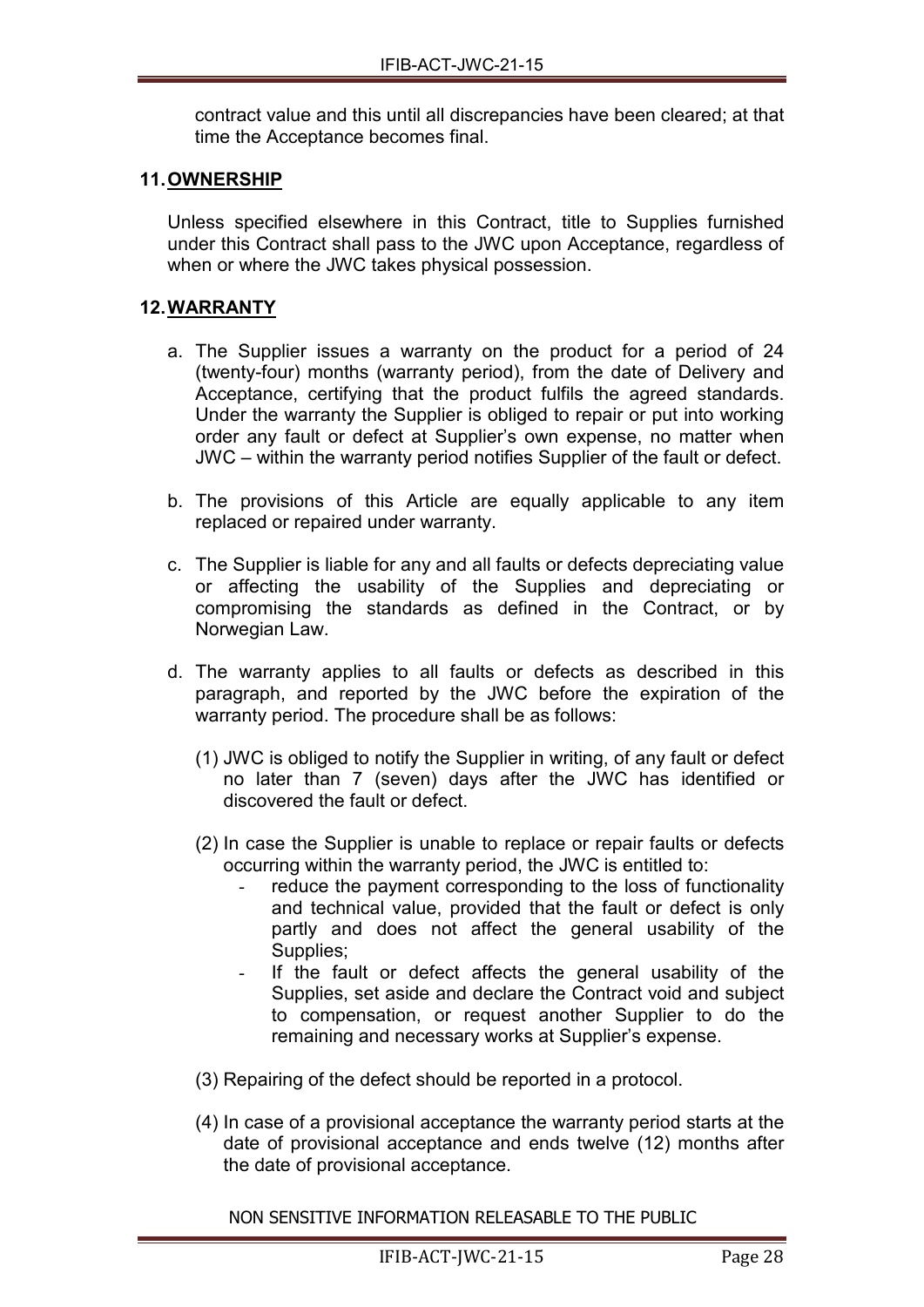- (5) Failure to agree upon any determination to be made under this Article shall be a dispute concerning a question of fact within the meaning of the "Disputes" Article of this Contract.
- (6) The rights and remedies of the JWC provided in this Article are in addition to and do not limit any rights afforded to the JWC by any other Article of the Contract.
- (7) The warranty period shall be extended by a period equal to the time taken by the Supplier to repair or replace the item (Supplies) under warranty.

# **13.EXPORT CONTROL**

The Supplier warrants that, if applicable all necessary permits related to export control or other associated arrangements shall be valid prior to contract award. Should the Supplier require export pre-approval the JWC Legal Office will be provided a preview of said Suppliers request PRIOR to the Supplier submission to a Government entity. Upon validation of request by the JWC Legal Office, subject agreement or request may be submitted to appropriate authority.

#### **14.JWC REGULATIONS**

The Supplier shall comply with the applicable provisions of JWC regulations and Directives as communicated to it by the Contracting Officer.

#### **15.SUPPLIER NOTICE REGARDING DELAY**

In the event the Supplier encounters difficulty in meeting performance requirements, or when he anticipates difficulty in complying with the Contract delivery schedule or date, he shall immediately notify the Contracting Officer in writing, giving pertinent details; provided, however, that this data shall be informational only in character and that this provision shall not be construed as a waiver by the JWC of any delivery schedule or date, or of any rights or remedies provided by law or under this Contract.

#### **16.NOTICE OF ASSISTANCE WITH RESPECT TO PATENT AND COPYRIGHT INFRINGEMENT**

- a. The Supplier shall report to the Contracting Officer, promptly and in reasonable written detail, each notice or claim of patent or copyright infringement based on the performance of this Contract of which the Supplier has knowledge.
- b. In the event of any claim or suit against the JWC on account of any alleged patent or copyright infringement arising out of the performance of this Contract or out of the use of any Supplies furnished or Work or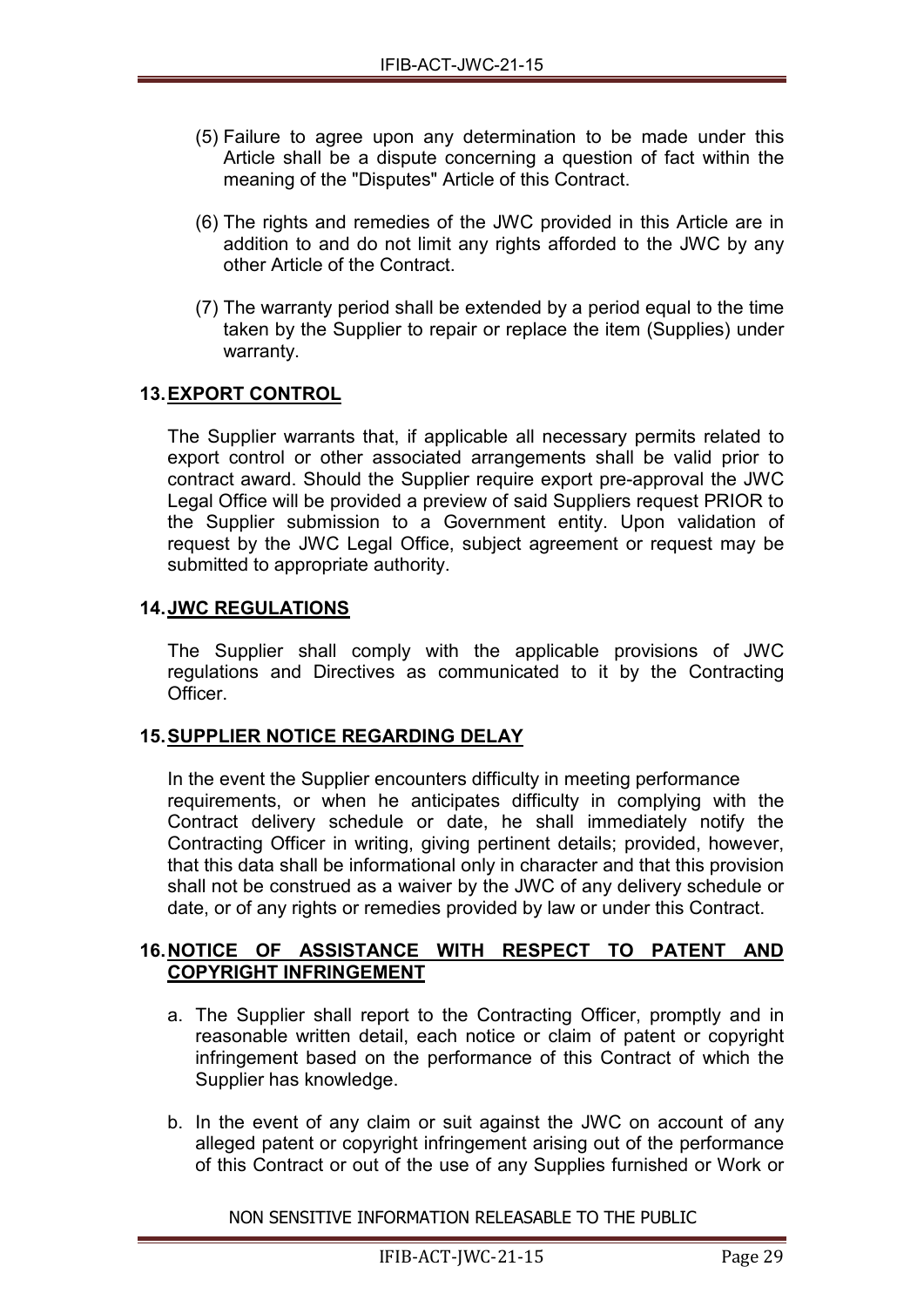Services performed hereunder, the Supplier shall furnish, free of charge, to the JWC, when requested by the Contracting Officer, all evidence and information in possession of the Supplier pertaining to such suit or claim.

c. This Article shall be included in all Sub-Contracts.

#### **17.INTELLECTUAL PROPERTY**

- a. Unless the Supplier has advised the JWC before the acceptance of the Contract on existing third parties or Supplier's rights arising otherwise than by virtue of this Contract, and with due regard to national security regulations, all rights in the results of work undertaken by, or on behalf of, the JWC for the purpose of this Contract, including:
	- (1) any technical data specifications, report, drawings, computer software data, computer programs, computer databases, computer software, to include source code, resulting from performance of experimental, developmental, integration, testing, or research work which was specified as an element of performance in this Contract, documentation including software documentation;
	- (2) design data, specifications, instructions, test procedures;
	- (3) training material produced or acquired in the course of such work without prejudice to the residual rights of the Supplier to use the same or similar materials on future occasions in connection with work carried out for the JWC;
	- (4) Plans, drawings, manuals or instructional materials prepared or required to be delivered under this Contract for implementation management, installation, operation, maintenance and training purposes; and
	- (5) in particular, all rights, including copyright therein,

will vest in and be the sole and exclusive property of the JWC.

b. Technical data and software delivered under this Contract shall be marked with the number of this Contract, name of the Supplier and the rights transferred to JWC.

#### **18.SOFTWARE RELEASES AND UPDATES**

a. All software implemented on or delivered with the Supplies shall be at the start of Acceptance, the most recent versions or releases as available.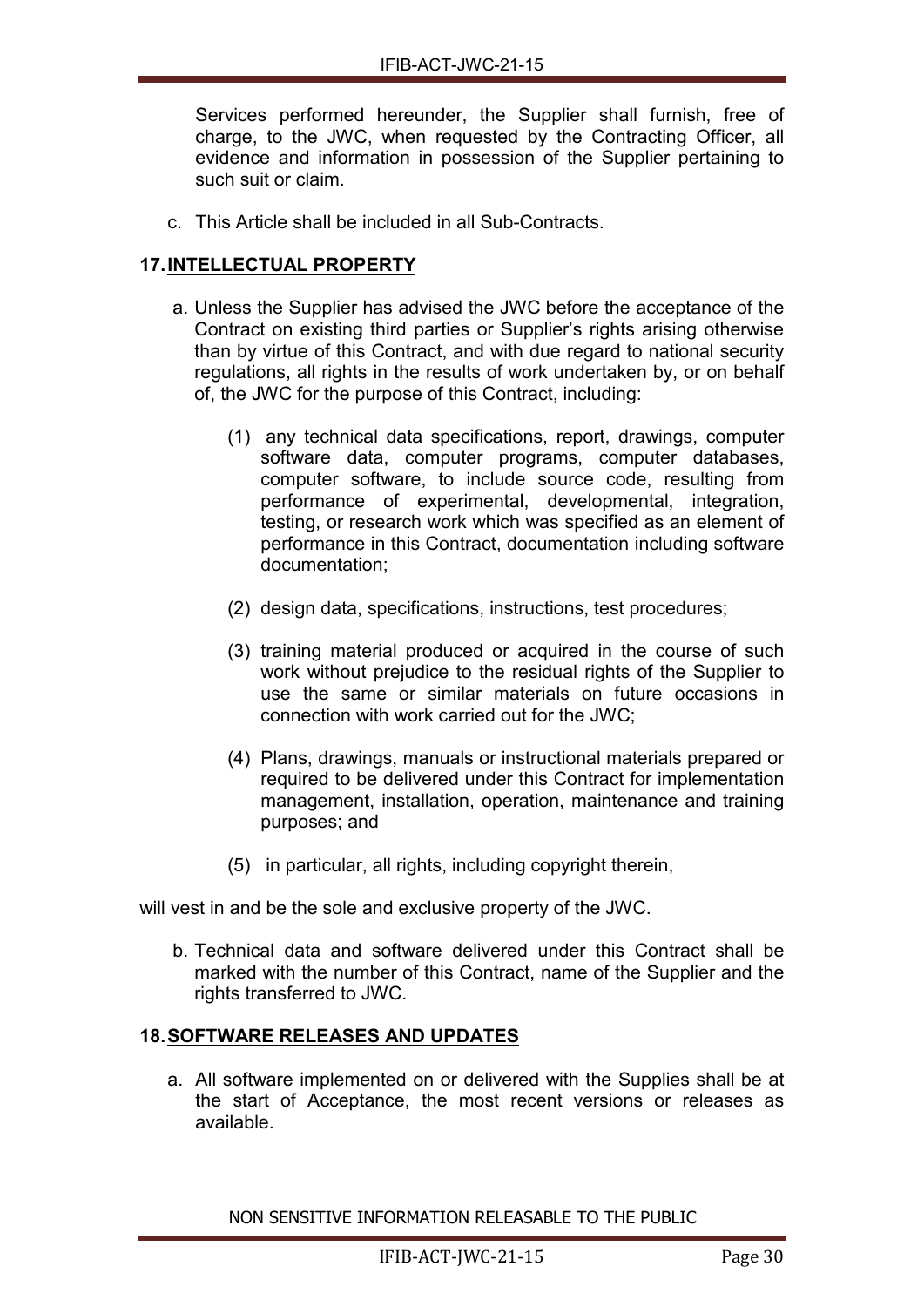b. The Supplier shall for duration of minimum five (5) years after Acceptance, and upon their availability, offer to the JWC all software changes, fixes and new releases. These shall be offered at no cost when they are offered free of charge on the commercial market.

# **19.QUALITY ASSURANCE AND CONTROL; AUDIT**

- a. The Supplier shall have established a quality assurance system based on ISO 9000 Standards as applicable to the work, describing in which manner the Supplier will secure that the work will satisfy all quality requirements. Such system shall be subject to JWC's review and the JWC has the right to audit the Supplier's quality assurance system at any time during the term of the Contract.
- b. The Supplier shall, during the execution of the Work, perform such control as necessary to ensure that the Work is performed in accordance with the quality requirements of the Contract and that adequate documentation verifying such control is provided to the JWC in a timely manner.
- c. The JWC shall have a right to monitor the Work continually during the term of the Contract to ensure that the Supplier is fulfilling the contractual obligations. The monitoring will be carried out by performing quality inspections and assessments to determine whether the Supplier is meeting necessary quantity and quality requirements. The Supplier shall make its facilities accessible for inspection.
- d. As a part of the quality assurance system the Supplier may be required to issue a Status Report on a regular basis. Typically such Report should contain the following:

(1) Summary of work completed in the reporting period, including work days used;

- (2) Current and/or anticipated problems/deficiencies, if any;
- (3) Closing date(s) for open issues, if any;
- (4) Comments/Queries.
- e. JWC reserves the right to inspect any facilities required by the Supplier or to fulfil the obligations of this Contract, at any time.
- f. The JWC audit personnel or any person designated by the Contracting Officer shall have the right to inspect or audit the Supplier's account books and to make such inspections or audits as may be considered necessary to verify and ensure strict compliance with all provisions of this Contract and with the applicable JWC Directives.
- g. The Supplier agrees that the JWC or any of its duly authorized representatives shall, until the expiration of 5 (five) years after final payment under this Contract, have access to and the right to examine any pertinent books, documents, papers, and records of the Supplier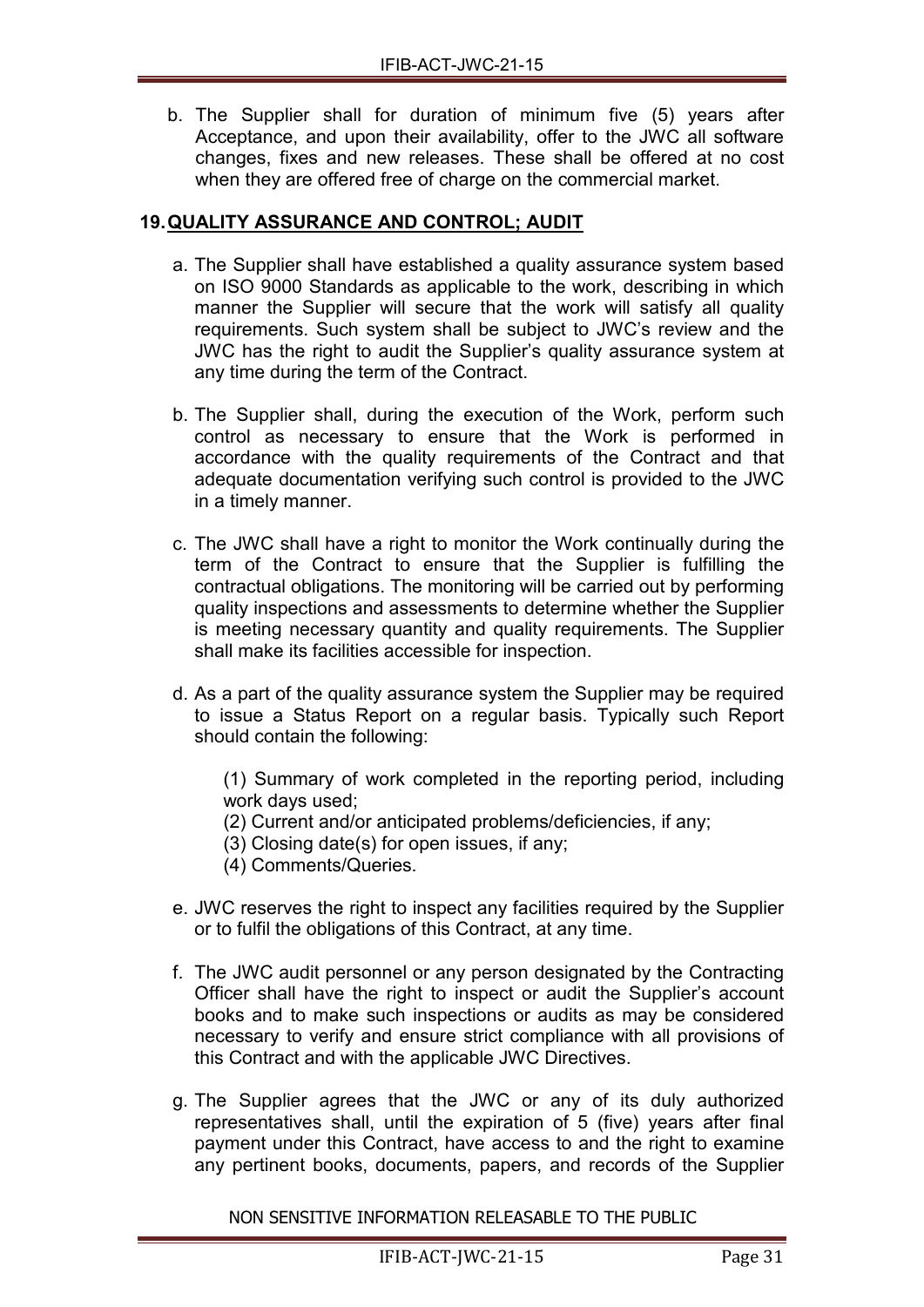involving transactions related to this Contract. The Supplier further agrees to include in all his Sub-Contractor(s) hereunder a provision substantially set for in this paragraph.

#### **20. QUALITY IMPROVEMENT**

- a. If the quality inspections and assessments show a need for improvement the Supplier shall submit an action plan to the Contracting Officer. The plan shall contain information on how the Supplier will solve the issues and a time schedule for implementation of the improvements. The plan must be approved by the Contracting Officer in writing.
- b. The Supplier shall keep up with developments in its professional field and, subject to the written approval of the Contracting Officer, make changes to improve and develop the services provided to the JWC.

# **21. HEALTH, SAFETY AND INCIDENT PREVENTION**

The Supplier is obligated to ensure that personnel working inside the JWC areas are working in accordance with applicable national or local laws, codes and/or regulations as well as JWC Directives and Standard Operating Procedures (SOPs). If the Contracting Officer notifies the Supplier in writing of any non-compliance in the performance of this Contract, with safety and health rules and requirements and the Supplier fails to take immediate corrective actions, the Contracting Officer may order the Supplier to stop all or part of the Work until satisfactory corrective action has been taken. Such order to stop Work shall not entitle the Supplier to an adjustment of the price or other reimbursement for resulting increased costs, or to adjustments of the delivery or performance schedule.

#### <span id="page-34-0"></span>**22.PENALTIES**

If, JWC impose penalties on the Supplier, such penalties shall amount to 0.5% (zero point five percent) of the total contract price for each Day following the delivery date(s) specified in the Contract, not to exceed 10% (ten percent) of the total contract price. The penalties for the delay may be deducted by the JWC from any sum(s) due, or to become due, to the Supplier.

#### **23.DELAY NOT ATTRIBUTABLE TO THE SUPPLIER**

If at any time the Supplier is delayed in providing the Supplies or in fulfilling any other obligation under the Contract due to any cause beyond the Supplier's reasonable control, including but not limited to Force Majeure, the Contracting Officer may, by written notice, extend the delivery date(s) or fulfilment of any other obligation for such period of time as the JWC grants at its sole discretion.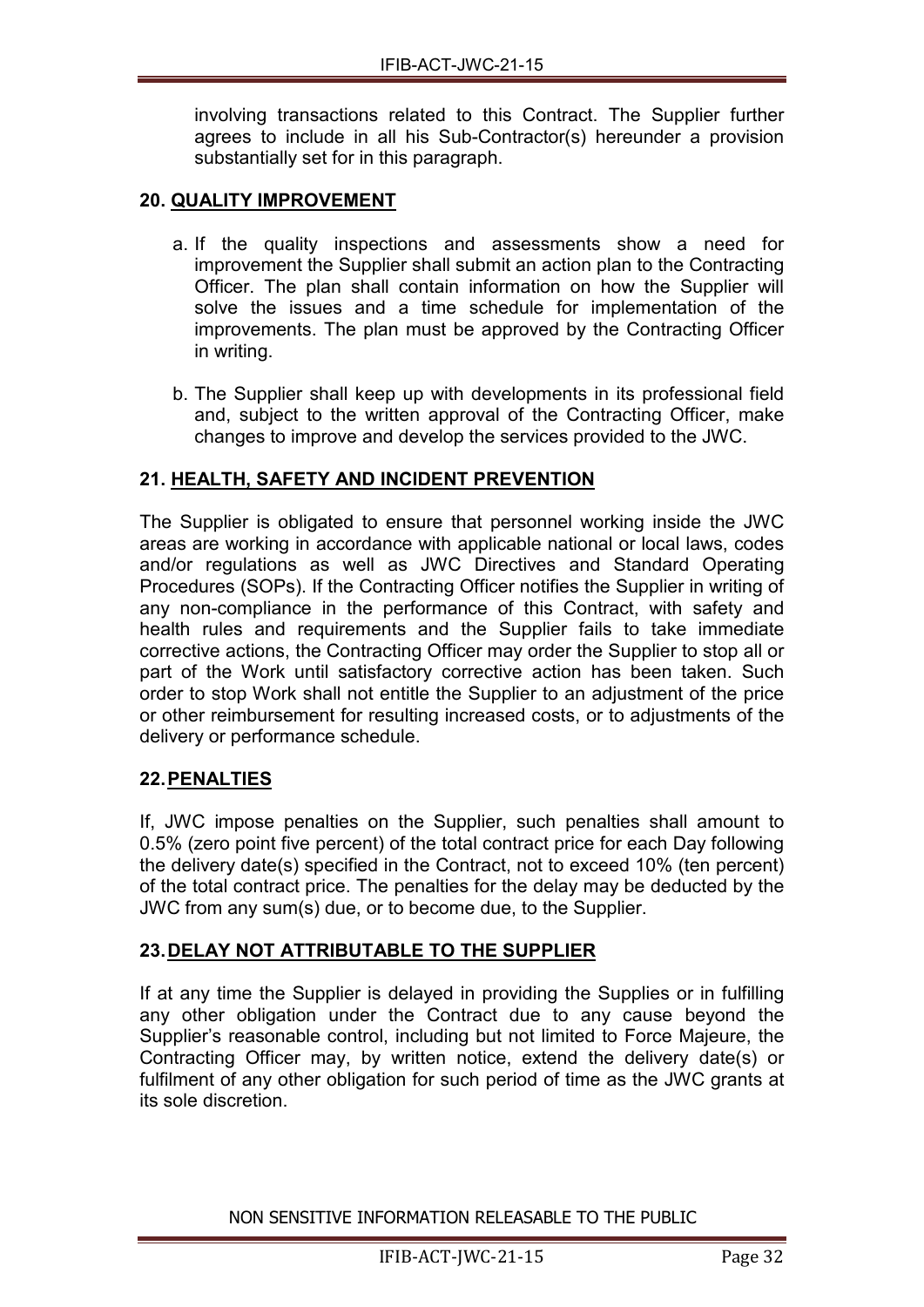# **24.INDEMNITY**

The Supplier shall indemnify and hold the JWC and its personnel, agents and employees harmless from any and all claims, suits, demands, liabilities, damages, losses and expenses of any nature or kind arising from:

- (1) any personal injury or damage of any property arising out of or in any way connected with any act or omission by the Supplier and/or the Contractors in the provision of services under the Contract, unless it is caused from negligence on the part of the JWC and/or JWC's personnel;
- (2) any taxes or other payments owed by the Supplier and/or the Contractors to any governmental agency as a result of any services provided hereunder, and any compensation owed to any employee of the Supplier for services provided hereunder;
- (3) any claim by any third party that the Supplies, the Work or materials provided hereunder infringes a copyright, patent, trade secret or other intellectual property right of such third party;
- (4) acts or omissions of the Supplier or its employees, agents and Sub-Contractors in the performance of the Contract.

#### **25.TERMINATION**

# **25.1. TERMINATION FOR CONVENIENCE**

- a. The Contracting Officer reserves the right to terminate this Contract, or any part hereof, for its sole convenience by serving a 30 (thirty) Day written notice to the Supplier.
- b. In the event of such termination, the Supplier shall immediately stop all Work hereunder and shall immediately cause any and all of its suppliers and Sub-Contractors to cease work.
- c. Subject to the terms of this Contract, the Supplier shall be paid a percentage of the Contract price reflecting the percentage of the Work performed prior to the notice of termination, plus reasonable charges the Supplier can demonstrate to the satisfaction of the JWC using its standard record keeping system have resulted from the termination, but in no case shall the total amount of payment to the Supplier exceed the agreed Contract price.
- d. The Supplier shall have no claim for damages, compensation, loss of profit or otherwise except as provided in this Article.
- e. The Supplier shall continue the performance of this Contract to the extent not terminated under the provision of this Article.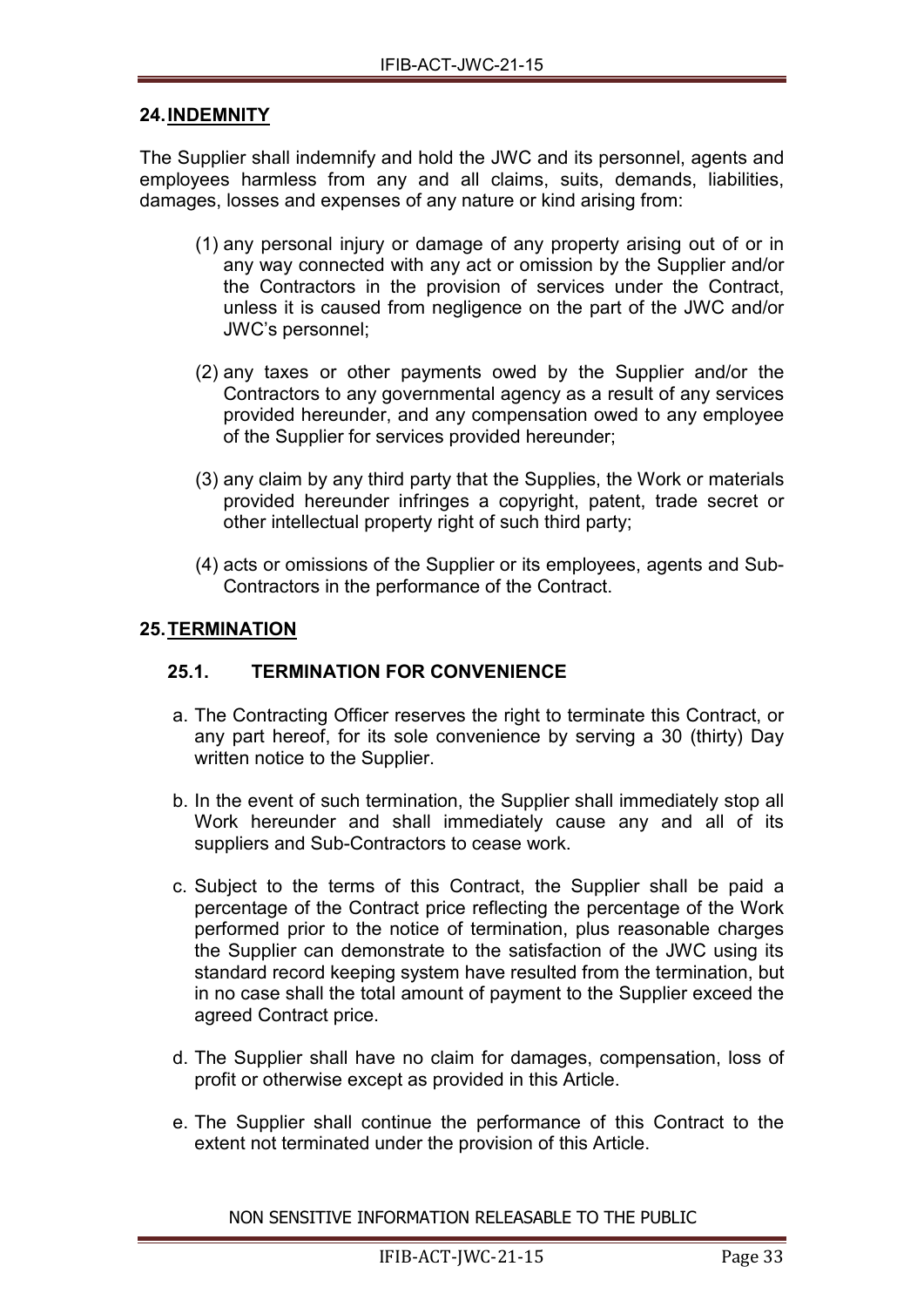# **25.2. TERMINATION FOR DEFAULT**

- a. The Contracting Officer may, subject to the provisions of paragraph c. below, by written notice of default to the Supplier, terminate the whole or any part of this Contract in any one of the following circumstances:
	- i. If the Supplier fails to make delivery of the Supplies or to perform the Work within the time specified herein or any extension thereof; or
- ii. If the Supplier fails to perform or comply with any or all of the other provisions of this Contract, or does not make adequate progress such that failure endangers performance of this Contract in accordance with its terms and in either of these two circumstances does not cure such failure within a period of 10 (ten) Days (or such longer period as the Contracting Officer may authorize in writing) after receipt of notice from the Contracting Officer specifying such failure.
- b. In the event the JWC terminates this Contract in whole or in part as provided in paragraph a, of this Article, the JWC may impose penalties in accordance with Article [22](#page-34-0) of this General Terms and Conditions. The JWC may also procure Supplies or Work similar to those so terminated and the Supplier shall be liable to the JWC for any excess costs for such similar Supplies or Work. The Supplier shall continue the performance of this Contract to the extent not terminated under the provisions of this Article.
- c. If this Contract is partly terminated as provided in paragraph a. of this Article, the JWC, in addition to any other rights provided in the Article, may require the Supplier to transfer the ownership and deliver to the JWC in the manner and to the extent directed by the Contracting Officer:
	- (1) Any completed Supplies and
	- (2) Such partially completed Supplies and materials, parts, tools, die, jigs, fixtures, plans, drawings, information and contract rights (hereinafter called "Manufacturing materials") as the Supplier has specifically produced or specifically acquired for the performance of such part of this Contract as has been terminated; and the Supplier shall, upon direction of the Contracting Officer, protect and preserve property in the possession of the Supplier in which the JWC has an interest. Payment for completed Supplies delivered to and accepted by the JWC shall be at the contract price. Payment for manufacturing materials delivered to and accepted by the JWC and for the protection and preservation of property shall be in an amount agreed upon by the Supplier and the Contracting Officer; failure to agree such amount shall be a dispute concerning a question of fact within the meaning of the Article of this Contract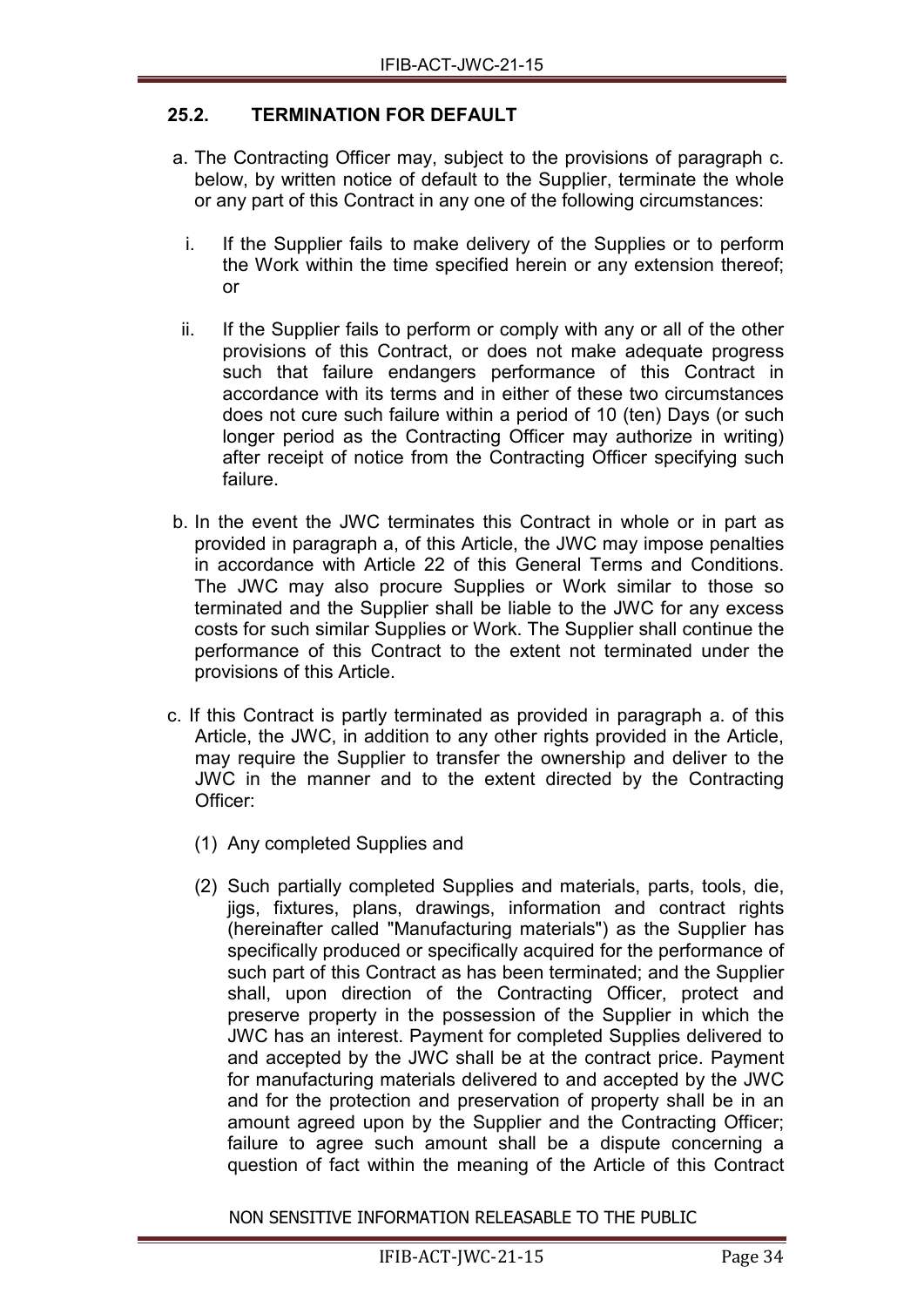entitled "Dispute". The JWC may withhold in accordance with Norwegian law from amounts otherwise due the Supplier for such completed Supplies or manufacturing materials such sum as the Contracting Officer determines to be necessary to protect the JWC against loss.

- d. If, after notice of termination of this Contract under the provisions of this Article, it is determined for any reason that the Supplier was not in default under the provisions of this Article, or that the default was excusable under the provisions of this Article, the rights and obligations of the parties shall be the same as if the notice of termination had been issued pursuant to such Article.,
- e. Both Parties are under duty of good faith. The Contract includes not only the specific terms, but also law and customary practice applicable in the place where the Contract is to be carried out and to the Type of Trade to which the Contract relates.

# **25.3. TERMINATION FOR INSOLVENCY, BANKRUPCY, ETC.; NOTICE**

- a. Should the Supplier become insolvent or should control of the Supplier change by virtue of insolvency, the Contracting Officer may with immediate effect and without prejudice to any other right or remedy available to it, suspend performance or the Supplier's obligations or terminate the Contract with immediate effect, by providing the Supplier with written notice thereof.
- b. Should the Supplier be adjudged bankrupt, or should the Supplier make a general assignment for the benefit of its creditors, or should a receiver be appointed on account of the Supplier's insolvency, the Contracting Officer may, without prejudice to any other right or remedy available to it, terminate the Contract with immediate effect providing the Supplier with written notice thereof.
- c. The Supplier shall immediately give written notice to the Contracting Officer of the occurrence of any circumstance known or likely to alter materially the Supplier's legal or financial status, including but not limited to actual or pending liquidation, reorganization, change of ownership, insolvency or bankruptcy.

# **26.CORRUPTION AND ILLICIT GRATUITIES**

a. The Supplier certifies that neither it nor its agents, employees or representatives have offered or given any gratuity whatsoever to any JWC personnel, with a view to securing a Contract or favorable treatment with regard to the award, modification or execution of this Contract.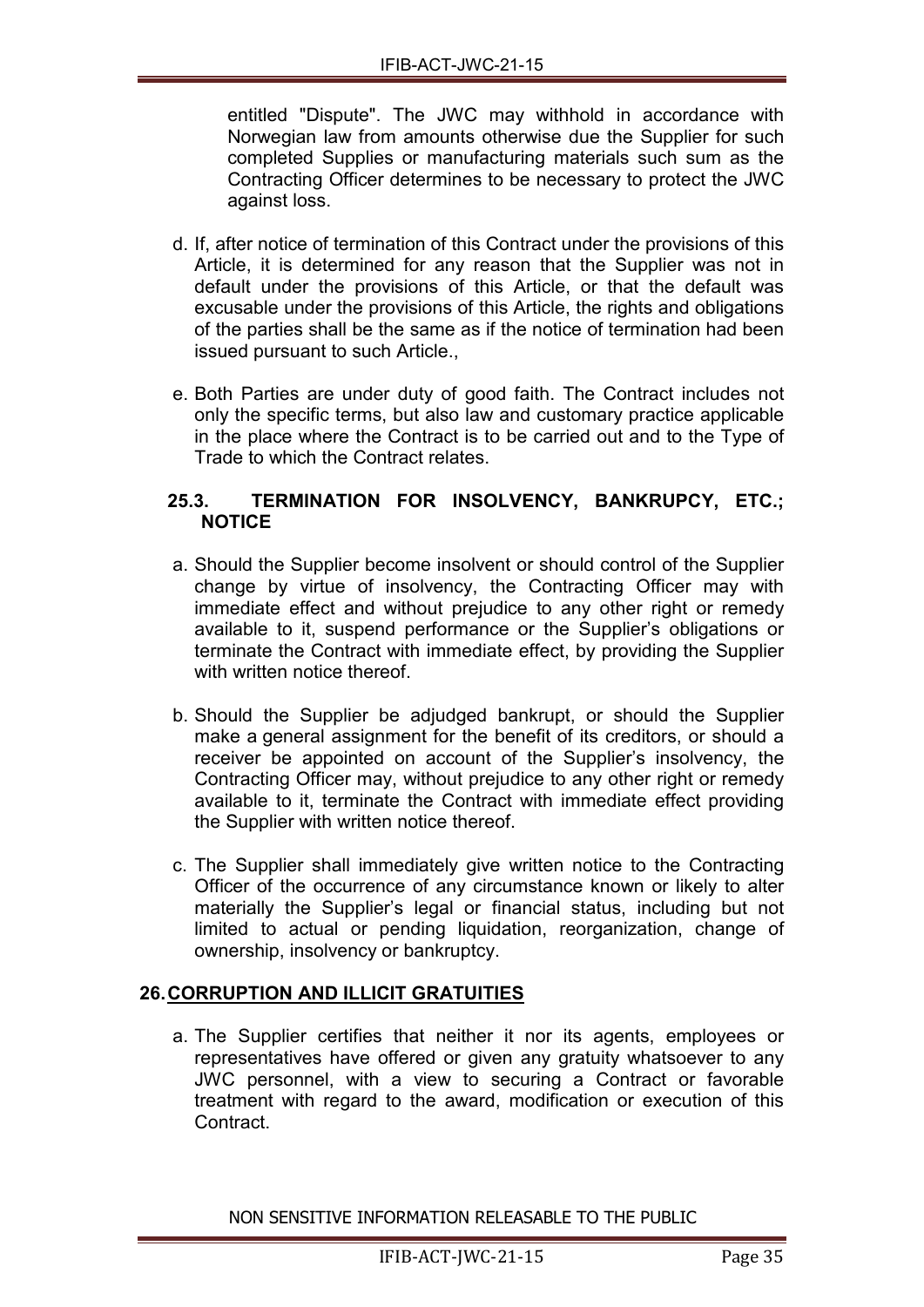b. The Contracting Officer may, by registered letter, terminate this Contract without notice if it is found, after an investigation instituted by the JWC, that gratuities (in the form of entertainment, gifts or others) were offered or given by the Supplier, its agents, employees or representatives to JWC personnel with respect to the award of this Contract or to the taking of any decision regarding its executions.

# **27.INSURANCE**

The Supplier shall be responsible for holding any required insurances under Norwegian Law at own cost.

#### **28.TAXES AND CUSTOMS CHARGES**

Specifically, under Article 14, paragraph 14-2, sub-item g) (1) of the Supplementary Agreement between the Kingdom of Norway and Headquarters Allied Command Transformation and Supreme Headquarters Allied Powers Europe, the Supplier, acting on behalf of the JWC, is granted tax exemption on sales under this Contract.

#### **29.PURCHASE ORDERS**

- a. JWC Purchase Order(s), if any, shall form an implemented part of this Contract. All Purchase Orders must be confirmed in writing by the Supplier. Purchase Order confirmations stating the agreed price and delivery date shall be sent to the JWC within 2 (two) days from the Purchase Order.
- b. All JWC's Purchase Orders contains an eight-digit Purchase Order number and are duly signed by the JWC's Contracting Officer. Purchase Orders which does not contain a Purchase Order Number and/or the Contracting Officer's signature shall be refused by the Supplier and promptly notified to the JWC.

#### **30.INVOICES & PAYMENTS**

- a. In order for the JWC to make timely payment, the Supplier will provide an original invoice, which must be exclusive of VAT and all other taxes (Article VIII of Paris Protocol, dated 28 August 1952, applies).
- b. Note; the text above is not applicable to Norwegian companies. Norwegian companies must explicitly define VAT in each invoice.
- c. All invoices must contain:
	- (1) Name and address of the Supplier
	- (2) Invoice Date and Number
	- (3) Description, quantity, unit of measure, unit price of the items delivered
	- (4) All relevant Banking Details including SWIFT- and/or IBAN-code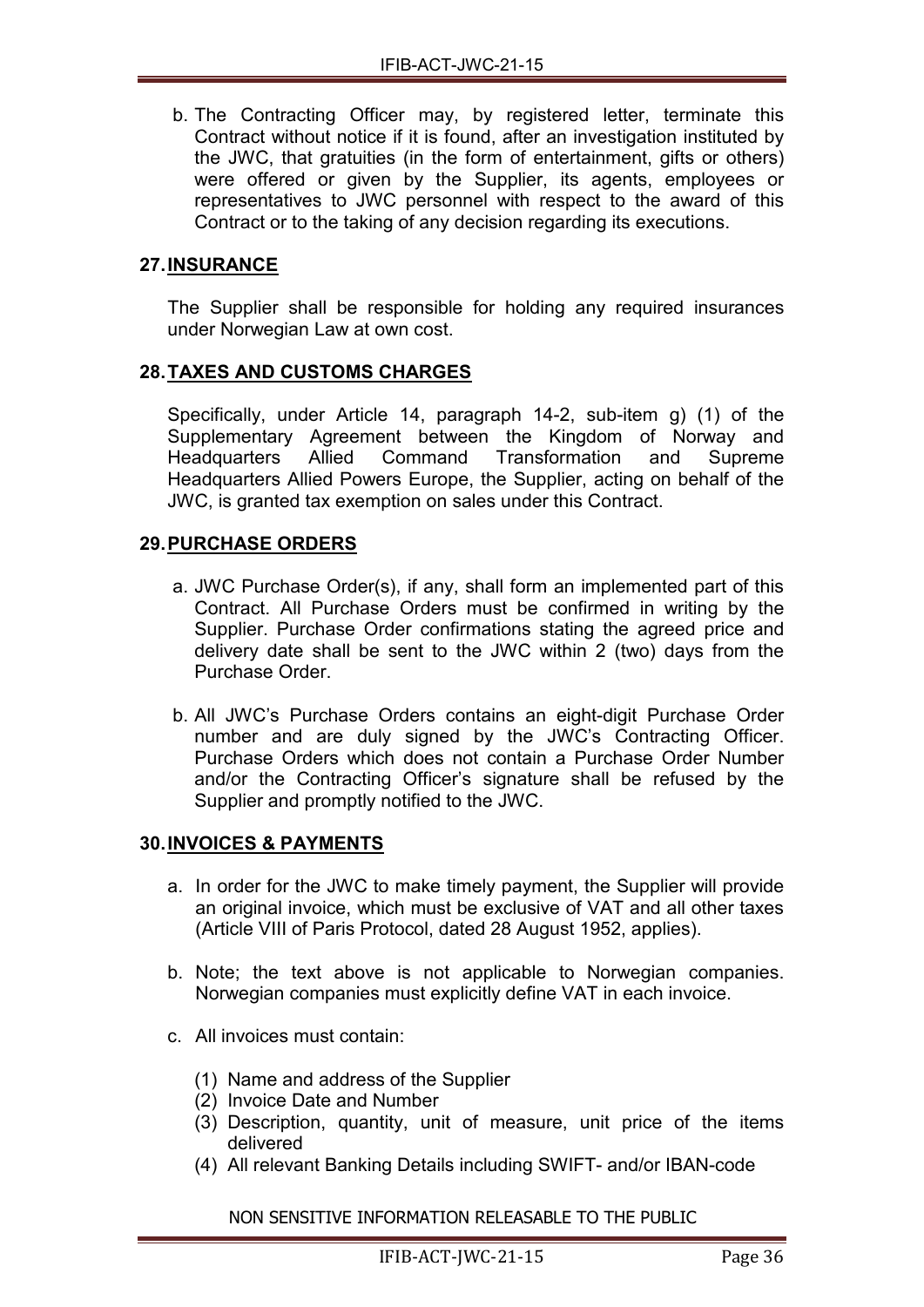- (5) Relevant Purchase Order number and Purchase Order or Contract line item number
- (6) Name, title and contact details of person to be notified of any matters related to the subject invoice
- d. Invoices are to be submitted to:

#### **MAIL**

**Joint Warfare Centre BUDFIN, P&C Section PO Box 8080 N-4068 Stavanger**

#### **EMAIL**

**Send your invoice(s) to: jw[cinvoice@jwc.nato.int](mailto:invoice@jwc.nato.int) The invoice needs to be one document, all pages in one file. Use pdf. files only Please ensure your invoice includes: 1) Purchase Order (PO) Number**

- **2) PO Amount**
- **3) PO Description**
- **4) Invoice Date**
- **5) Bank Info**
- e. Standard terms of payment are 30 (thirty) days net upon completion of service and the JWC receipt of invoice. All invoices must be accompanied by supporting documents. Invoice-fees and/or any other administration charges or fees will not be accepted.
- f. Payment for any Supplies by the JWC shall not be deemed an Acceptance thereof.
- g. Electronic Fund Transfer is the prescribed method of payment for the JWC. All Suppliers to the JWC must complete and submit a Supplier Registration Form which can be found at [www.jwc.nato.int.](http://www.jwc.nato.int/)

#### **31.WITHOLDING OF PAYMENT**

Without prejudice to any other right or remedy the JWC may have, the JWC may withhold any payment or part(s) thereof to the Supplier to the extent necessary to protect the JWC from loss under the Contract on account of any breach or default by the Supplier. Any such withholding by the JWC shall not affect the Supplier's obligation to continue performance under this Contract. The JWC shall inform the Supplier in writing of its intent to withhold payment. No interest shall accrue on payments withheld by the JWC in accordance with this Article.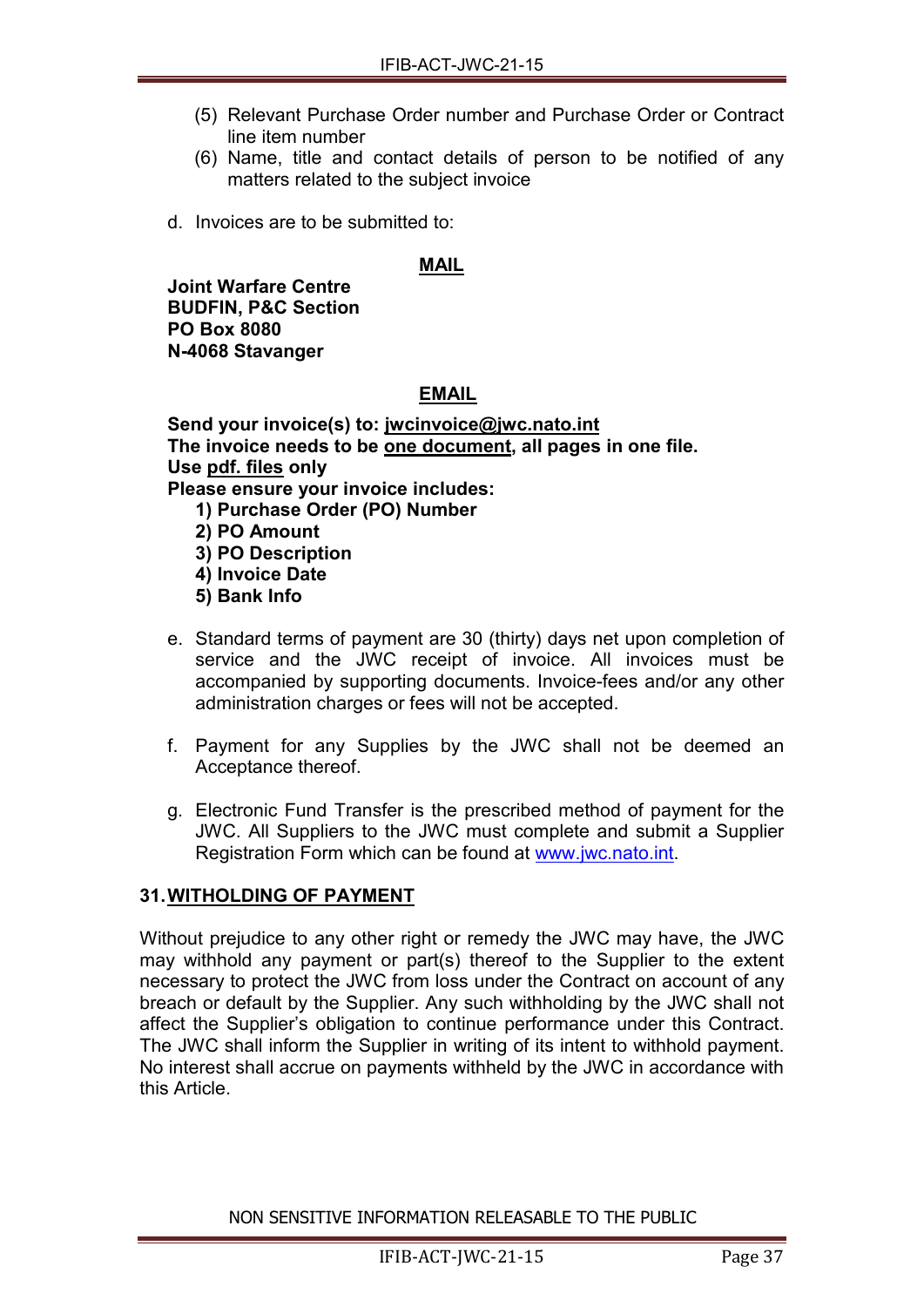# **32.CURRENCY AND EXCHANGE RATES**

- a. Unless otherwise stipulated in the Contract or required by applicable law, each payment shall:
	- (1) be made in Norwegian Kroner (NOK); or
	- (2) if transferred on a currency other than NOK, be calculated in accordance with the weekly NATO exchange rate then in effect; and
	- (3) be transferred to the bank account belonging to the Supplier which is accepted by the JWC.
- b. The Supplier shall bear all costs, fees and commissions that its bank imposes on any payment made by bank transfer.

# **33.CONFIDENTIALITY**

The Supplier shall keep confidential any information obtained under or in connection with the Contract and shall not divulge the same to any third party without the prior written consent by the JWC. The provisions of this Article shall continue in force notwithstanding the completion, expiration, cancellation or termination of this Contract.

# **34.CODE OF CONDUCT**

The Supplier recognizes and agrees that the employees shall conduct themselves in a manner suitable for the purpose of the Contract and in accordance with the NATO Code of Conduct as well as with the JWC's Standard of Personnel Conduct. These can be made available upon request.

#### **35.CONTRACT ADMINISTRATION AND AMENDMENTS**

a. All notices and communications between the Supplier and the JWC shall be written in English and may be personally delivered, emailed to the following address:

JOINT WARFARE CENTRE BUDFIN, Purchasing & Contracting Branch P.O. Box 8080 N-4068 Stavanger Norway e-mail: [pcs@jwc.nato.int](mailto:pcs@jwc.nato.int)

Or, to any address otherwise designated in writing.

b. Any official discussion/negotiation between the Supplier and the JWC Representatives shall be recorded in Minutes, which shall be signed by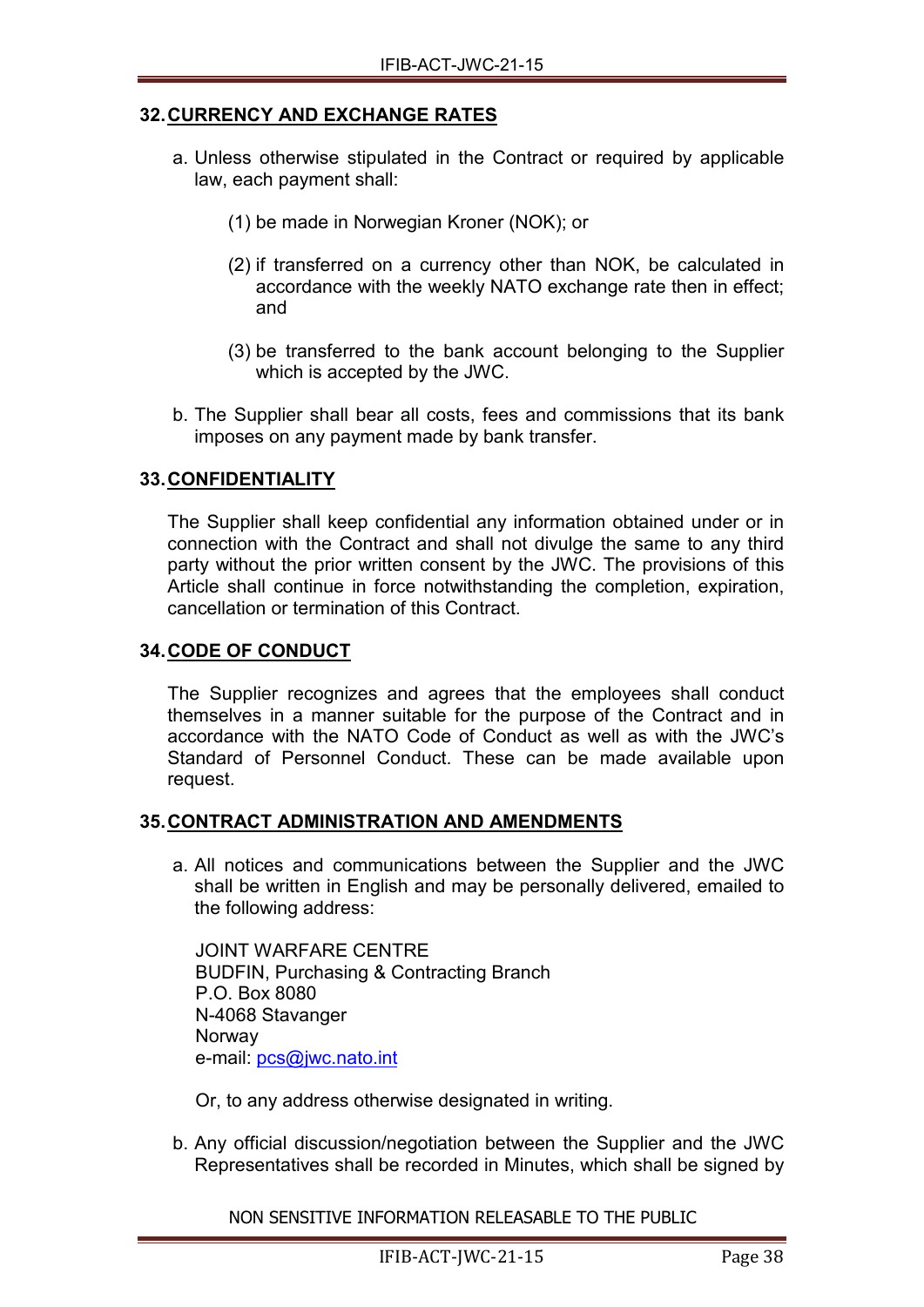authorised representatives of both the Supplier and the JWC. All minutes are considered to be a summary record of discussions and specific actions to be undertaken by the Parties as a result of meetings.

- c. No modification, amendment or change to the Contract, or waiver of any its provisions, or any additional contractual relationship with the Supplier shall be valid unless approved in the form of a written amendment to the Contract, signed by a duly authorized representative of each Party.
- d. Unless otherwise specified in the Contract, a change to the person(s) acting as a Party's contractual or technical focal point(s) does not require a formal amendment, and may be affected by a means of a written notification

# **36.PUBLICITY AND PUBLIC RELATIONS**

Unless authorized in writing by the Contracting Officer, the Supplier shall not advertise or otherwise make public for the purpose of commercial advantage the fact that it is a contractor to the JWC, or use the name, emblem, logo, official seal or any abbreviation of the JWC. This obligation shall survive the completion, expiration, cancellation or termination of the Contract.

#### **37.PREFERRED CUSTOMER**

The Supplier warrants that the prices set forth in this contract are as favourable as those extended to any Government, Agency, Supplier, etc. In the event the Supplier offers services to other customers at prices lower than those set forth herein, the Supplier shall so notify the JWC and the prices of such items shall be correspondingly reduced by a modification to this contract.

#### **38.LANGUAGE**

The Contract has only been issued in the English language.

#### **39.ENFORCEMENT**

Failure by either party to enforce any provision of this Contract will not be deemed a waiver of future enforcement of that or any other provision. The invalidity or unenforceability of any provision of this Contract shall not affect the other provisions hereof, and this Contract shall be construed in all respects if such invalid or unenforceable provisions were omitted.

#### **40.FORCE MAJEURE**

Neither of the Parties hereto shall be considered in default in the performance of its obligations to the extent that it proves that such performance has been prevented by a Force Majeure situation; such as,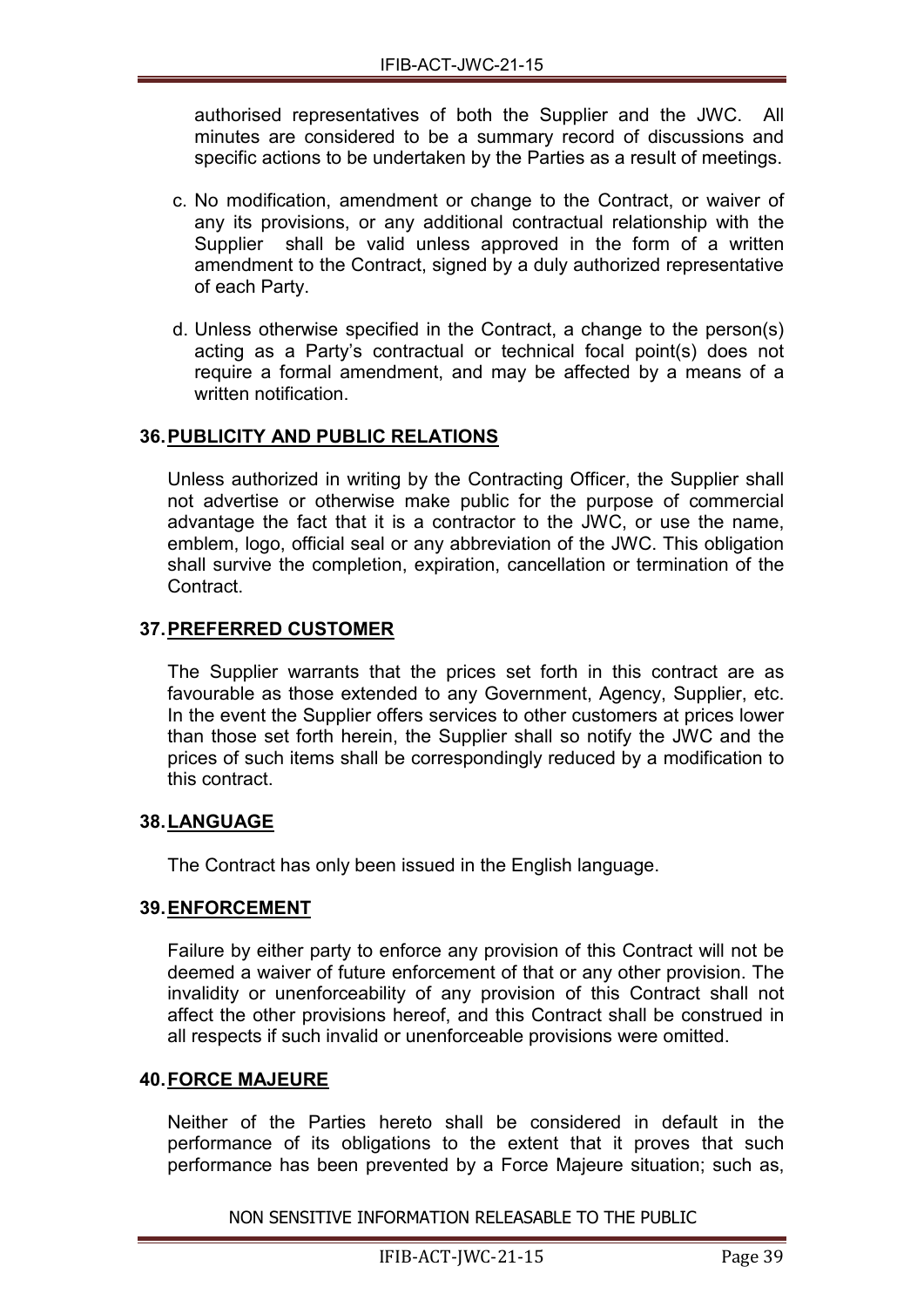but not limited to, fire, war floods, strikes, etc. The party affected by a Force Majeure shall immediately notify the other party.

#### **41.DISPUTES**

- a. Both parties are under duty of good faith. The contract includes not only the specific terms, but also Norwegian law and customary practice to the type of trade to which the contract relates.
- b. All disputes arising out of the performance of this Contract will be settled through amicable settlement between the Contracting Officer and the Supplier.
- c. Should the Contracting Officer and the Supplier fail to reach an amicable settlement of the dispute, the dispute will be settled in the competent Court of Norway, unless otherwise specified in this Contract.

#### **42.APPLICABLE LAW**

This contract shall be governed, interpreted and construed in accordance with the laws of the Kingdom of Norway. When performing at NATO Installations the Supplier and his personnel (including also the Sub-Contractor's personnel, if any) shall comply with all applicable laws of the host nation and all relevant official NATO and local installation Directives.

#### **43.JURISDICTION**

The Supplier and the JWC accept the city courts of Stavanger, Norway as the legal venue for any disputes that may arise and that cannot be settled by mutual agreement between the Parties.

#### **44.ENTIRE AGREEMENT**

This Contract sets for the entire agreement between the Parties with respect to the subject matter hereof, and supersedes all prior agreements or representations, oral or written, regarding such subject matter. The JWC shall not be bound by, and specifically objects to any term, condition, or other provision inconsistent with or in addition to any provision of this Contract that is submitted by the Supplier in any correspondence or any document unless the JWC specifically agrees to such provision in a written instrument signed by an authorized representative of the JWC.

# **45.PRIVILEGES AND IMMUNITIES**

Nothing in or relating to the Contract shall be deemed, or interpreted as, a waiver of the privileges and immunities enjoyed by the JWC.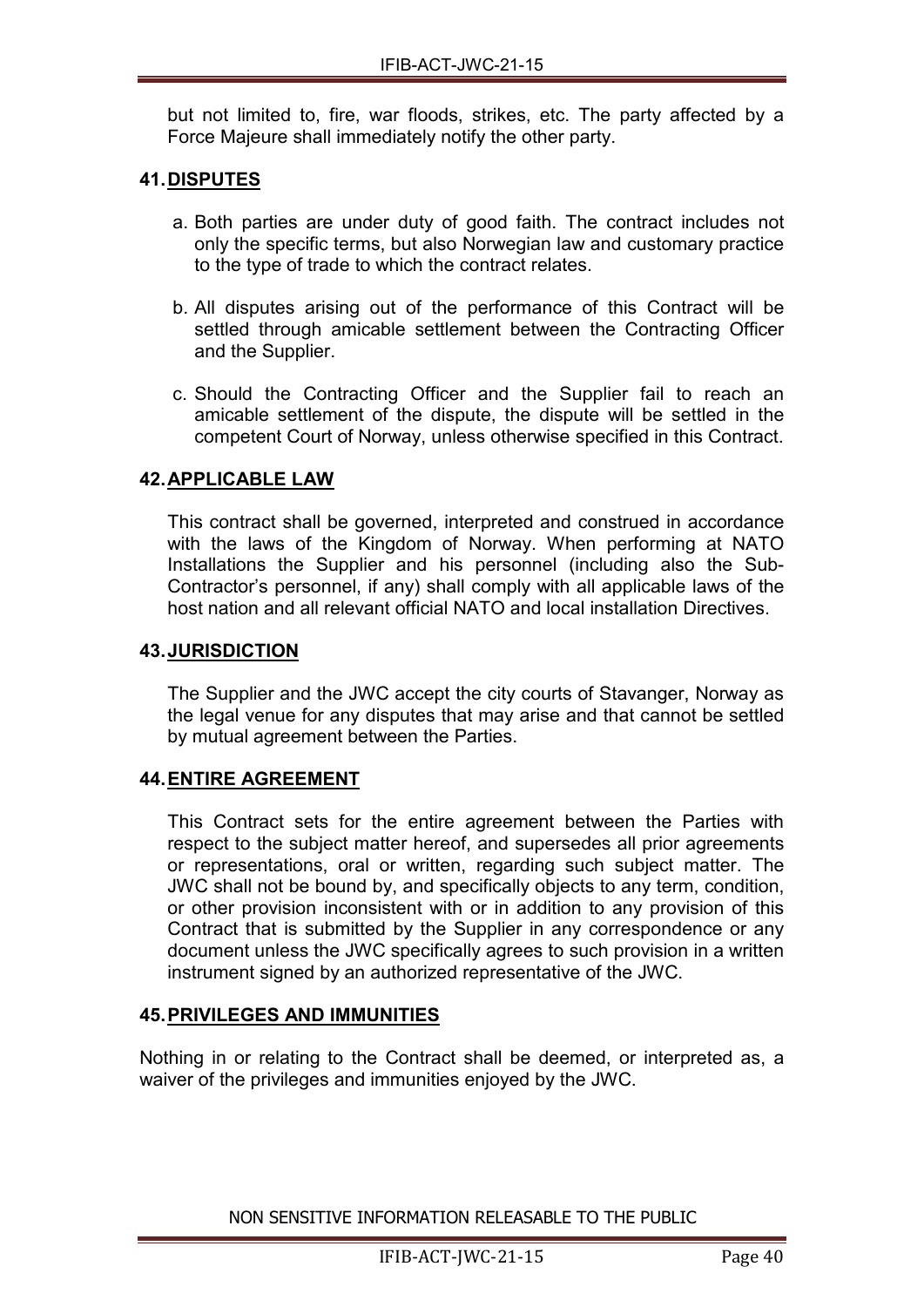#### **46.MISCELLANEOUS**

- a. By the signing this Contract, the Supplier and all other involved parties that may have an impact on this agreement, have read and understood the contents of the agreement.
- b. It is hereby stated that the Supplier and/or the Supplier's Sub-Contractor(s) and/or the Supplier's personnel are not involved in any other business relationships that may have instant or foreseeable future negative impact on the Contract.
- c. Delivery of Supplies pursuant to the Contract, even if not signed, denotes full and formal acceptance by the Supplier of the Contract and its General Terms and Conditions.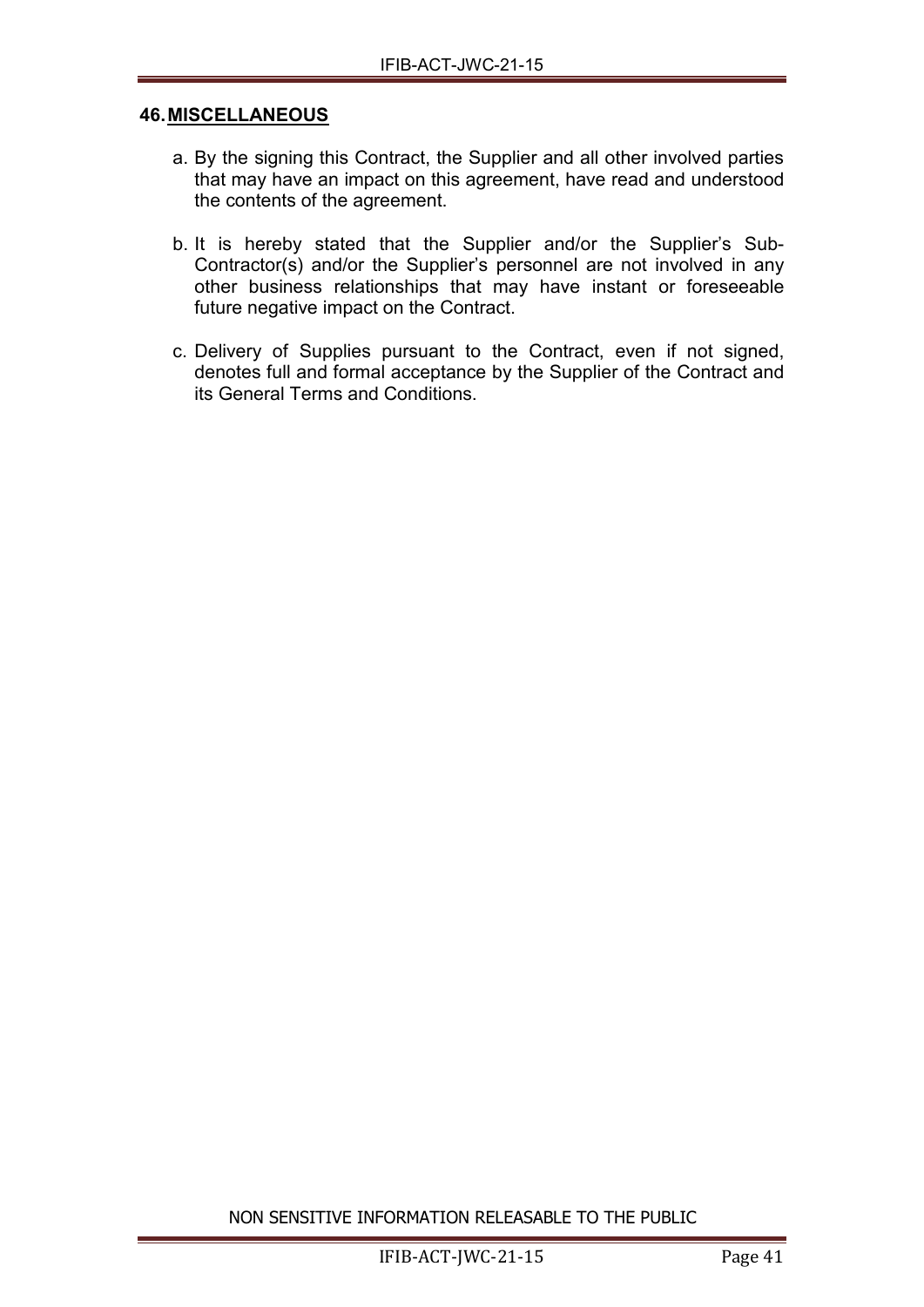# **PART III - SECTION A – CONTRACT MANAGEMENT DATA**

# **IFB-ACT-JWC-21-15**

# **(CONTRACT NO.: ACT-JWC-21-C-004)**

# **GRAPHICS PRODUCTION SUPPORT SERVICE**

# **1. EFFECTIVE DATE AND DURATION**

The duration of the Base Contract is from **CONTRACT SIGNATURE DATE - THROUGH 31-DECEMBER-2021.**

Option Periods: Possibility of 4 option years. Option years are subject to annual review and granted extension.

#### **OPTION YRS:**

- − Opt. Year 1 01 JAN 2022 -31 DEC 2022 (1 year)
- − Opt. Year 2 01 JAN 2023 -31 DEC 2023 (1 year)
- − Opt. Year 3 01 JAN 2024 -31 DEC 2024 (1 year)
- − Opt. Year 4 01 JAN 2025 -31 DEC 2025 (1 year)
- − Opt. Year 5 01 JAN 2026 -30 JULY 2026 (6 months)

# **2. REMUNERATION AND PRICES**

All prices are firm fixed and shall be in accordance with **Bidding Instruction Bid Form Annex C-1** All prices are in **NOK** and exclusive of Value Added Tax (VAT).

#### **3. POINTS OF CONTACTS**

The SUPPLIER shall direct all inquiries, notices and communications regarding this Contract to the Contracting Officer, which may be personally delivered, mailed, or copied, to the following address:

Joint Warfare Centre, Purchasing & Contracting Branch P.O. Box 8080, 4068 Stavanger

The JWC POCs are:

SPEC.1.CL Dag-Petter Myklebust, Contracting Specialist Tel: +47 52 87 92 84 E-mail address: [dag-petter.myklebust@jwc.nato.int](mailto:dag-petter.myklebust@jwc.nato.int)

Mr Kjetil Sand, Contracting Officer Tel: +47 52 87 92 90 E-mail address: kjetil.sand@jwc.nato.int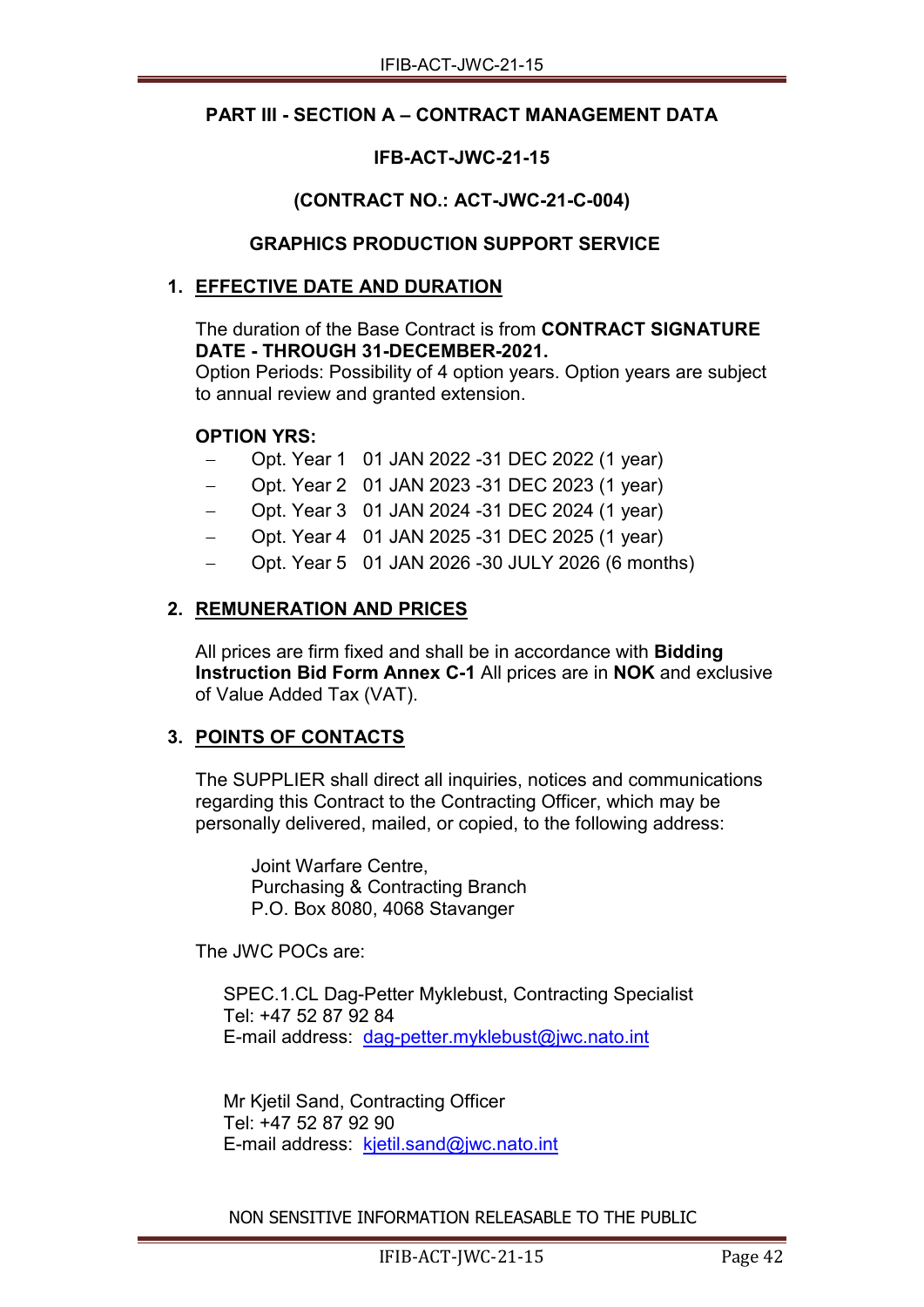# **Contracting Officer Technical Representatives:**

Mr. Rune Nygård Tel: +47 51 31 22 23 E-mail address: [rune.nygaard@jwc.nato.int](mailto:rune.nygaard@jwc.nato.int)

 Mr. Erinc Oz Tel: +47 52 87 91 50 E-mail address: [erinc.oz@jwc.nato.int](mailto:erinc.oz@jwc.nato.int)

The SUPPLIER's POC is: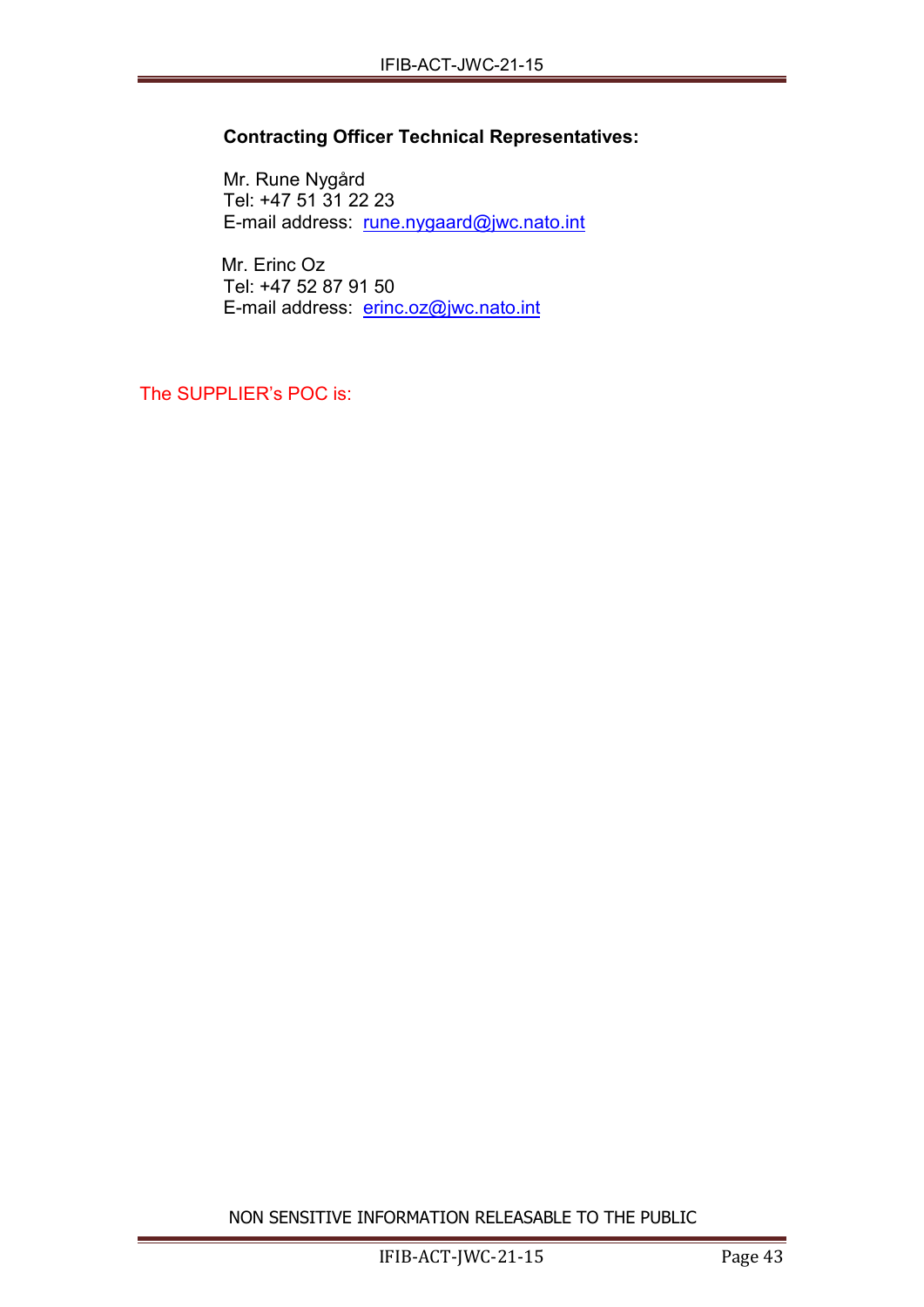# **PART III - SECTION B – STATEMENT OF WORK**

#### **IFB-ACT-JWC-21-15**

# **(CONTRACT NO.: ACT-JWC-21-C-004)**

#### **GRAPHICS PRODUCTION SUPPORT SERVICE**

#### **1. GENERAL INFORMATION**

This is a Firm Fixed-Price (FFP) contract, which is intended for the Provision and Technical Support of a Professional Production Printer for the JWC Reproduction / Graphics Office in Office in Stavanger, Norway. This printer must be able to print multiple products such as; pamphlets, flyers, books, booklets in different sizes and with different weight of paper. It also needs to support min  $350q/m^2$  paper for double sided products

All prices must be in NOK and exclusive of value added tax. The prices shall remain fixed and firm until December 2025. Unless specifically requested by the SUPPLIER and approved by JWC, any increase in prices subsequent to December 2025 shall be in accordance with applicable price indexes and be notified to JWC with 1 (one) months written notice for JWC's approval.

The selection below is intended as a guideline and is not absolute. Primarily it is created to provide a common basis for the service envisaged and expected.

#### **2. SPECIAL REQUIREMENTS**

#### 2.1 DELIVERY

All costs related to initial delivery are included in item unit price(s). Free delivery will be included to any Joint Warfare Centre sites (Stavanger Area).

#### 2.2 STATUS OF EQUIPMENT

The equipment provided in this contract must be New or with verified service history. As part of the Technical package, (see Part I Section 13.2 – B.5)

#### 2.3 MOUNTING, INSTALLATION, REPLACEMENT

Mounting and installation is included to any JWC site(s) with reference to PART I Annex C-1 Price proposal.

#### 2.3.1. Contract start

Mounting, installation and any other services required to make graphics production equipment operational must be included.

#### 2.3.2. Contract end

Dismantling, de-installation and any other services required to remove graphics production equipment at contract end must be included.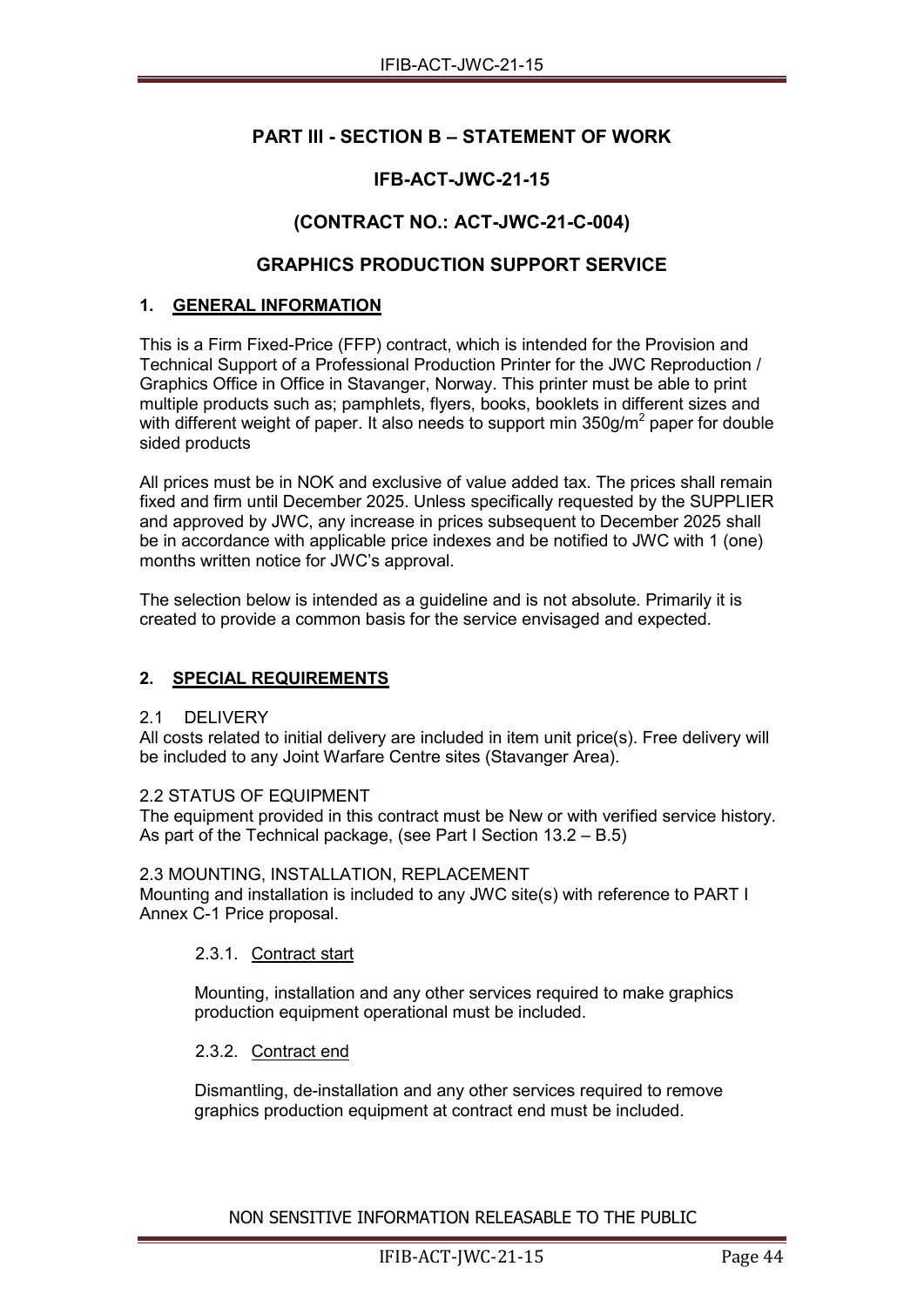#### 2.3.3. Hard Disk Drive

Hard Disk Drives MUST be returned to JWC at contract termination date. If the Hard Disk drives are an integrated part of the machinery, and thus cannot be removed physically, JWC requires the right to format the drives before the equipment is handed in.

#### 2.3.4. Replacement

Any items under this contract failing to perform as agreed, must be replaced with replacement equipment until item is repaired or permanently replaced.

#### 2.3.6. JWC Events

JWC hosts 4-6 exercises annually. These are high level high profile events, that normally last 10-14 consecutive days outside normal works hours this also includes weekends (Saturday/ Sunday) And Holidays.

#### 2.4 ON-SITE ASSISTANCE

Supplier is asked to provide an hourly cost in Norwegian Kroner, for the Service Response time outside working hours (See Annex C-1 Line 04 and SOW 3.1.3.2)

#### **3. TECHNICAL REQUIREMENTS**

All items/services requested are described in detail in excel spreadsheet, attachment: PART I Annex B-2 Technical proposal. Further instructions are described as following:

#### 3.1.1. Connection

Standard Ethernet and USB Connection and Control panel software with 3 licences. The production printer will be in a "stand alone" setup, and will not be connected to the in house servers. (See Annex B-2 Serial 1.27 and 2.12)

#### 3.1.2. ON-SITE course

Supplier shall provide an ON-SITE course for dedicated staff members at JWC. The course should be based on the software installation on the stand alone system. The database software installation should be included in the rental price, while the course provided from the supplier, could be priced as a "per-course".

It is likely that JWC will request the courses to be held more than once.

#### 3.1.3. Service performance

3.1.3.1 The Supplier is expected, without delay, to respond on service calls from JWC staff within 4 (four) hours within the working hours of JWC.

3.1.3.2 During JWC events (see section 2.3.6) The Supplier is expected, without delay, to respond on service calls from JWC staff within 4 (four) hours. This also applies to outside working hours to include weekends and holidays.

3.1.3.3 The response time shall be counted from the call is made, till the supplier are located at outer guard of the Headquarters. JWC staff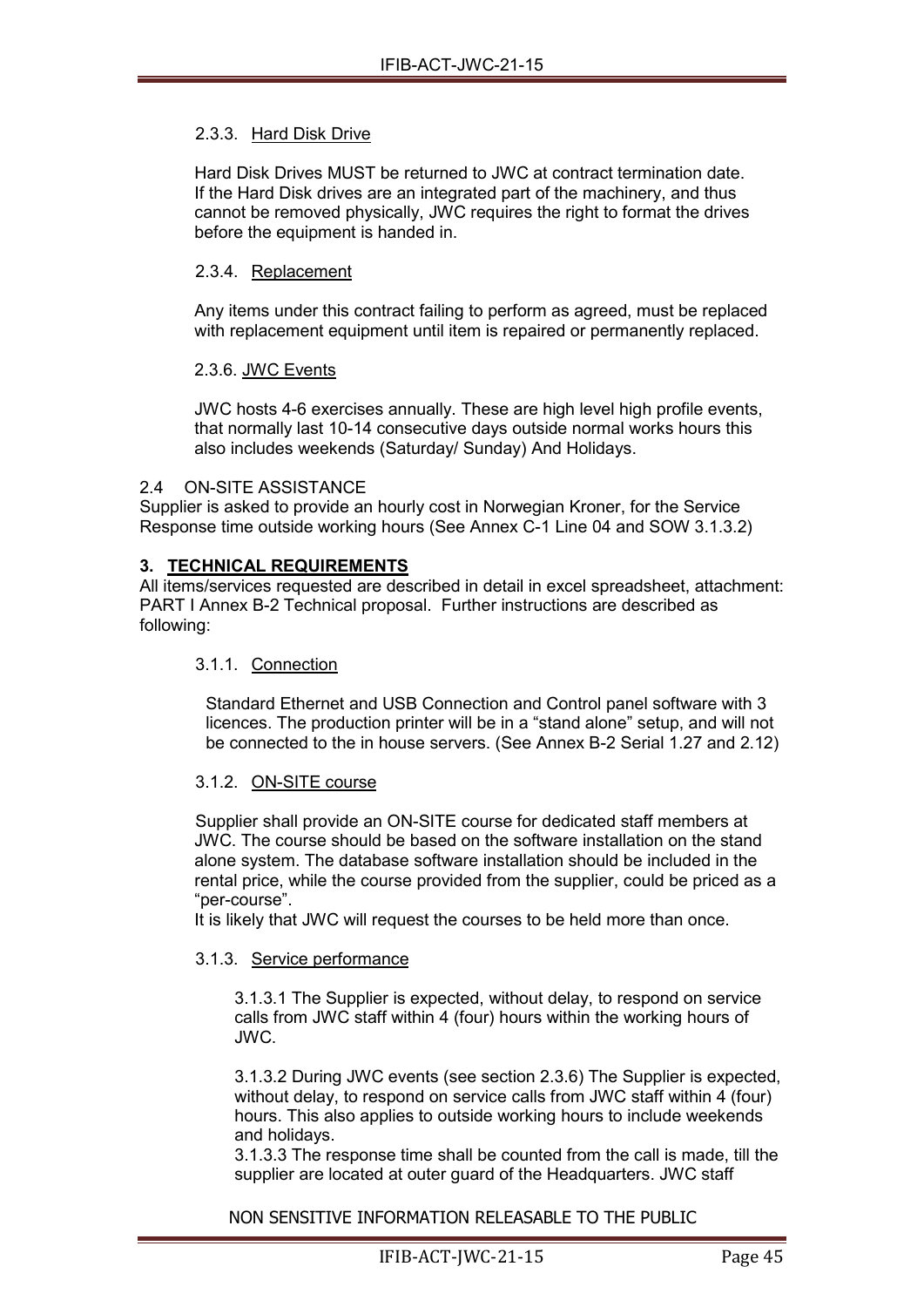members will be responsible for guiding service technicians inside the Headquarters.

#### **4. WORKING HOURS**

The working hours at the Joint Warfare Centre are Monday-Friday from 07.30 and 15.30 and all mounting, delivery and other services should take place between these timings.

#### **5. DELIVERY TIME AND MOUNTING**

Normal delivery after contract award should be as soon as possible but no later than 16 August 2021.

#### **6. SECURITY**

The Supplier does not need to hold a NATO security clearance. However the Supplier must ensure they can be escorted on to base and able to do visits at Joint Warfare Centre. This requires that workers coming on base must be citizens of a NATO country, and without unfavourable information that would prevent them from doing business at JWC.

Upon contract award, The Supplier must nominate their representatives who will perform the maintenance on the copiers to JWC, and forward the names and personal information to the JWC POC, in order to be let onto the base area.

#### **7. QUALITY ASSURANCE**

7.1. Formal Feedback will be given to the Supplier if the requested items do not satisfy usage demands which are set for the required items. Items which do not satisfy the quality described for the required item, or the quality ordered by JWC, shall be returned to the Supplier. Without any economic challenges forwarded to JWC by the Supplier.

7.2. Formal Feedback will not be given for satisfactory quality

#### **8. PRICE INFORMATION AND DEFAULT CURRENCY**

All prices shall be in accordance with **Part I Bidding Instruction Annex C-1 Bid Form**. All prices are in **NOK** and exclusive of Value Added Tax (VAT). The prices will

be firm and fixed for the duration of the Contract.

All items/services requested are described in detail in excel spreadsheet; PART I Annex C-1 Price proposal.

Further instructions are described as the following:

#### 8.1 Rental and service prices

The prices in PART I Annex C-1 Price proposal are based on monthly prices. Suppliers are asked to not require additional monthly service costs. Rental prices shall include all aspects laid out in Annex B-2 Technical Proposal.

#### 8.2 Training/On-site course

JWC ask that suppliers provide a price for cost per course for training of dedicated Graphics staff member's users during contract period. It is likely that JWC will request the courses to be held more than once during contract period. Content of the course cold be, but not limited to:

- Use of control panel on production printer
- Use of software for production printer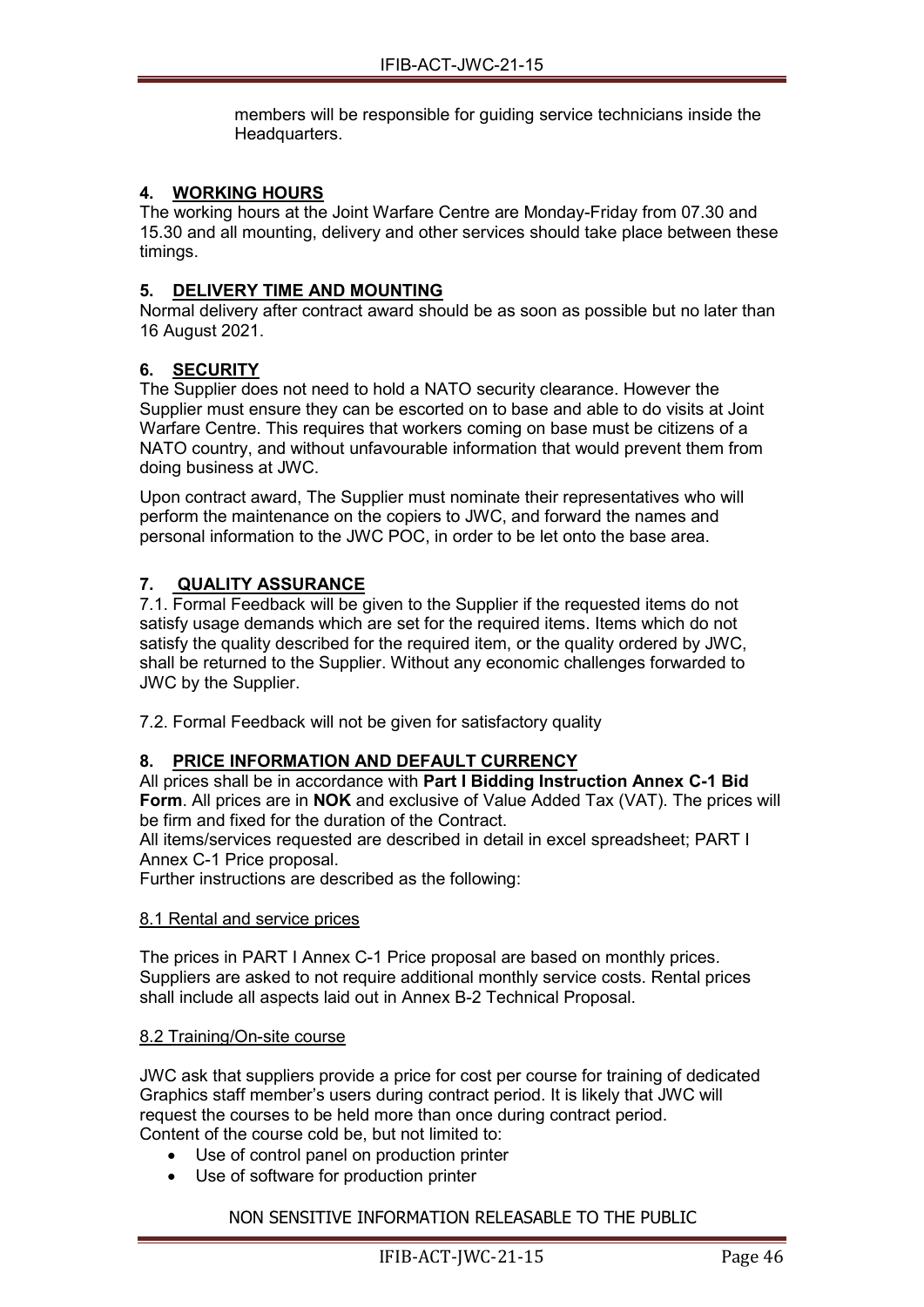- Common mistakes and errors
- Troubleshooting and error reporting
- Change of toners and other consumables.

This will be input for Annex C-1, Line Item 06.

#### **9. DELIVERY TERMS**

All deliveries from the Supplier and to JWC shall be free of charges. Delivery prices need to be included in the itemized price breakdown, **Part I Bidding Instruction Annex C-1 Bid Form.**

#### **10. SHIPPING LOCATION**

All freight costs are included with deliveries to JWC locations; Joint Warfare Centre, 4068 Stavanger and Joint Warfare Centre, 4050 Sola. All locations are in Norway Stavanger area.

#### **11. TONER AND CONSUMABLES**

Toner and other consumables will be ordered by JWC supply section, And will normally be delivered to Sola Logistics Branch or on site at location of equipment. JWC supply section will keep a stock of the most common used consumable items, thus not utilizing the features of online tracking of toner status. Delivery cost should be included in pricing.

#### **12. PURCHASE ORDERS AND ORDERING PROCEDURES**

- a. The Contracting Office shall make purchase order requests by email in on the basis of JWC requirements to the supplier POC.
- b. If the JWC requirement is part of the Part I Bidding Instruction Annex C-1 Bid Form. No price inquiry will be needed and Purchase Order will be sent directly to supplier POC.
- c. If the JWC requirement is not part of the standing offer i.e. Part I Bidding Instruction Annex C-1 Bid Form. A price inquiry will be needed, this will be sent as an email to the supplier POC, stating our requirements and need for quotes.

The supplier POC will be given two (2) business days to confirm the quotes.

- d. JWC Operating Hours is 07:30 -15:30 Mondays through Fridays with the exception of JWC Holidays which may vary from year to year
- e. Purchase Order Locations

The Purchase Order location is Stavanger, Norway - Joint Warfare Centre, the purchase order will state:

General Delivery to/Hoved leveringsadresse: JOINT WARFARE CENTRE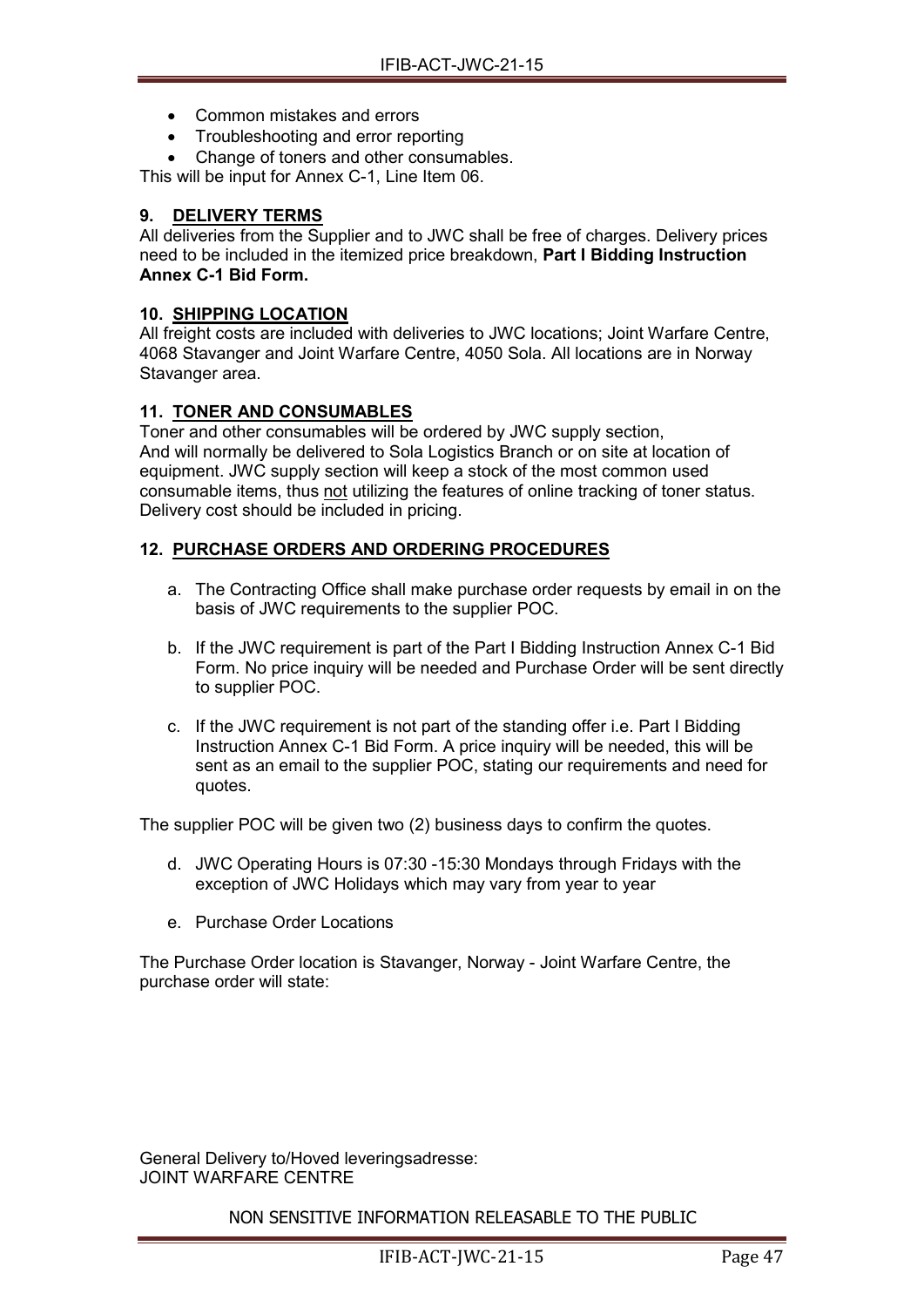C/O LUFTFORSVARETS BASE SOLA / HANGAR II SKVADRONVEGEN 7 N - 4050 SOLA, NORWAY

Invoice address:

NATO JOINT WARFARE CENTRE EIKESETVEIEN 29 4032 STAVANGER, NORWAY

#### **13. CLICK PRICE**

JWC asks supplier to provide three different Click prices as follows: ref IFIB ACT-JWC-21-15 Part I Annex C-1 Price Proposal V2 line 01a, 01b, 01c.

The click price covers the following: service during working hours (7.30-15.30), driving, wearing/spare parts, drums and toner.

| 01a             | <b>SOW 13</b> | CLICK price per month for 13,000 B/W A4<br>prints | <b>NOK</b> |
|-----------------|---------------|---------------------------------------------------|------------|
| 01 <sub>b</sub> | <b>SOW 13</b> | CLICK price per month for 52,000 C A4 prints      |            |
|                 |               |                                                   | <b>NOK</b> |
| 01c             | <b>SOW 13</b> | CLICK price per month for 100 C A3 prints         |            |
|                 |               |                                                   | <b>NOK</b> |